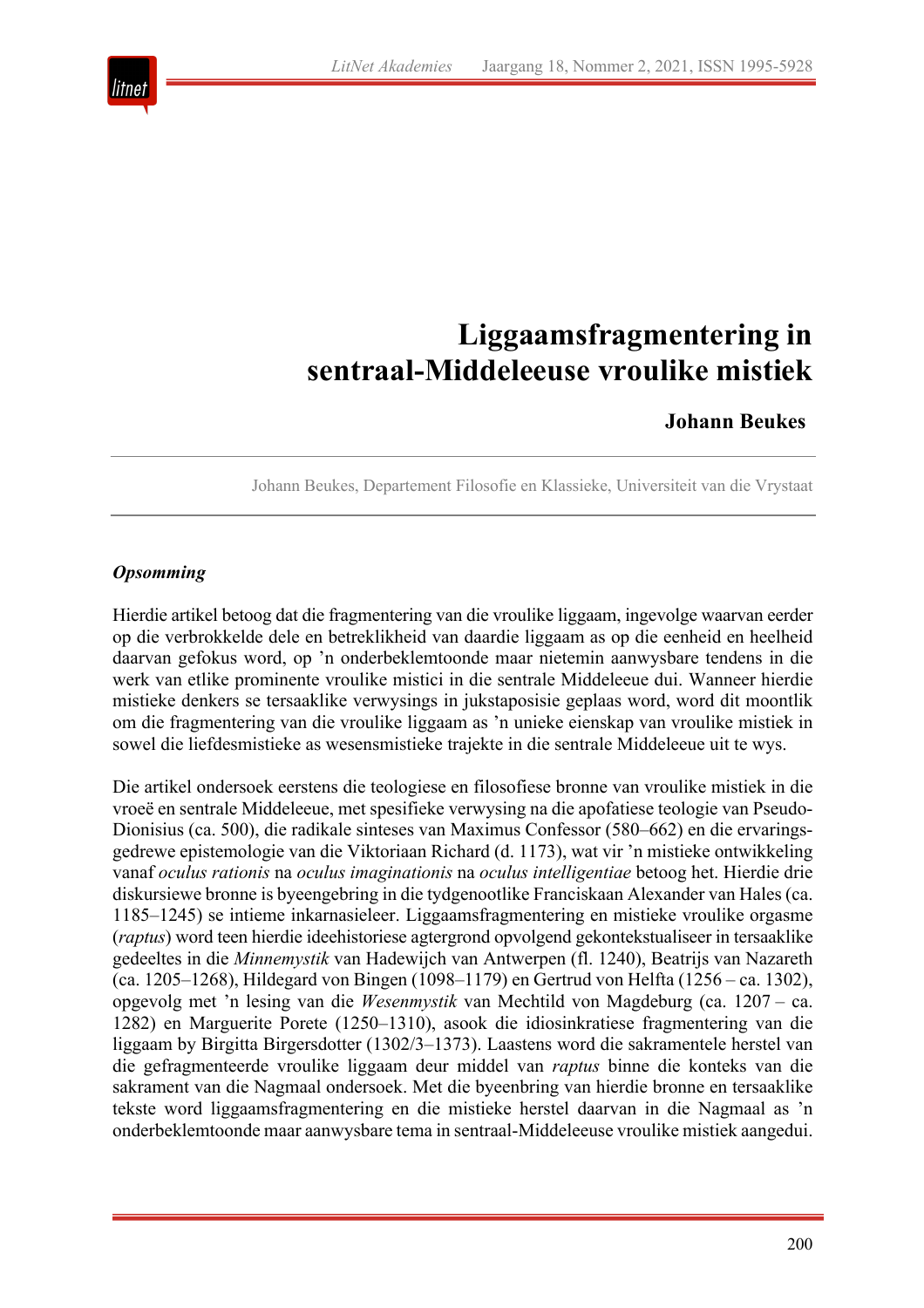

**Trefwoorde:** Alexander van Hales (ca. 1185–1245); Beatrijs van Nazareth (ca. 1205–1268); Birgitta Birgersdotter (1302/3–1373); Middeleeuse mistiek; *Minnemystik* en *Wesenmystik*; Gertrude von Helfta (1256 – ca. 1302); Hadewijch van Antwerpen (fl. 1240); Hildegard von Bingen (1098–1179); Liggaamsfragmentering; Marguerite Porete (1250–1310); Maximus Confessor (580–662); Mechtild von Magdeburg (ca. 1207 – ca. 1282); Pseudo-Dionisius (ca. 500); Richard van St Viktor (d. 1173); vroulike liggaamlikheid in die Middeleeue

## *Abstract*

## **The fragmentation of the body in central-Medieval female mysticism**

The thesis of this article is that the fragmentation of the female body, focusing rather on its individual and disjointed parts than on the body as a unit, is an understated yet discernible feature in the work of several prominent female mystics from the 12th and 13th centuries. When references to bodily fragmentation in these works are juxtaposed it becomes possible to indicate this fragmentation or disjointing of the female body as an understated feature of, yet pertinent trend in, female mysticism during the central Middle Ages. The article systematically investigates four idea-historical sources (theological as well as philosophical, with specific reference to the positions of Pseudo-Dionysius, Maximus Confessor, Richard of Saint Victor and Alexander of Hales) as subtle influences on both the *Minnemystik* and *Wesenmystik* trajectories in the central Middle Ages, focusing on relevant passages in the mystical writings of (alphabetically) Beatrice of Nazareth (ca. 1205–1268), Birgitta Birgersdotter (1302/3–1373); Gertrude von Helfta (1256 – ca. 1302), Hadewijch of Antwerp (fl. 1240), Hildegard von Bingen (1098–1179), Marguerite Porete (1250–1310) and Mechtild von Magdeburg (ca. 1207 – ca. 1282). In conclusion the sacramental healing of the disjointed female body in these women's mystic unifications with God, including the profoundly erotic nature thereof in particularly *Minnemystik*, is considered.

After a short introduction, Medieval *Minnemystik* and *Wesenmystik* are importantly distinguished: *Minnemystik* (with Hadewijch of Antwerp, Beatrice of Nazareth, Hildegard von Bingen and Gertrude von Helfta as some its most prominent exponents) can be described as an overtly feminine phenomenon, where the verb *love* (*minnen*) is employed to describe the (indeed worldly) unification between God and (wo)man as an erotic love relationship: God allows God to be experienced as Love (*Minne*) by the (female) subject in search of God's love (*minne*). The exceptional feature of *Minnemystik* is its profound emotional-ecstatic and erotic nature: The union of God's Love and the subject's love affects the mind and the senses of the human being involved to such an extent that it results in various psychosomatic effects. These effects include intense visionary experiences with a deep-rooted sexual character (and, in *Wesenmystik*, the eradication of human subjectivity). The experience of the union with God and God's Love leads to a concurrent psychological departure from the Self as well as an expansion of the Self's self-understanding and interpretation of the world. Marguerite Porete presented a speculative *Wesenmystik* in which a spontaneous and radical sense of identity, similarity and affinity between the human soul and God are articulated (a less drastic version of *Wesenmystik* is encountered in the work of another beguine, Mechtild von Magdeburg). Where *Minnemystik* is overtly erotic in its presentation of a *relationship*, *Wesenmystik*, preoccupied with philosophical *ontology*, employs a robust imagery no less provocative than *Minnemystik* itself.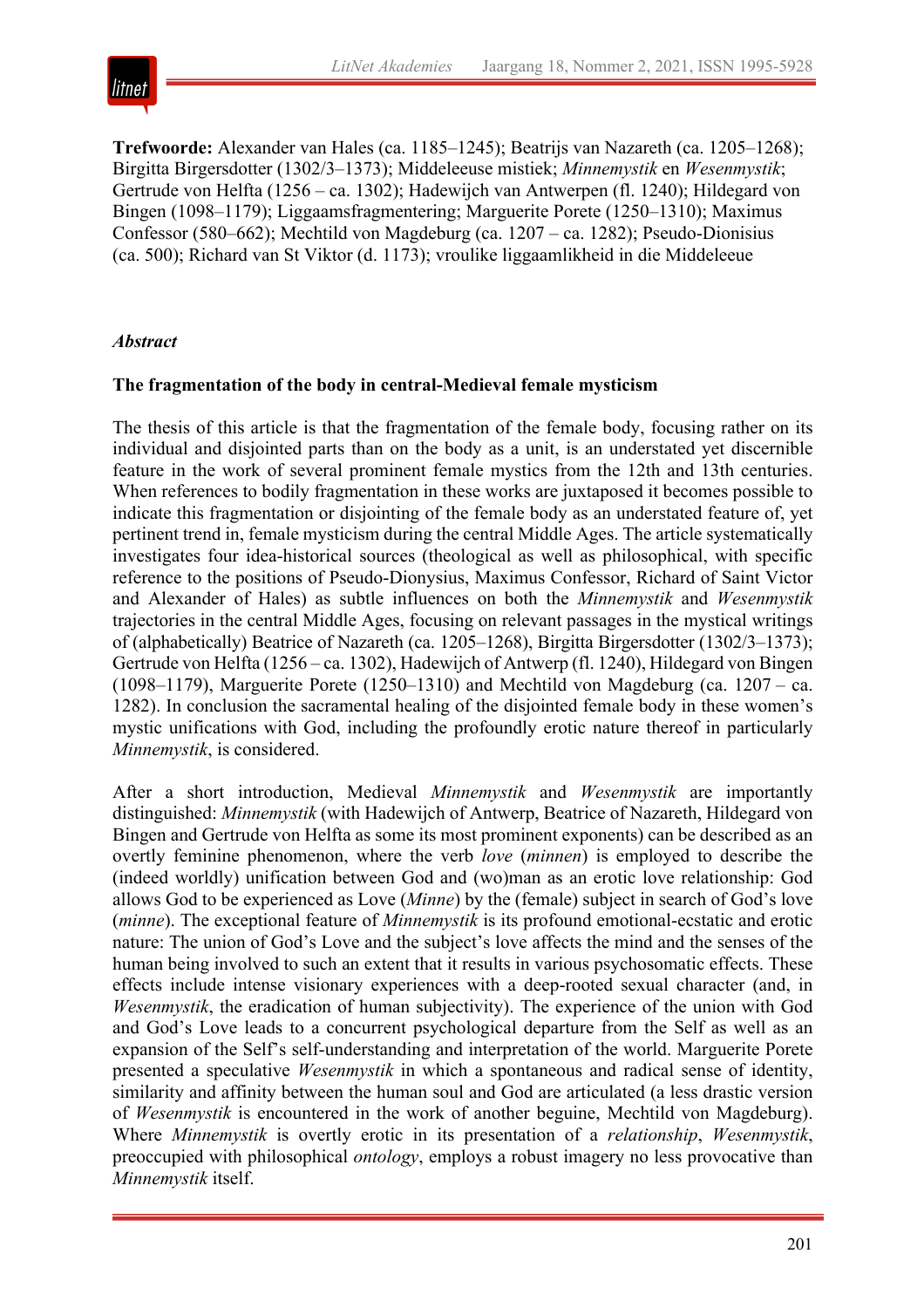# lıtnet

Four crucial discursive and idea-historical sources of central-Medieval female mysticism are next presented: 1) The Neoplatonic-inspired and negative theology of Pseudo-Dionysius (ca. 500) and its emphasis on the transcending of mundane (including dogmatic) language; 2) the four syntheses of Maximus Confessor (580–662); 3) crucially, Richard of St Victor's (d. 1173) experience-driven epistemology; and 4) the Franciscan Alexander of Hales's (ca. 1185–1245) synthesis of the perspectives of Dionysius, Maximus and St Victor in his emphasis on the intimate nature of the incarnation. From this opened-up and dynamic theological-philosophical anthropology follows an enlightenment of human understanding. This enlightenment is not established in the fact that it is filled with some new insight, such as a new understanding of the contents of faith, beauty or justice. It is not, therefore, about a new-found ability to assess more morally or impartially, but rather enlightenment from the unified experience with God: In the union with the Beloved, His incomparable Other, His beloved, may now be rationally known. Reason, as St Victor insisted, therefore plays a part in this highest mystical experience of the highest being, because it illuminates the lasting transcendence of God. Through the intervention of unification, the mystic can learn how to love God in God's independence and wholly Otherness. The bodily experience of God in *Minnemystik* points towards St Victor's *oculus imaginationis*, which can contemplate material reality only because it is "body" and materiality itself. The applications of the rational, discursive mind, *oculus rationis*, however, lead to enlightenment and understanding beyond *oculus imaginationis*. Yet both are subordinate to *oculus intelligentiae*, wherein God contemplates Godself and the unification between Beloved and beloved gives access, in the end, to precisely that divine Self-contemplation: whereas the objects of experience of *oculus imaginationis* (such as the body and functions of the body, such as the sexual) become present in an immediate and unmediated way, in *oculus rationis* the mind reflects on a mediated yet not-immediate reality, which is God. In the end – and this is the highest function of both *Minnemystik* and *Wesenmystik*, based on *oculus intelligentiae* as the complete invisible – God is, at last, contemplated as an *immediate present*.

Against this discursive backdrop the fragmentation of the female body is considered in terms of the fetishisation and eroticisation of the single part of the female body from the 12th century onward as a unique reaction to the theological-philosophical debates on the relation between universality or the whole and particularity or the part at the time. The role of medical conventions about the female body, especially with regard to orgasm, is explored, with special reference to the influence of Ibn Sina's (Avicenna; AH370–AH428 / 980–1037) *Liber canonis totius medicinis cordialibus, et cantica* in the Latin West in the 12th century. Parts of the female body, especially the heart, hair (including pubic hair), arteries and veins, bones and bone marrow, are indicated as crucial focal points in this regard.

In close conjunction with the analyses of Caroline Walker Bynum and Michelle Sauer, mystical female orgasm or *raptus* as a form of "divine orgasm" is presented as the result of this fixation on the individual and fragmented parts of the female body. Juxtaposing relevant passages in the mystical works of several female mystics from the 12th and 13th centuries, bodily fragmentation is described as an innovative form of gender subjectivity, produced by the instigation of female sexual desire within a radically spiritualised context and culturally mediated by the cosmological and medical conventions of the time. The healing and unification of the fragmented female body in the sacrament of the Eucharist is finally considered as a post*raptus* reconstruction of the female subject in her radical unification with God.

**Keywords:** Alexander of Hales (ca. 1185–1245); Beatrice of Nazareth (ca. 1205–1268); Birgitta Birgersdotter (1302/3–1373); Female body in the Middle Ages; Fragmentation of the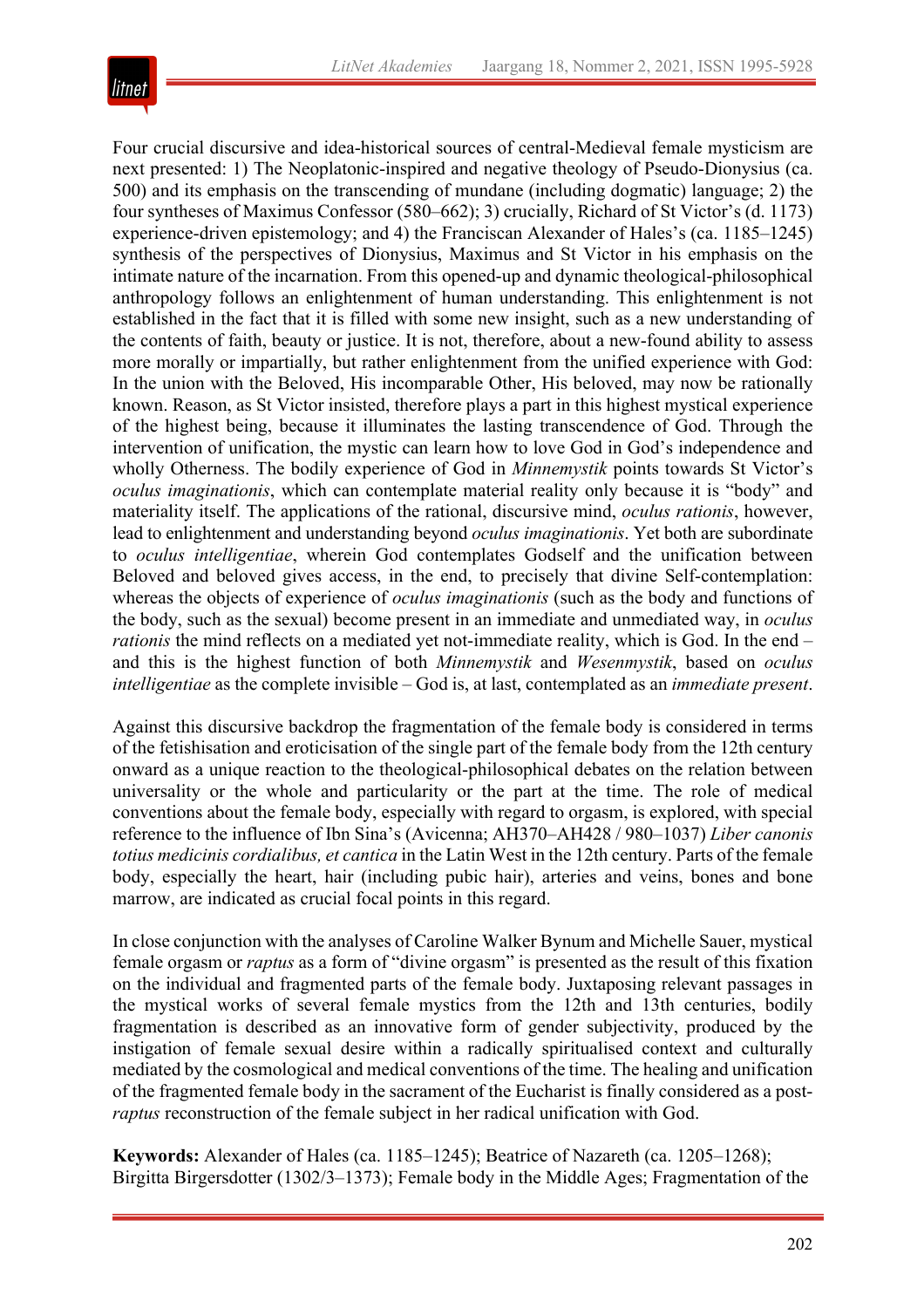

female body; Medieval mysticism; *Minnemystik* and *Wesenmystik*; Gertrude von Helfta (1256 – ca. 1302); Hadewijch of Antwerp (fl. 1240); Hildegard von Bingen (1098–1179); Marguerite Porete (1250–1310); Maximus Confessor (580–662); Mechtild von Magdeburg (ca. 1207 – ca. 1282); Pseudo-Dionisius (ca. 500); Richard of St Victor (d. 1173)

## **1. Inleiding**

Hierdie artikel betoog vanuit 'n eenvoudige en gestroopte vraag: Hoe het vroulike mistici, juis as uitermate vergeestelikte wesens, in die sentrale Middeleeue<sup>1</sup> oor hulle eie liggaamlikheid nagedink? Die antwoord sal, soos ook andersins in die sentrale Middeleeue, nie gevind word in 'n geheelaanbod of die universaliteit van dinge nie, maar eerder in brokstukke, verdelings en partikulariteite. Die fragmentering van die vroulike liggaam, ingevolge waarvan eerder op die verbrokkelde dele en verdeelbaarheid van daardie liggaam as op die eenheid en heelheid daarvan gefokus word, word hier aangedui as 'n onderbeklemtoonde dog aanwysbare tendens in die werke van etlike prominente vroulike mistici in die sentrale Middeleeue. Wanneer hierdie vroulike mistieke denkers se tersaaklike verwysings na verbrokkelde liggaamlikheid in jukstaposisie geplaas word, word dit moontlik om die fragmentering van die (vroulike) liggaam as 'n unieke eienskap van vroulike mistiek in sowel die liefdesmistieke as wesensmistieke trajekte in die sentrale Middeleeue uit te wys.

Eerstens word 'n sistematiese en ideehistoriese ondersoek na die diskursiewe bronne van vroulike mistiek in die vroeë en sentrale Middeleeue geloods, met spesifieke verwysing na die apofatiese teologie van Pseudo-Dionisius (ca. 500), die vier sinteses van Maximus Confessor (580–662) en die ervaringsgedrewe epistemologie van die Viktoriaan Richard (d. 1173), soos byeengebring in die Franciskaan Alexander van Hales (ca. 1185–1245) se intieme inkarnasieleer. Na 'n uiteensetting van die kulturele prioritisering van die deel bo die geheel in die 12de en 13de eeue (met verwysing na die fetisjisering en erotisering van enkeldele van die vroulike liggaam) word vroulike liggaamsfragmentering en mistieke vroulike orgasme (*raptus*) teen hierdie ideehistoriese agtergrond gekontekstualiseer in tersaaklike gedeeltes in die *Minnemystik* van Hadewijch van Antwerpen (fl. 1240), Hildegard von Bingen (1098–1179), Beatrijs van Nazareth (ca. 1205–1268), Gertrud von Helfta (1256 – ca. 1302) en Birgitta Birgersdotter (1302/3–1373), opgevolg met 'n lesing van die *Wesenmystik* van Mechtild von Magdeburg (ca. 1207 – ca.1282) en Marguerite Porete (1250–1310), op grond waarvan vroulike liggaamsfragmentering as 'n uniek vroulik-mistieke verskynsel in die sentrale Middeleeue aangedui kan word. Laastens word die sakramentele herstel van die vroulike liggaam in die versugtinge na 'n mistieke eenwording met God in sowel die liefdesmistieke as wesensmistieke trajekte in die sentrale Middeleeue, met inbegrip van die diepgaande erotiese aard daarvan in eersgenoemde, oorweeg.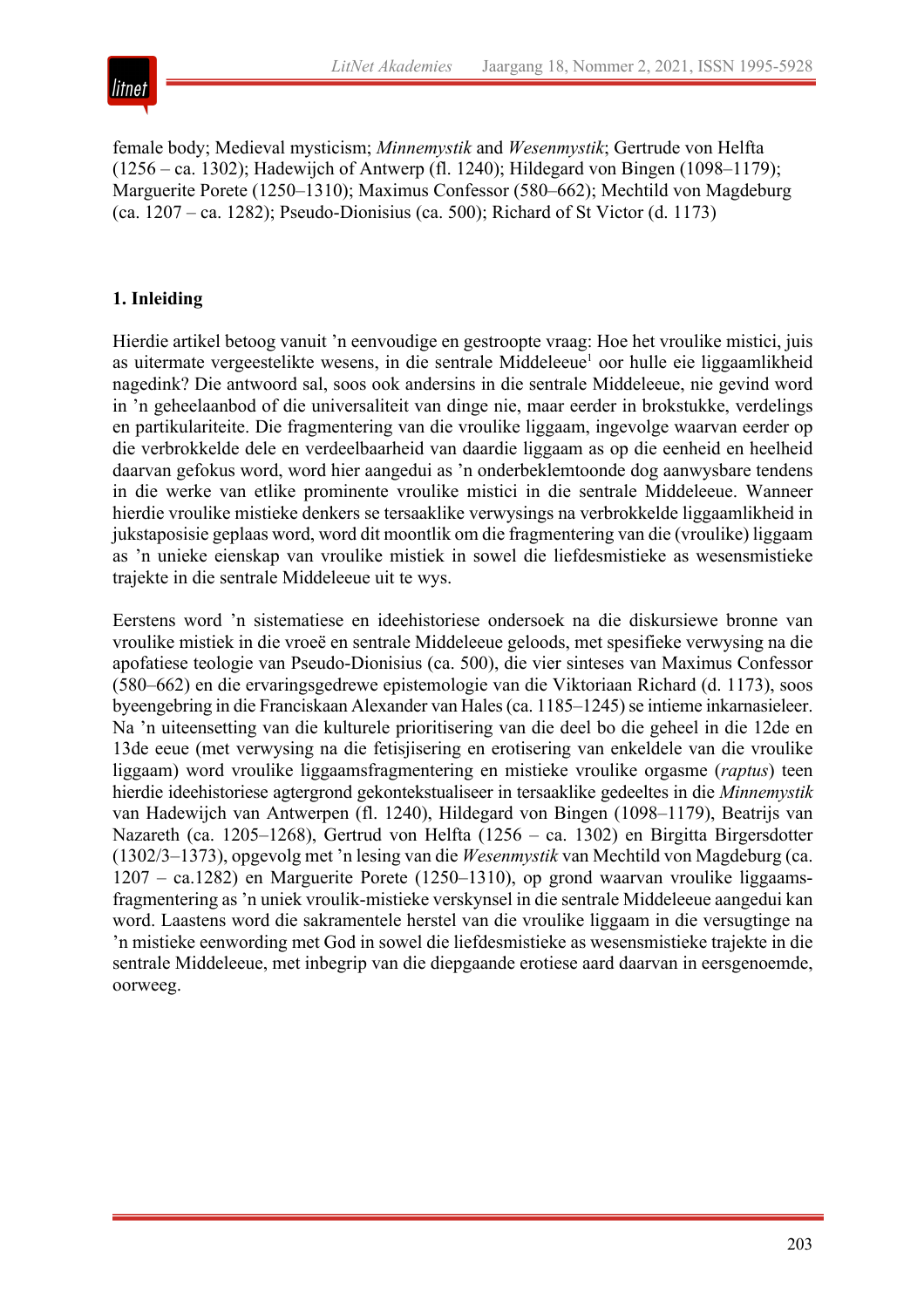

## **2. Vier diskursiewe bronne van vroulike mistiek in die sentrale Middeleeue**

## *2.1 Die onderskeid tussen* **Minnemystik** *en* **Wesenmystik** *in sentraal-Middeleeuse vroulike mistiek*

'n Ideehistoriese ontleding van *Minnemystik* en *Wesenmystik*<sup>2</sup> in die sentrale Middeleeue gaan minstens op bovermelde vier diskursiewe bronne terug. Dit behels dus die langwerkende invloed van die apofatiese, Neoplatoniese en emanasiegedrewe Siriër Pseudo-Dionisius, sy Bisantynse opvolger Maximus se sintetiese Christologie, die vroegskolastiese St Viktor se ervaringsgedrewe epistemologie en die wyse waarop die Franciskaan Hales sowel Dionisius as Maximus en St Viktor se gedagtes in 'n intieme inkarnasieteologie byeengebring het. Die onderskeid tussen hierdie twee vroulik-mistieke trajekte in die sentrale Middeleeue is egter belangrik en moet inleidend duidelik verantwoord word. *Wesenmystik* (van hier af "wesensmistiek") bring 'n spontane identiteit, soortgenootlikheid en affiniteit tussen die menslike siel en God tot uitdrukking, wat filosofies ten diepste op die verhouding tussen syn en essensie inspeel. Die wesensmistieke moment is prominent aanwesig in onder meer die primêre tekste van die twee begyne3 Mechtild von Magdeburg (ca. 1207 – ca. 1282; *Das fließende Licht der Gottheit*, 1250) en haar latere Franse medeganger Marguerite Porete (1250– 1310; in Oudfrans getitel *Mirouer des simples âmes anienties* en in Latyn vertaal as *Speculum simplicium animarum*, ca. 1302, op grond waarvan Marguerite deur die hoofinkwisiteur van Parys aan kettery skuldig bevind en op 1 Junie 1310 op die brandstapel in Parys tereggestel is; sien Beukes 2019c:1–8; 2020b:200–25).

Mechtild en Marguerite se wesensmistiek moet onderskei word van *Minnemystik* (van hier af "liefdesmistiek"), verwysend na gelade en dikwels dubbelsinnig-erotiese mistieke visioene en ervarings wat tematies oorwegend terugkoppel na die boek Hooglied in die Ou Testament. Liefdesmistiek is in die sentrale Middeleeue ontwikkel deur onder meer Hadewijch van Antwerpen (fl. 1240; sien Beukes 2020c:3–4), Beatrijs van Nazareth (ca. 1205–1268; Arblaster en Faesen 2012:297–323; 2013:41–88; Van Put 2016:143–63), Hildegard von Bingen (1098– 1179; sien Beukes 2019a:72–3) en Gertrud von Helfta (1256 – ca. 1302). Birgitta Birgersdotter (1302/3–1373; sien Beukes 2020g:1–12) se idiosinkratiese beskouing van die gefragmenteerde liggaam sou ook hierby aangemerk kon word. Liefdesmistiek sou beskryf kon word as 'n oorwegend4 vroulike verskynsel, waar die begrip *liefde* (*minne*) aangewend word om 'n eenwording met God in die wêreld as 'n "liefdesverhouding" aan te dui: God laat Godself toe om ervaar te word as Liefde (*Minne*) deur die mens wat op soek is na God se liefde (*minne*). Die uitstaande kenmerk van hierdie liefdesmistiek is die diep emosioneel-ekstatiese karakter daarvan. Die byeenbring van God se Liefde en die mens se liefde affekteer die verstand en sintuie van die mens wat daarby betrokke is tot so 'n mate dat dit in allerlei psigosomatiese gevolge manifesteer, onder andere in intense visioene met 'n diepgaande seksuele karakter en die gepaardgaande opskorting van menslike subjektiwiteit. Mistieke tekste in hierdie tradisie maak gevolglik ruim gebruik van metafore wat met liggaamlike liefde en seksuele intimiteit vereenselwig kan word. Hierdie soort metafore stel die liefdesmistikus in staat om 'n ontologiese onderskeid tussen die twee geliefdes te handhaaf. Dit is 'n intense en hartstogtelike liefde, maar uiteindelik wel nie meer as die liefde van twee onderskeie en altyd-onderskeibare subjekte nie (Beukes 2020b:207). Waar liefdesmistiek die intense begeerte na God beklemtoon en inderdaad blootgestel voor die afwesigheid daarvan staan, benadruk wesensmistiek 'n toestand van konstante vrede vanuit die met God verenigde siel sonder dat die rol van die liggaam onderbeklemtoon word.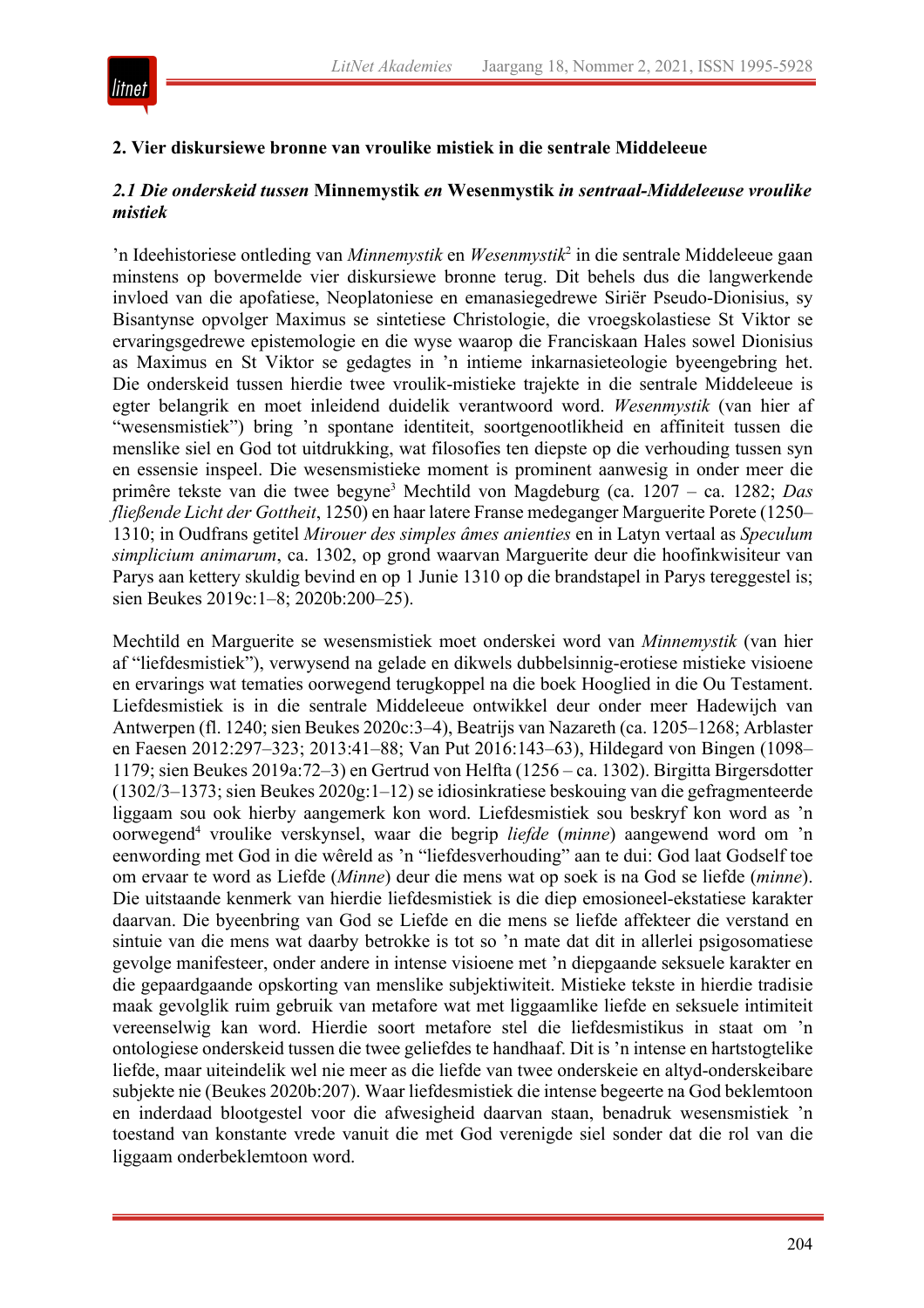## *2.2 Andertaligheid: die invloed van Pseudo-Dionisius (ca. 500) se apofatiese teologie*

Vroulike mistici in die sentrale Middeleeue in sowel die wesensmistieke as liefdesmistieke trajekte vind ten diepste aansluiting by Pseudo-Dionisius (Beukes 2018a: 1–9) se Neoplatoniese vertrekpunt dat God "anderkant syn" (*huperousios*) is. Dit beteken dat God die basis vir alle synsvorme is, maar self niesyn is, en daarom absoluut onkenbaar en onverwoordbaar is.<sup>5</sup> Indien God wel geken sou word, sou God daarom "anders" en uitdruklik nietalig of ten minste "andertalig" (nie "anderstalig" nie) geken moes word. Die implikasies van so 'n apofatiese, negatiewe en andertalige teologie hou onafwendbare teendogmatiese gevolge in, aangesien die siel in hierdie juis Goddelike definiëring van die siel opgehef word, die Goddelike natuur ononderskeibaar van die siel stel en grammatikaal-dogmatiese begrippe as wegdoenbaar impliseer. Die gedeelde, ongeskape aard van God en die siel dwing dus 'n "taal" af wat in konvensionele dogmatiese terme inderdaad as verregaande beskou sou wees – maar nie in filosofiese mistiek nie. Die prioritisering van byvoorbeeld liefde as 'n daad van die vrye wil bo die intellek bemoontlik vir mistieke denkers op Dionisius se spoor 'n direkte en onbemiddelde verskuiwing van God na die siel – en terug na God, per Neoplatoniese *reditus*. Op grond van die ewige, ongeskape aard van God is daar 'n element van die menslike siel wat insgelyks ewig en ongeskape is. Dit is presies binne hierdie konteks van negatief-teologiese andertaligheid waar die vroulike mistieke denkers van die sentrale Middeleeue aansluiting vind.

Apofatiese teologie beteken vir Dionisius, soos vir sy Neoplatoniese voorgangers Plotinus en Porphyreus (Beukes 2018a:3–5), nie 'n growwe negasie nie, maar stilte en stilwording; om die "verskuildheid van die Goddelike, anderkant verstand en Syn" met 'n "gewyde en daarom wyse stilte" te eerbiedig.<sup>6</sup> Die verstand se eenwording met God kan slegs met die "opskorting van elke intellektuele onderneming" gebeur.<sup>7</sup> Die stilte self is nie 'n vorm van kennis nie, maar juis die "niegebeure" van kennis; kennis as "nonaktiwiteit".8 Die mistieke liggaamstaal van vroulike mistici in die 12de en 13de eeue eerbiedig hierdie apofatiese kwaliteit uitdruklik.9 Daarom word die "taal van die liggaam" in hulle werke strategies gebruik om die "taal van die verstand" te oorstyg. Hadewijch (1980:84, reël 121) stel dit dienooreenkomstig: "Woorde alleen en taal alleen is genoegsaam vir al die dinge in die wêreld [...] maar geen woorde en geen taal kan uitdruk wat ek as my hoogste doel met Hom ervaar nie."

Hierdie vroulike denkers wou nooit konvensioneel vertolk en dogmaties verstaan word nie. Juis daarom het die inhoud en aansprake van talle vroulike mistieke tekste vanaf die vroegste sirkulasie daarvan in die 12de en 13de eeue tot ernstige meningsverskille onder die hoogskolastici van die laat 13de tot die middel-14de eeue gelei. Sommige hoogskolastici het hierdie tekste wel vertolk as sou dit 'n logiese hoewel radikale ontwikkeling van Dionisius se apofatiese teologie aangebied het: Alhoewel Dionisius se werk nie noodwendig voldoen het aan die stelreëls van 14de-eeuse Christelike dogma nie, het dit ook nie sonder meer 'n afwyking van die Christelike tradisie verteenwoordig nie. Ander hoogskolastici het hierdie mistieke ontwikkelinge egter geïnterpreteer juis as 'n aanbod vanuit die Dionisiese tradisie om God "anderkant" elke (skolasties-dogmatiese) negasie en bevestiging te wil ken, as sodanig afwykend en ketters.10 Tog het die mistieke denkers, vroulik en manlik, oorwegend getrou aan hulle taaltransenderende opgaaf gebly. Dit is juis in die Dionisiese opvatting van die ongenoegsaamheid van taal – juis andertaligheid – dat die vroulike mistieke tekste vanuit die sentrale Middeleeue se ondermynende aksente tot uitdrukking gebring en as sodanig waardeer behoort te word.11 Daarvan is vroulike liggaamsfragmentering 'n onderbeklemtoonde voorbeeld.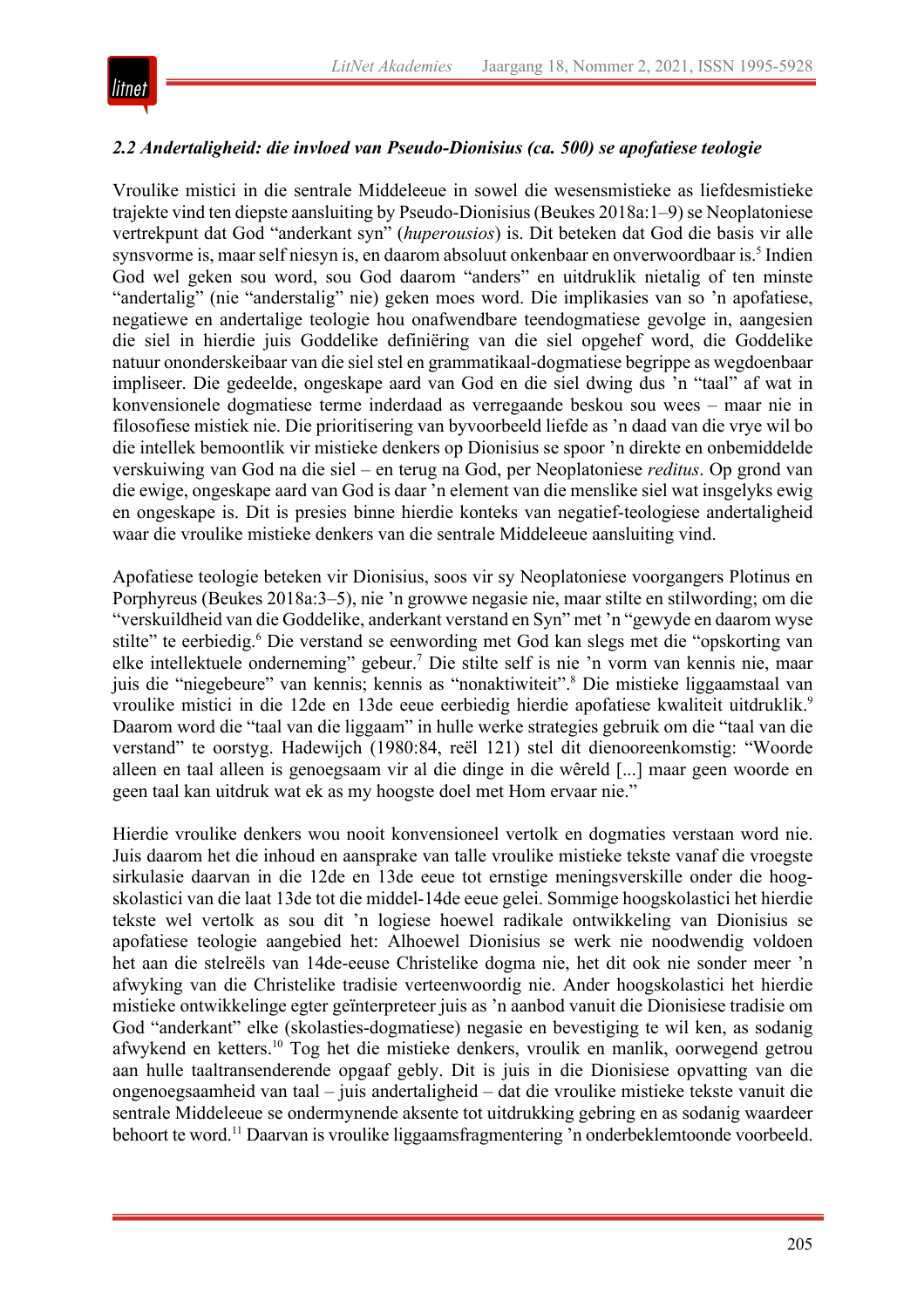

## *2.3 Radikale sintetisering: Die mistieke aanspraak van Maximus Confessor (580–662) se vier sinteses*

Die Bisantyn Maximus Confessor het die Neoplatoniese interpretasies van Pseudo-Dionisius met instemming onderskryf en was uitstekend vertroud met die *Corpus Dionysiacum*. Sy werk kan trouens verstaan word as 'n oorspronklike bywerking en voortsetting van talle temas wat in sy Siriese voorganger se Neoplatoniese metafisika gemanifesteer het. Maximus se onmiddellike tersaaklikheid vir 'n ideehistoriese verantwoording van die bronne van vroulike mistiek in die sentrale Middeleeue kan daarin gevind word dat hy daarin geslaag het om die Neoplatoniese oorlewering uniek te sintetiseer, juis binne die Oosterse konteks waarin Dionisius meer as 'n eeu voor hom geskryf het (Beukes 2020a:I:105–9).

Maximus neem naamlik die deur Dionisius bemiddelde Neoplatoniese leerstellinge rondom die afdalende Een en die opstygende kosmos wat uiteindelik na die Een terugkeer (*reditus*), tot 'n beduidende mate oor. Alle dinge is vooraf-behoue in God, word deur God in die skepping oopgevou en keer uiteindelik na God terug. Maximus verstaan die skepping daarom as die uitstorting of "uitdeling" van God na alle dinge as die onderskeibare *Logos* of determineringsbeginsel van elke syn, dialekties tegelyk die oorsaak van elke syn, sowel die doel as voltrekking van elke syn. Die *logos* van elke ding is die teenwoordigheid van die *Logos* in elke *logos*; anders gestel: "Die een *Logos*is die vele *logoi*, en die vele die Een" (Maximus 1865:91/1081B). Die skepping kan as analogies tot die inkarnasie verstaan word as die uitsetting van die *Logos*, God se Selfaanbod in geskape modus. Die hele skepping is in hierdie sin volgens Maximus in die menslike aard (ver)teenwoordig. Die mens is daarom tegelyk "mikrokosmos"12 en "Goddelike middelaar" (Thunberg 1985:46). Die mens is trouens vir Maximus die *locus* van die sametrekking van die kosmos. Juis in hierdie geradikaliseerde Neoplatoniese sin word die skepping in die mens "vergoddelik". Die intrinsieke en outentieke aard van die skepping word tegelyk tot voltrekking en voleinding in die inkarnasie gebring – en die inkarnasie se direkte medehanger, die mens, word analogies die geskapenheid se insluiting in alle dinge, in-God in (Perl 2006:432). Die mens word in die inkarnasie tot God vergoddelik en God word tot die mens vermenslik. Maximus noem dit 'n "aangrypende ommekeer": dat die mens tot God gemaak word in die "vergoddeliking van die mens" en dat God tot mens gemaak word in die "vermensliking van God" – en die inkarnasie is juis 'n keuse, die wil, van die afstygende Een self. Die *Logos* se diepste wil is daarom om die misterie van hierdie beliggaming tegelyk te verdiep en te verklaar (Maximus 1865:91/1084CD; vgl. Perl 2006:432). Christus is in hierdie genuanseerde sin "kosmies". As die vleesgeworde *Logos* is Christus nie net die verlosser van die gevalle mensheid nie, maar "die eerste beginsel en laaste volvoering van die totale werklikheid" (Thunberg 1985:48).

Vanuit hierdie Neoplatoniese bywerking postuleer Maximus vier wydgaande sinteses: Eerstens, die vierdelige sinteses van die *kosmos*, wat bestaan uit die sintese van syn en beweging, van universaliteit en partikulariteit, van subjek en objek en van intellek en materie (Balthasar 2003:137–78). Tweedens, die vierdelige sinteses van die *mensheid*, wat intern bestaan uit die sintese van geskiedenis en heilsgeskiedenis of voleinding (*parousia*), van gevalle mens en vrye mens, van stolling en verval of entropie, en die seksuele sintese van "hartstog as doodsvrees" en "sensualiteit", laasgenoemde aangebied as 'n positiewe modus van penetrasie van mens deur mens, eenwording met 'n ander mens en daardeur tegelyke eenwording met God (vgl. Balthasar 2003:179–206). Derdens, Christus as die driedelige *sintese van God en mens* ("die sintetiese Persoon"), van essensie en syn en vernietiging en verlossing. Vierdens volg Maximus se reeks van vyf kleiner (weer driedelige) sinteses: die sintese van die drie psigologiese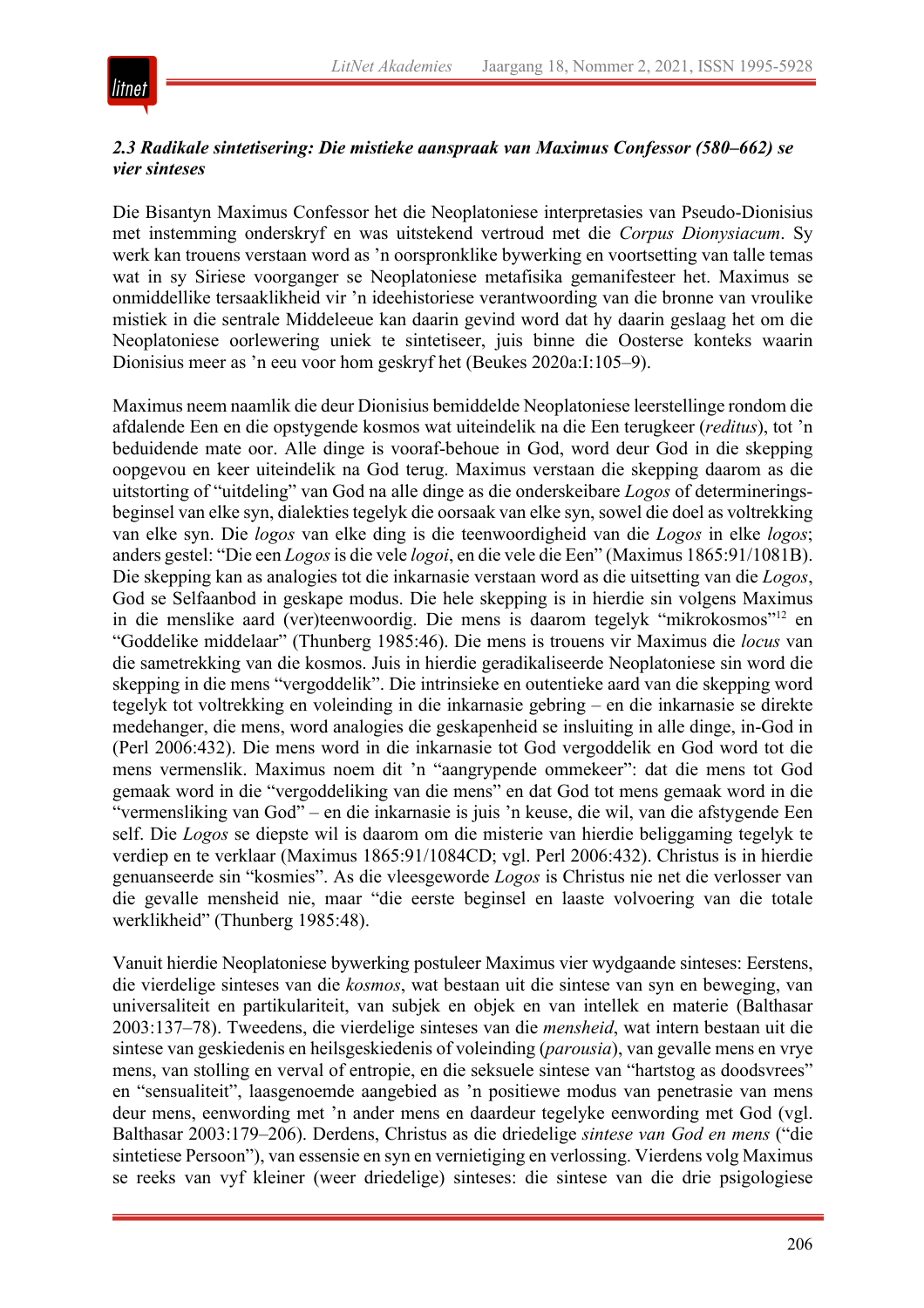

*fakulteite* (ervaring, denke, verstaan); van die drie *wette* (natuurwette, die geskrewe wette en die "wet van die genade van God"); van die drie *modi* van aanbidding (liturgies-sakramentele aanbidding, geestelike aanbidding en die "aanbidding van liefde" [met 'n diep erotiese lading]); van die drie *handelinge* (kontemplasie, geloofshandeling en liefde) en laastens van die *ewigheid (*beweging, rus en herwinning). Dit is juis (i) die vier sinteses van die mensheid, (ii) Christus as die sintese van God en mens, (iii) die sintese van die drie *modi* van aanbidding en (iv) die sintese van die drie handelinge wat ooglopende implikasies vir mistieke oriëntasies inhou.

Daarby is Maximus se (vir sy tyd en konteks) idiosinkratiese en protolibertynse beskouinge rondom die verhouding tussen seks, die dood en godsdiens in die navorsing deeglik aangespreek (vgl. Thunberg 1985:11–30 en Toronen 2007:1–11). Maximus se vrymakende seksaanbod is aangrypend genuanseerd en kom in geheel nie ooreen met die Bisantynse (en die latere Latyns-Westerse) kloosterwese se sarkofobiese afwysing van seks as skaduagtig en uiteindelik ondermynend van die moontlikheid van 'n geestelike eenwording tussen mens en God nie. Trouens, seksuele differensie en erotiese oorgawe is by Maximus produktiewe *modi* juis as 'n filosofies-mistieke opgaaf. In die seksuele vereniging tussen een mens en een mens vind Maximus 'n mistieke eenwording tussen die Een God en een mens. Dit is 'n absoluut onvergeetlike postulaat vanuit die donkerste deel van die Middeleeue en 'n idiosinkrasie waarvoor Maximus in die sentrale Middeleeue onthou is – juis veral deur die vroulike mistici.

## *2.4 Die invloed van die ervaringsgedrewe epistemologie van Richard van St Viktor (d. 1173)*

'n Derde diskursiewe bron vir vroulike mistiek in die sentrale Middeleeue kan gevind word in die ervaringsgedrewe epistemologie van Richard van St Viktor<sup>13</sup> (Beukes 2020c:5–7). St Viktor het in die 12de eeu as teoloog bekendheid verwerf vir sowel sy ses-volume-werk oor die Drie-eenheid, *De Trinitate* (St Viktor 1958) as 'n filosoof (St Viktor 1979) wat nadruk op 'n kontemplatief-liturgiese lewe geplaas het, in veral twee mistieke werke, *Benjamin maior* (wat die aanvanklike titel *Die mistiese ark* gedra het) en *Benjamin minor* (wat aanvanklik as *Die twaalf patriarge* bekendgestaan het). In eersgenoemde werk handel St Viktor oor 'n voorbereidende kontemplatiewe lewe en in laasgenoemde oor die inhoud van sodanige kontemplatiewe lewe, wat hy as 'n lewe "vanuit dankbaarheid" verstaan (St Viktor 1855:893BC). *De Trinitate* het 'n beduidende invloed in die hoogskolastiek uitgeoefen, veral ten opsigte van die filosofiese nawerking van St Viktor se bewysvoeringe vir die bestaan van God op die spoor van Anselmus (1033–1109) se beroemde ontologiese Godsbewys.14 Sodanige bewyse, dui hy egter uniek aan, moet op die *ervaring* gebaseer wees:

Ons behoort by daardie klas van dinge te begin waaroor daar geen twyfel kan bestaan nie; en juis vanuit daardie klas dinge wat ons uit die ervaring ken, kan ons rasioneel aflei wat te bedink is oor die dinge wat die ervaring transendeer. (St Viktor 1855:894)

Hierdie "dinge (...) uit die ervaring" is kontingente objekte: dinge wat begin om te bestaan, bestaan, en ophou om te bestaan. Hierdie dinge kan onsslegs vanuit die ervaring ken, aangesien dit wat begin om te bestaan en ophou om te bestaan, nie noodsaaklik is of kan wees nie, sodat die bestaan daarvan nie apriories bewys kan word nie, maar alleen die ervaring as epistemologiese basis kan hê (vgl. St Viktor 1855:892).

Die kenteoretiese vertrekpunt vir die aanvanklike argument ten opsigte van hierdie Godsbewys is dus die kontingente objekte van die ervaring, maar ten einde 'n geslaagde en teenspraakvrye argument enduit te voer is dit noodsaaklik om vanuit 'n "helder, duidelike en onbeweegbare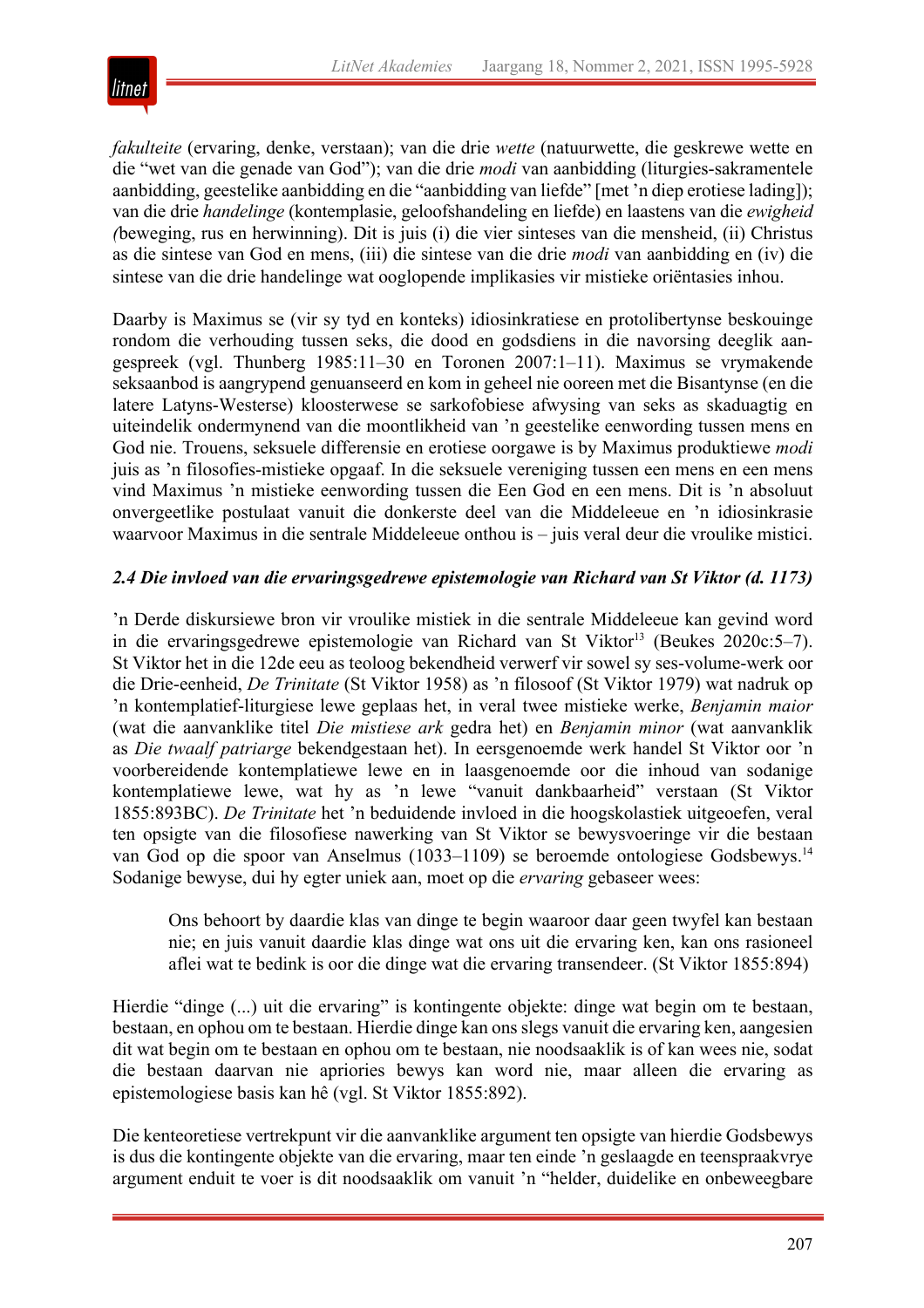

begronding van waarheid te begin" (St Viktor 1855:893). Met ander woorde, die argument moet 'n waar en sekere beginsel as grondslag hê waarop dit in terme van koherensie en geldigheid kan berus. Daardie beginsel is volgens St Viktor (1855:893) die *beginsel van kontradiksie*, wat ons volgens hom toelaat om met 'n verdeling van syn te werk. Die beginsel hou in dat elke ding wat bestaan of kan bestaan, 'n syn vanuit sigself (*a se*) of 'n syn nie vanuit sigself (*ens a se*) het; en dat elke ding wat bestaan of kan bestaan, 'n syn het wat in die tyd begin bestaan of 'n syn het wat nie in die tyd begin bestaan het nie, met ander woorde, ewig is. Enige bestaande ding moet dus (1) ewig en vanuit sigself en daarom selfeksistent wees, (2) of nie-ewig en nie vanuit sigself nie wees, (3) of ewig maar nie vanuit sigself nie wees, (4) of nieewig maar vanuit sigself wees. Hierdie logiese vierdelige verdeling bemoontlik onmiddellik 'n verdere driedelige verdeling, aangesien iets wat nie-ewig maar vanuit sigself is, onmoontlik is – gegewe die logiese afleiding dat iets wat begin het om te bestaan, nie vanuit sigself kon begin het om bestaan en daarom selfeksistent kan wees nie. 'n Begin-in-tyd en 'n volkome vanuit-sigself is onversoenbaar en moet daarom terugverwys word na die objekte van die ervaring en die beginsel van kontradiksie. Die objekte van die ervaring, soos wat ons dit waarneem in die menslike, dierkundige en plantkundige sfere, trouens in alles in die natuur in die algemeen, is verderfbaar, tydelik en kontingent: alles was en is begin-om-te-wees. As alles begin-om-te-wees is, is niks ewig of vanuit die ewigheid nie. Maar wat nie vanuit die ewigheid is nie, kan ook nie vanuit sigself wees nie. Dit moet daarom nie vanuit sigself nie wees. Uiteindelik moet daar wel 'n syn wees wat vanuit sigself is, met ander woorde noodsaaklike syn is, aangesien daar in die afwesigheid van so 'n noodsaaklike syn-vanuit-sigself, geen grondige oorsaak vir die bestaan van enigiets is of kan wees nie. Niks sou bestaan nie – hoewel ons vanuit die ervaring feitelik en teenspraakvry weet dat iets wél bestaan. St Viktor (1855:893) antisipeer die moontlike teenwerping dat hoewel daar inderdaad 'n noodsaaklike syn-vanuitsigself moet wees, dit die wêreld self kan wees. Hy antwoord dat hy hierdie moontlikheid reeds uitgesluit het deur aan te dui dat ons die kontingente aard van dinge ervaar waaruit die wêreld self saamgestel is. Hierdie kenmerkende Viktoriaans-empiriese argument vir 'n ewige noodsaaklike syn-vanuit-sigself is 'n betekenisvolle verruiming van Anselmus se basiese ontologiese argument.

Sy volgende argument (St Viktor 1855:896) is nogeens Anselmiaans in oriëntasie. Dit is 'n gegewe vanuit die ervaring dat daar verskillende en uiteenlopende grade van goedheid of volkomendheid is – die rasionele is byvoorbeeld van 'n ander, verskillende en inderdaad hoër graad as die irrasionele. Vanuit hierdie empiriese gegewe argumenteer St Viktor dat daar uiteindelik 'n hoogste graad móét wees wat nie verder verhoog of oorstyg kan word nie. Aangesien die rasionele as meerdere tot die irrasionele geag moet word, moet hierdie hoogste substansie oor 'n intellektuele vermoë beskik wat nie ontleen kan word aan enige laer substansie of 'n subordinaat nie – dit moet oor 'n vermoë, syn en bestaan vanuit sigself beskik. Dit beteken noodsaaklikerwys dat hierdie substansie ewig is. Daar moet iets ewig en *a se* vanuit sigself wees, soos reeds aangetoon, aangesien niks anders (*ens a se*) in die afwesigheid daarvan sou kon bestaan nie, terwyl die ervaring ons leer dat iets anders wél bestaan. As die hoogste *a se* nie uit die laere *ens a se* enigiets hoef te ontleen vir die moontlikheid van die vermoëns en syn daarvan nie, is dit inderdaad die hoogste substansie en ewige en noodsaaklike syn.

Vervolgens postuleer St Viktor (1855:896) 'n Godsbewys vanuit die premisse van *moontlikheid*. In die kosmos kan niks bestaan indien dit nie by voorbaat 'n moontlikheid (of strenger Latinisties, *potensialiteit)* tot bestaan het nie, óf vanuit sigself, *a se*, óf nie vanuit sigself nie, *ens a se*. Iets waarvan hierdie moontlikheid ontbreek, is 'n onmoontlikheid en is inderdaad niks. Ten einde te kan bestaan, moet enige ding beskik oor die moontlikheid om te bestaan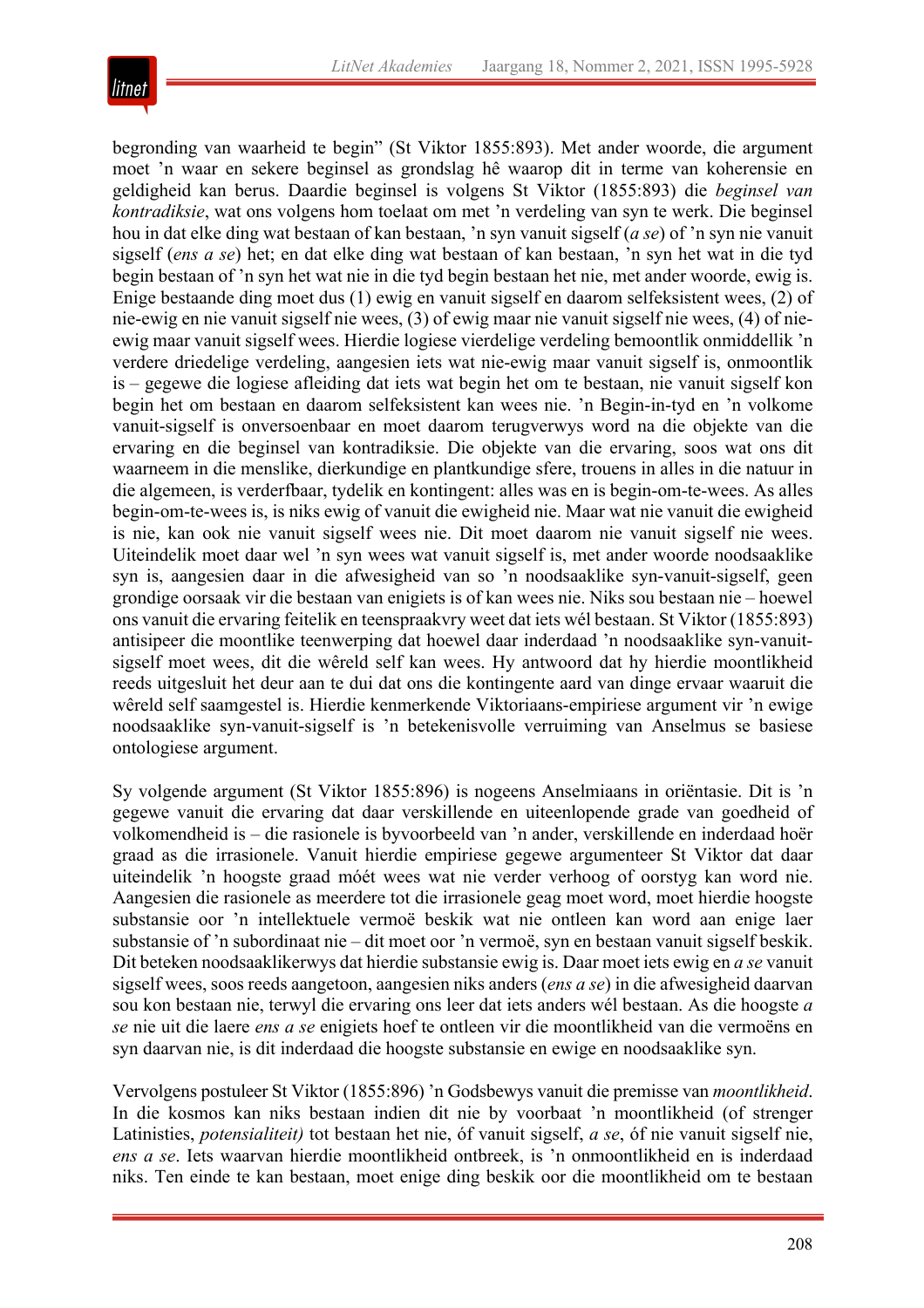

(*posse esse*). Die begronding in moontlikheid, wat terselfdertyd die bron van moontlikheid en daarom die bestaan van alle dinge is, kan slegs selfafhanklik wees, en absoluut – elke essensie, elke vermoë, elke insig, is afhanklik van hierdie begronding. So is daar 'n essensiebron vir alle essensies, 'n vermoëbron vir alle vermoëns, 'n bron-insig vir alle insigte – aangesien dit onmoontlik is vir 'n bron om enigiets toe te bedeel wat meer en groter is as die bron self. Wat uit die bron na vore tree, is altyd in die tweede linie van, of gesubordineerd aan, die bron. Daarom kan daar geen vermoë bestaan onafhanklik van 'n rasionele substansie waarin die vermoë by voorbaat opgesluit is nie. Die finale grond vir alle moontlikheid is nogeens die hoogste substansie. St Viktor se argumente is na sy eie terminologie uiteraard oefeninge van die rasionele, diskursiewe verstand, *oculus rationis*, wat uitgaan bo die *oculus imaginationis*, wat slegs die materiële werklikheid kan besin; hoewel beide ondergeskik is aan die *oculus intelligentiae*, waardeur God Godself kontempleer (St Viktor 1855:66CD,72C). In die *oculus imaginationis* word objekte van die ervaring onmiddellik en onbemiddeld as teenswoordig ervaar; in die *oculus rationis* bedink die verstand diskursief die bemiddelde, nie-onmiddelliksigbare, byvoorbeeld deur vanaf oorsaak na gevolg of *vice versa* te kontempleer; in die *oculus intelligentiae* word die geheel-onsigbare – God – egter as *onmiddellik teenswoordig* bedink (St Viktor 1855:110D – en juis hierin vind die vroulike mistieke stem weerklank). Dit is dus in die mistieke beweging vanaf *oculus rationis* na *oculus imaginationis* na *oculus intelligentiae* waar God uiteindelik as *onmiddellik teenswoordig* bedink word. St Viktor sou twee 13de-eeuse Vlaamse begyne wat naas Hildegard die belangrikste eksponente van liefdesmistiek was, Hadewijch van Antwerpen en Beatrijs van Nazareth, deurslaggewend beïnvloed (Arblaster en Faesen 2013:42–5; Beukes 2020c:8–11).

Andertaligheid, radikale sintetisering en 'n ervaringsgedrewe epistemologie kan samevattend as kenmerkend van Dionisius, Maximus en St Viktor se mistieke projekte aangedui en as die drie vernaamste diskursiewe bronne van vroulike mistiek in die sentrale Middeleeue aangemerk word. Dit sou die uitset van 'n sonderlinge 13de-eeuse Franciskaan neem om hierdie bronne in 'n enkele teologiese posisie te integreer, naamlik Alexander van Hales (Beukes 2020a:I:575–83) se intieme inkarnasieleer, soos uitgewerk in sy *Glossa in quatuor libros sententiarum*.

## *2.5 Die nawerking van Alexander van Hales (ca. 1185–1245) se intieme inkarnasieleer*

Hierdie<sup>15</sup> vier-volume-werk (Hales 1951–1957) dui daarop dat hy diep bewus was van die verskil tussen argumente vanuit die openbaring of Goddelike gesag en argumente vanuit die rede. Hy skaar hom vroeg reeds in sy *Glossa* (1951:1:d2:v1:27) by Anselmus (vanuit Jesaja 7:9) in samehang met Augustinus (354–430) se beroemde sitaat vanuit dieselfde teksvers uit 'n pre-Vulgaat-vertaling, in die duidelikste stelling moontlik van die prioritisering van geloof in die greep op 'n "verstaan van verstaan": "*Credo ut intelligam* ... Ek soek nie begrip ten einde te kan glo nie, maar ek glo ten einde te kan verstaan. Want dit glo ek: As ek nie glo nie, sal ek ook nie verstaan nie." Met betrekking tot die mens se kennis van God betoog Hales (1951:1:3:v1:39) gevolglik dat die rede 'n noodsaaklike instrument vir teologiese besinning is en 'n bydrae lewer om die misteries van die geloof en die misterie van God self, altyd (voorlopig) te priem. Nietemin is die rede en filosofie as sodanig begrensd terwyl die verhouding tussen geloof en rede daarby kompleks is. Hoewel die rede geen toegang het tot die wese van God nie, kan die rede redelik weet dat God bestaan, juis vanuit die skepping wat God se skepping en handewerk is (Hales 1951:1:3:v1:40–2). Hales bied dan 'n aantal bewysvoeringe vir die bestaan van God aan en leun weer sterk terug na Anselmus en die twee Viktoriane Hugo en (Richard van) St Viktor in hierdie verband (Principe 1967:45–8).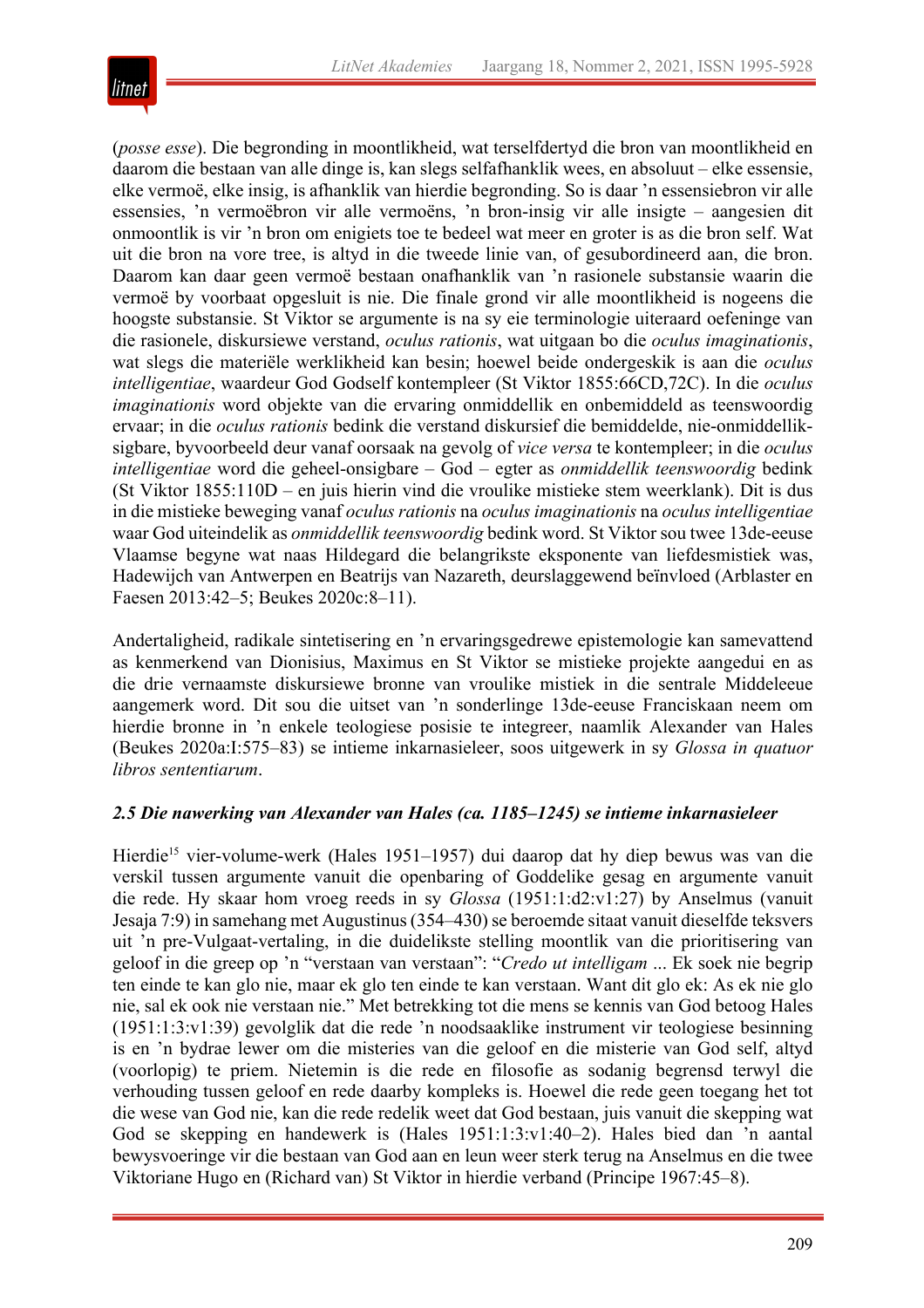

Sy belangrikste bydrae in die oorgang van die 12de na die 13de eeue was egter dat hy die eerste eksponent was van die intieme soort inkarnasieteologieë wat die Franciskaanse tradisie in die sentrale en latere Middeleeue gekenmerk het (vgl. Delio 2003:2–3). Dit is ook sy subtiele bywerking van die mistieke trajekte in die vroeë Middeleeue wat 'n unieke stempel op sy inkarnasieleer plaas. Hales se inkarnasieleer vertrek juis nie vanuit die persoon van Jesus Christus, of die Tweede Persoon in die Drie-eenheid, nie, maar bloot vanuit die gegewenheid "God" en die vraag na die moontlikheid van die vereniging van die Goddelike natuur en die menslike natuur. Hy interpreteer Dionisius, Maximus en St Viktor se werke vanuit die basiese monoteïstiese probleem wat reeds in die Vroeë Kerk op 'n spits gedryf is (hoewel kennelik onvoldoende), naamlik hoe die verhouding tussen die twee nature (soos tot uitdrukking gebring in die Drie-eenheidsleer en meer spesifiek in die leer oor die Tweede Persoon) verstaan sou moes word. Het die Goddelike natuur sigself vleeswordend *inderdaad* met die menslike natuur verenig? Dit is duidelik die instemmende en bevestigende aksent wat deur Dionisius se andertaligheid, Maximus se radikale sintetisering van God en mens (en mens en mens) en St Viktor se ervaringsgedrewe epistemologie geplaas is.

Hales fokus gevolglik op Christus as 'n *mens* wat 'n enigmatiese brug tussen die Goddelike en menslike sfere geslaan het om daarmee die moontlikheid tot 'n juis *voortgaande* vereniging tussen die Goddelike en menslike daar te stel. Hierdie vereniging sou na Hales se byeenbring van Dionisius, Maximus en St Viktor se aksente uitermate intiem moes wees. Hierdie intimiteit word spontaan tot uitdrukking gebring in onder meer 'n affektiewe spiritualiteit en erotiesgelade metafore om die intense verhouding tussen Christus en diegene wat in Christus glo, te verwoord. Die vleeswording dui vir Hales (1951:1:3:v1:42) op 'n radikale intimiteit omdat "God wat mens geword en onder ons kom woon het" (Johannes 1:14) en die "vervlegting met Christus" (*imitatio Christi*; nié *nabootsing* nie) vir hom sinoniem is. Die vervlegting word in die gebrokenheid van Christus se verbrokkelde liggaam met die vyf kruiswonde (beide hande, beide voete en sy) gevind, soos gedenk by die sakrament van die Nagmaal. Hierdie intimiteit kan uitdruklik verleng word wanneer daar opnuut 'n verbrokkeling en fragmentering van die liggaam plaasvind; wanneer die eie verdeelde liggaam met Christus se verdeelde liggaam vervleg word en die gefragmenteerde liggaam van Christus herleef in die gefragmenteerde liggame van gelowiges. Met hierdie intieme inkarnasieleer het Hales die stemming van die kenmerkende Franciskaanse besinning oor Christus in die sentrale Middeleeue ingelei – enersyds in voortdurende aansluiting by Augustinus se oersondebegrip en prioritisering van die wil bo die intellek, andersyds voortdurend "roubeklagend, treurend en tranestortend oor Christus" (Beukes 2021b:6). Tussen Christus en Christen staan daar in hierdie Franciskaanse sin nog net intieme fragmente van gebroke liggaamlikheid. Hierdie fragmentering sou by uitstek andertalig, sinteties-seksueel en ervaringsgedrewe verwoord moes word. Daarin het die liefdesmistieke en wesensmistieke werke van die belangrikste vroulike mistici vanuit die 12de en 13de eeue beslag.

## **3. Liggaamsfragmentering in sentraal-Middeleeuse vroulike mistiek**

## *3.1 Die fetisjisering en erotisering van die liggaamlike enkeldeel vanaf die 12de eeu*

'n Fetisj het geen ander doel as die verselfstandiging van die deel tot selfgenoegsaamheid nie. Die fragmentering van die liggaam en die gevolglike fetisjisering van liggaamsdele in die sentrale Middeleeue was in hierdie diskursiewe sin die direkte gevolg van hernude debatte in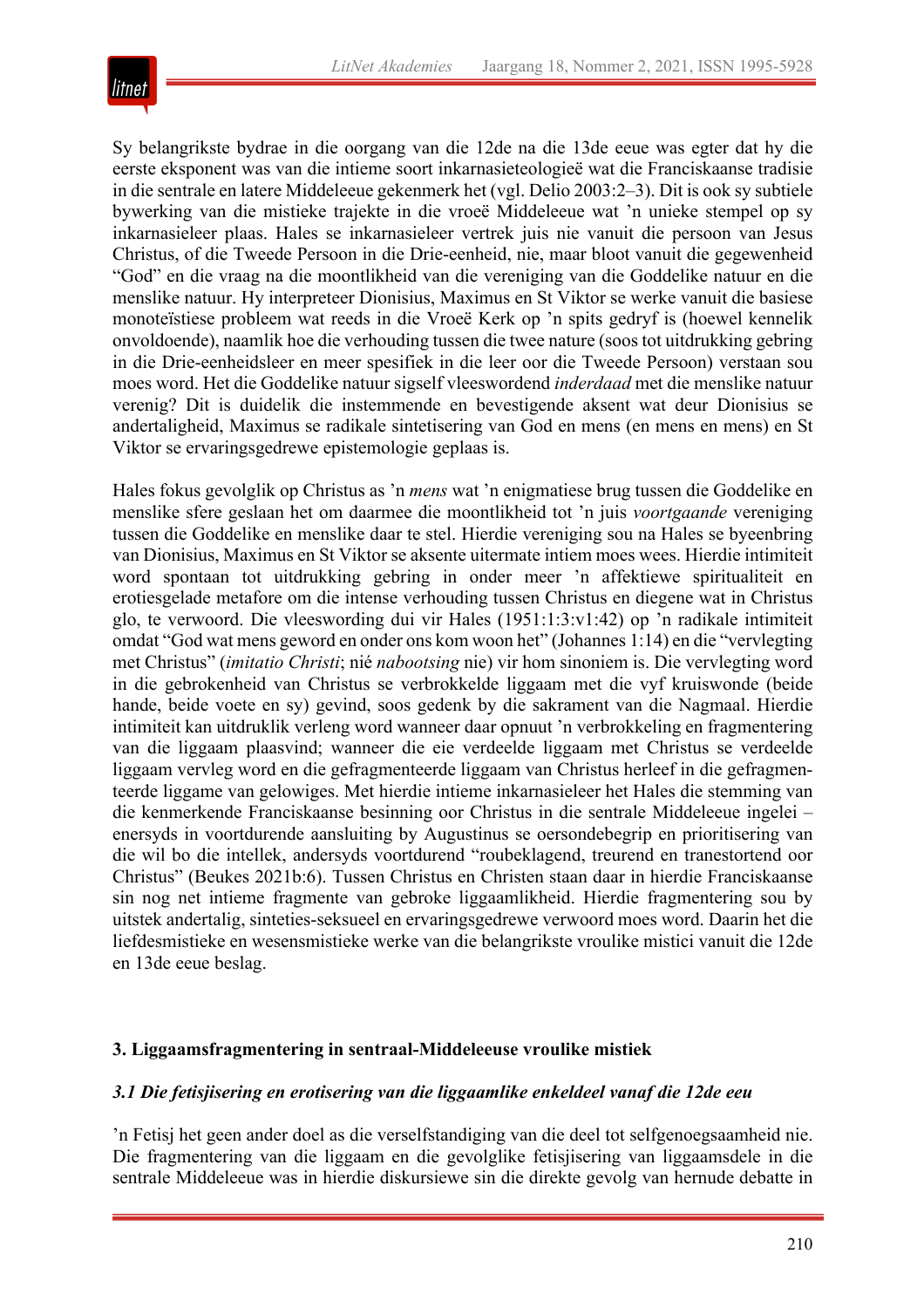

die 12de en 13de eeue oor die teologies-filosofiese implikasies van die verhouding tussen universaliteit of geheel en partikulariteit of deel (Beukes 2020a:I:439–46). Dit is juis die aanspraak van die deel as 'n selfstandige (en daarom ook enkelstrafwaardige) entiteit wat in hierdie periode toenemend die fokuspunt word, tot dié mate dat daar tereg van 'n sentraal-Middeleeuse "kultuur van disseksie" (Sawdy 1995:1–2) gepraat kan word.<sup>16</sup> Trouens, die deel word in hierdie periode duidelik bo die geheel geprioritiseer.<sup>17</sup> Foucault (1975:5) se ideehistoriese ontledings vind byvoorbeeld die spore van modern-panoptiese waarnemings van die liggaam ter wille van selfnormalisering en effektiewe strafregpleging kenmerkend in die sentrale Middeleeue terug (vgl. Beukes 2020i:4–5). Foucault (1996:427–8) wys onder meer daarop dat, in teenstelling met strafpraktyke in die vroeë Middeleeue, liggaamskending (byvoorbeeld die afkap van 'n hand in die geval van diefstal of beide hande in die geval van gewapende roof) en die letterlik vierdelige verskeuring van die liggaam deur perdkwartering<sup>18</sup> as straf vir halsmisdade (veral hoogverraad) in die sentrale Middeleeue die juridiese norm word.

Dit is egter nie net in teologie, filosofie en strafregpleging waar die prioritisering en uiteindelike fetisjisering van die deel in die sentrale Middeleeue duidelik na vore tree nie; ook in kunstige voorstellinge word 'n estetiese konteks vir die opkomende deelkultuur daargestel. Uitbeeldings van die kruisgebeure in hierdie periode sluit dikwels voorstellinge in van die twee "misdadigers" weerskante van die Christuskruis (na die toepaslike Bybelsevangeliese narratiewe) as stuiptrekkend, uitgebeeld met prominent geskende of andersins algeheel verwyderde liggaamsdele (Sauer 2013:125). Daarby figureer voorstellinge van talle maagdelike martelare in die vroeë Kerk vanaf die 12de eeu met hoë frekwensie in katedrale en kloosters, waarin hierdie jong vroulike martelare se folteringe uitdruklik met die skending en verwydering van individuele liggaamsdele in verband gebring word – byvoorbeeld die (volgens oorlewering) borsteskending van Agatha van Sicilië (231 – ca. 251) waarin sy haar afgesnyde borste op 'n skinkbord voor haar sou uithou, en Lucia van Syracuse (283–304), van wie die oë (nogeens volgens oorlewering) in geheel uit haar oogkaste geruk is en sy die steeds starende oë sigbaar in haar hande sou hou (Sauer 2013:125–7 [op grond waarvan Lucia reeds in die vroeë Middeleeue tot beskermheilige van blindes verklaar is]).

Daarby dui die hoogbloei van die makabere reliekehandel (sien weer eindnota 16) in liggaamsreste vanaf die 12de eeu op 'n progressiewe ontwikkeling in die fetisjisering van die liggaamlike enkeldeel. 'n Toenemend hoër premie is deur kerke en katedrale geplaas op die ten duurste aankoop van en eiendomsreg op liggaamsfragmente van geheiligde voorgangers, wat 'n tossel hare, 'n enkele vingerbeentjie of selfs groter dele van die gebeente kon insluit – maar juis nie die hele geraamte of oorskot as sodanig nie. Die *deel* van die oorskot was nou belangriker as die behoue geheel daarvan. Hierdie reliekfetisjisering van die liggaamsfragment het 'n enkele plaasvervangende oogmerk gehad: Die deel verteenwoordig nou die geheel as 'n omvattende en genoegsame teken om dit wat eens was, te onthou in juis die eens volledigheid daarvan (Geary 1990:36–7).

Fetisjisering en erotisering staan dikwels digby mekaar. Dit blyk ook duidelik uit onder meer die 12de-eeuse Hildegard von Bingen (1098–1179) se kosmologie (Beukes 2019a:88–90), soos verwoord in haar *Divinorum Operum* (Hildegard 1996). In hierdie latere werk in haar oeuvre verruim Hildegard haar vroeëre beeld van die kosmos as 'n eier, met die aarde as die vrugbare eiergeel daarvan, met die beeld van 'n wiel waarin 'n kruis midde die speke van die wiel opgeneem is (Hildegard 1855:761). Hierdie beeld word telkens in die werk herhaal, waar 'n menslike en niegeslagtelike figuur met oopgestrekte arms tussen die speke van die wiel op die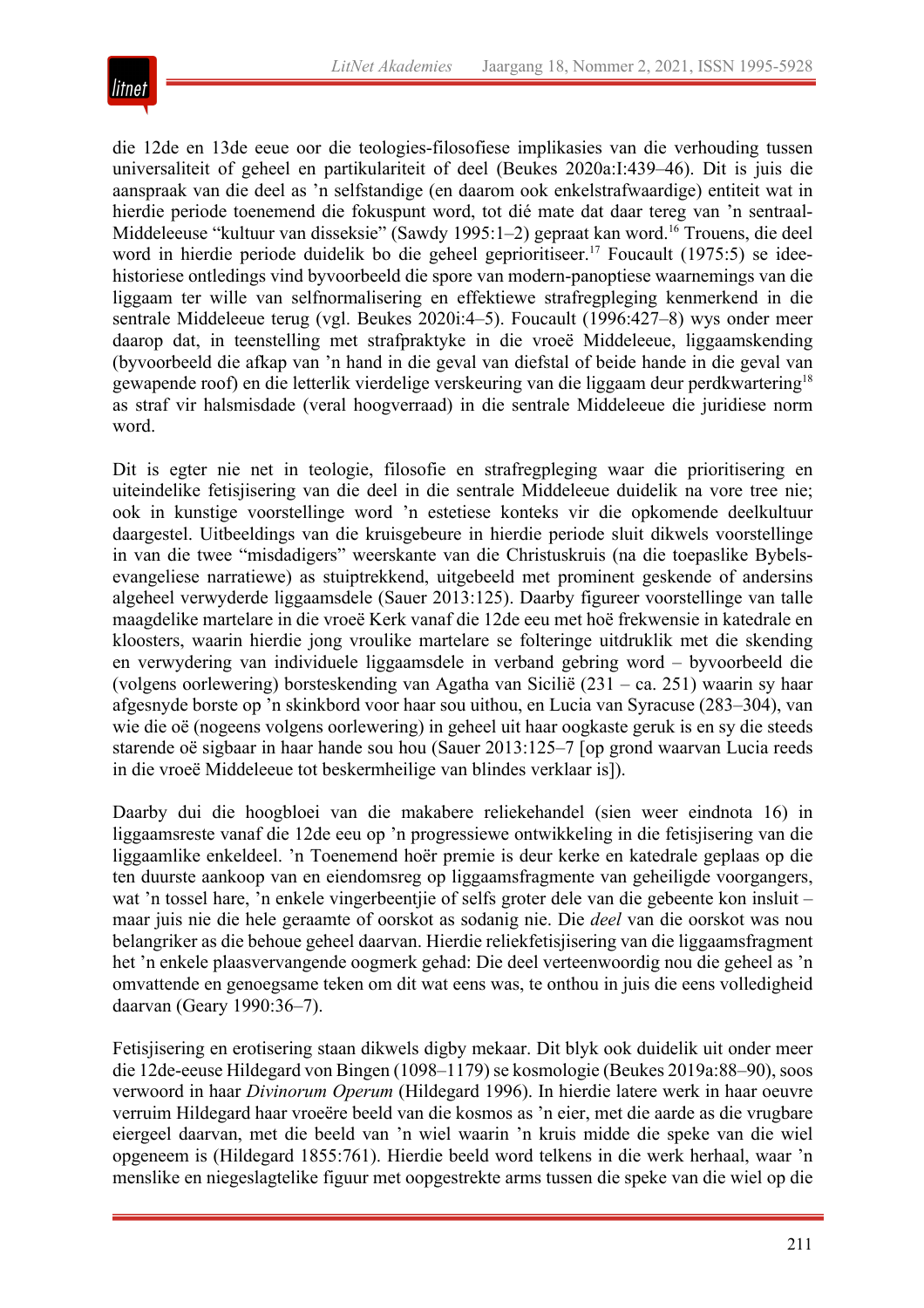

kruis staan. Die kosmiese spekulasies in die sentrale Middeleeue het die mens in kruisposisie trouens as refrein gehandhaaf, en hierin was Hildegard dus geen uitsondering nie – die kop van die figuur korrespondeer met die kosmiese bewegings van die son, maan en planete, die oë met die sterre, die ore met die lug, die arms met die horisontale grense van die wêreld vanaf oos na wes, die hart met die aarde en die voete met riviere (Führkötter 1979:48). Die mens se juis *afsonderlike* dele staan dus as beeldende sentrum van die kosmos. Tog maan Hildegard dadelik tot 'n proporsionele verstaan van hierdie beeld – die oneindige afstand tussen die grootse dimensies van die kosmos en die individuele dele van die menslike liggaam mag nie onderwaardeer word nie (Hildegard 1855:762). Daarom skets Hildegard die lengte van die menslike kruisfiguur binne die wiel as gelyk aan die breedte van die figuur met arms oopgestrek: die mens is in proporsie gelykstaande aan die kosmos in terme van die gelykheid van lengte en breedte. Daar is dus 'n makro- en mikrokosmiese gelykheid in terme van 'n afmeting of proporsie van juis die *deel*. Die kosmos is in hierdie sin 'n organiese eenheid, weliswaar bestaande uit enkeldele, wat in 'n harmoniese orde gerangskik is (Hildegard 1993:33). Die klem val by Hildegard uiteindelik op juis die *dele*. Die mens is daarom "mikrokosmos" – selfs die kleinste deel van die menslike liggaam simboliseer een of ander aspek in die natuur – kosmies en dus ook buiteliggaamlik.

In haar opvolgwerk, *Causae et curae* (Hildegard 1903), word hierdie mikrokosmiese element in *Divinorum Operum* in logiese konsekwensie met 'n erotiserende fokus op die enkeldele van die menslike liggaam bygewerk. Dronke (1984:176) beskryf Hildegard se seksualisering van die enkeldele van die liggaam daarom tereg as ten diepste verweef met haar kosmologie, tot die mate dat sy 'n "algeheel positiewe teologie van seks projekteer". Gevolglik skep Hildegard neologistiese, enkelliggaamsbepaalde en seksuele eufemismes of "Hildegardismes" sodat sy nie die Latynse vernakulêr<sup>19</sup> (LV) noodwendig hoef te gebruik nie (byvoorbeeld vir anus *dorniel* en *zirzer*, LV *culus*; vir boudgleuf *duoliz*, LV *nates*; vir penis *creueniz*, LV *ueretrum*; vir testikels *uirlaiz*, LV *testiculi*; vir die ontblote kop van die penis *lizia*, LV *glandula*; vir die skag van die penis *amzglizia*, LV *hegedrusum*, en vir die vulva en skaamlippe *fragizlans*, LV *mulieris*).20 Hierdie neologistiese termontwikkeling word opgevolg met eksplisiete seksuele verwysings en besprekings in *Causae et curae* (Hildegard 1903:70,76; vgl. Beukes 2019a:88–9).

Hildegard se twee latere werke was in hierdie opsig nie uniek nie. Ons tref hier 'n betreklik tipiese beweging vanaf kosmologie na die fetisjisering en uiteindelike erotisering van liggaamsdele in die sentrale Middeleeue aan. Die fragmentering, fetisjisering en erotisering van liggaamsdele kan trouens beskou word as deel van 'n uitgebreide Middeleeuse kosmologiese stelsel waarin menslike seksualiteit aan die hart van 'n verstaan van die kosmos lê (reeds so betoog deur Maximus in die sewende eeu; sien weer 2.3). Indien Middeleeuse kosmologie nie bloot verstaan word as die studie van die mens se plek in die kosmos nie, maar ook die ontwikkeling van mites, dieptestrukture en argetipes in pogings om daardie plek te verwoord, in veral godsdienstige sin, behoort seksualiteit en erotisering as wesenskenmerke van daardie sentraal-Middeleeuse kosmologie aangedui te word (Sauer 2013:123). Seks en die erotisering van liggaamsdele is immers van meet af aan prominent aanwesig in Judees-Christelike kosmologie. Dit neem reeds vertrek in die eerste hoofstukke van die Ou Testament, met die verbanning van die mitologiese figure Adam en Eva uit die tuin van Eden (Genesis 3). Dit sou redelik wees om aan te neem dat minstens een aspek van die "kennis" wat verwerf is deur te "eet" van die "boom van kennis", met verwysing na die "eet van die verbode vrug", seksuele kennis en die opwekking van libidinale begeerte was. Die sondeval en verbanning uit die tuin het nie in daardie (eerste) seksuele byt en gevolglike aptyt gevestig nie, maar juis in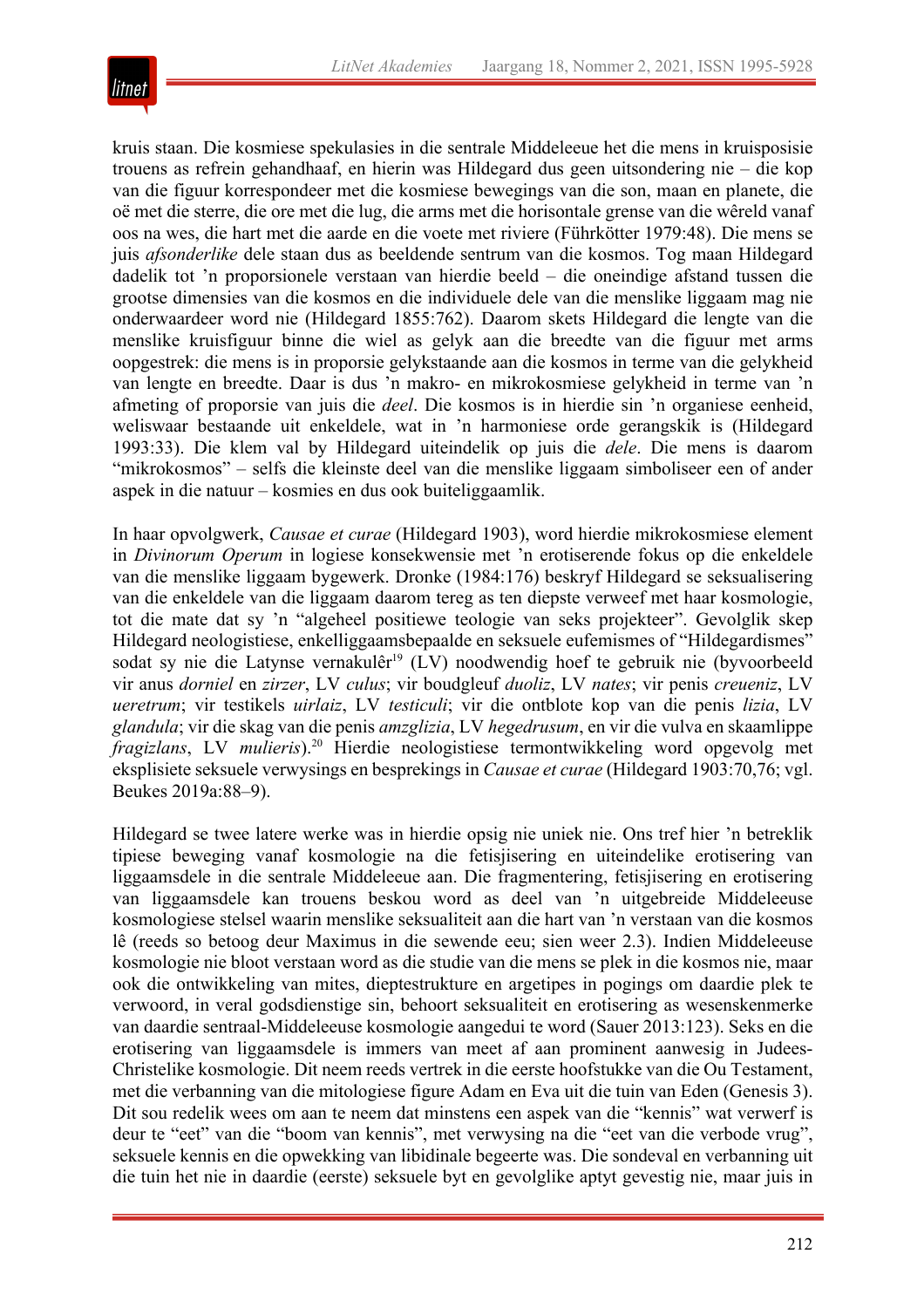

die ervaring van eenwording met 'n Ander *sonder* God, waardeur ironies 'n ervaring van mundane dualiteit opgestel is en die mens sigself as "Self" en as onderskeibaar van die "Ander" ervaar het – en juis dít was die sonde. Die sonde was om intiem een te word met 'n Ander as God, naamlik met 'n ander *mens*. Seksuele bewussyn beteken na Genesis 3 (na my hermeneutiese verplasing daarvan) om midde seksuele eenwording bewus te wees van die Ander as Ander en een te wil word met daardie Ander, juis om sodoende die Self dialekties te bevestig – sonder "God". Die mens ontdek hom*self* of haar*self* in die eenwording met 'n *ander* mens. Dit is wat "God" sou gehaat het, na die sondeval: die selfontdekte en selfvervulde mens. Dit is immers net die individu – en geen kollektief nie – wat penetreer of gepenetreer word tot eenwording en die Self opnuut daarin vind. Daardie penetrerende/gepenetreerde individu of handelende erotiese subjek se liggaamsubjektwiteit staan wesenlik tot die vroulike denkers vanaf die 12de eeu se mistieke uitsette, nou juis eroties nie weg of vervreemd nie, maar in die radikale teenwoordigheid van God.

Hildegard (1855:897) was een van talle vroulike denkers in die sentrale Middeleeue wat in verset gekom het teen die wydgaande opvatting dat die skuld vir bostaande dualiteitsbesef opgeneem moet word deur vroue (as die kwansuis liggaamlike verleiders tot seksuele dualiteit) en dat vroue daarom slegs "afgeleide wesens" is, terwyl mans, as "geleierswesens", sedert die sondeval niks meer as slagoffers van vroulike en verleidende lis geag kon word nie. Die appel is immers na Adam uitgehou om te sien, aan te raak, te ruik en te proe. Die vroulike liggaam dui in hierdie sin op 'n gewaande integraal-vroulike swakheid in 'n kosmologiese stelsel wat ten diepste en van meet af aan seksueel-gedetermineerd en bepaald androsentries in oriëntasie was. Vroulike denkers uit die sentrale Middeleeue kon volgens Hildegard óf met hierdie karikatuur volstaan óf hulleself daarteen opstel: Die "vroulike swakheid" (dus, haar "oersondige liggaamlikheid", gegewe die vrug in haar lendene) kon instemmend as 'n bedreiging vir manlike ordeskepping, hiërargie en "ampsuiwerheid" gehandhaaf word – of juis as 'n instrument tot verset teen die teologiese verguising van "ons Evasdogters" (Hildegard 1978:SIII5; Liebeschütz 1930:138–9) gebruik word. Dit is presies wat in vroulike mistiek vanaf die 12de eeu gebeur: Die vroulike liggaam, in elke afsonderlike deel daarvan, word as 'n kultuurkritiese instrument tot die verlossing van die (vroulike) siel voorgestel.<sup>21</sup> In 'n duidelike prioritisering van die partikuliere bo die universele beklemtoon talle vroulike mistici vanaf die vroeë 12de eeu die enkele liggaamsdeel, ofsamehange daarvan, as knooppunt tot kosmologiese eenwording met die Godheid. Toegerus met die diskursiewe bronne van andertaligheid (Dionisius), radikale sintetisering (Maximus), ervaringsgedrewe epistemologie (St Viktor) en 'n intieme inkarnasieleer (Hales), juis binne die kulturele konteks van die prioritisering, fetisjisering en erotisering van die liggaamlike enkeldeel, bied hierdie vroulike mistieke denkers 'n sonderlinge blik op die verhouding tussen hulle gefragmenteerde liggaamlikheid en 'n gekontempleerde uitsig op transendensie.

## *3.2 Orgaan,* **raptus** *en vroulik-mistieke liggaamsubjektiwiteit vanaf die 12de eeu*

Geneeskunde (juis as jong universiteitsdissipline) in die Latynse Weste is vanaf die vroeë 12de eeu diepgaande beïnvloed deur Arabiese geneeskunde soos ontwikkel vanaf die negende eeu en waarvan die tekste in Latynse vertaling eers vanaf die laat 11de eeu beskikbaar gestel is. 'n Beduidende aantal Arabiese filosowe was in die eerste plek geneeskundiges, van wie Ibn Sina (Avicenna; AH370–AH428 / 980–1037) ongetwyfeld die mees wydgelese in die 12deeeuse Weste was (Beukes 2018c: 577–83).<sup>22</sup> Hoewel Ibn Sina in sy vyf-volume-geneeskundeensiklopedie, *al-Qānūn fī al-Ṭibb* (Latyn: *Liber canonis totius medicinis cordialibus, et cantica*), urologiese kwessies in beide geslagte na nier- en blaasfunksies herlei, onderskryf hy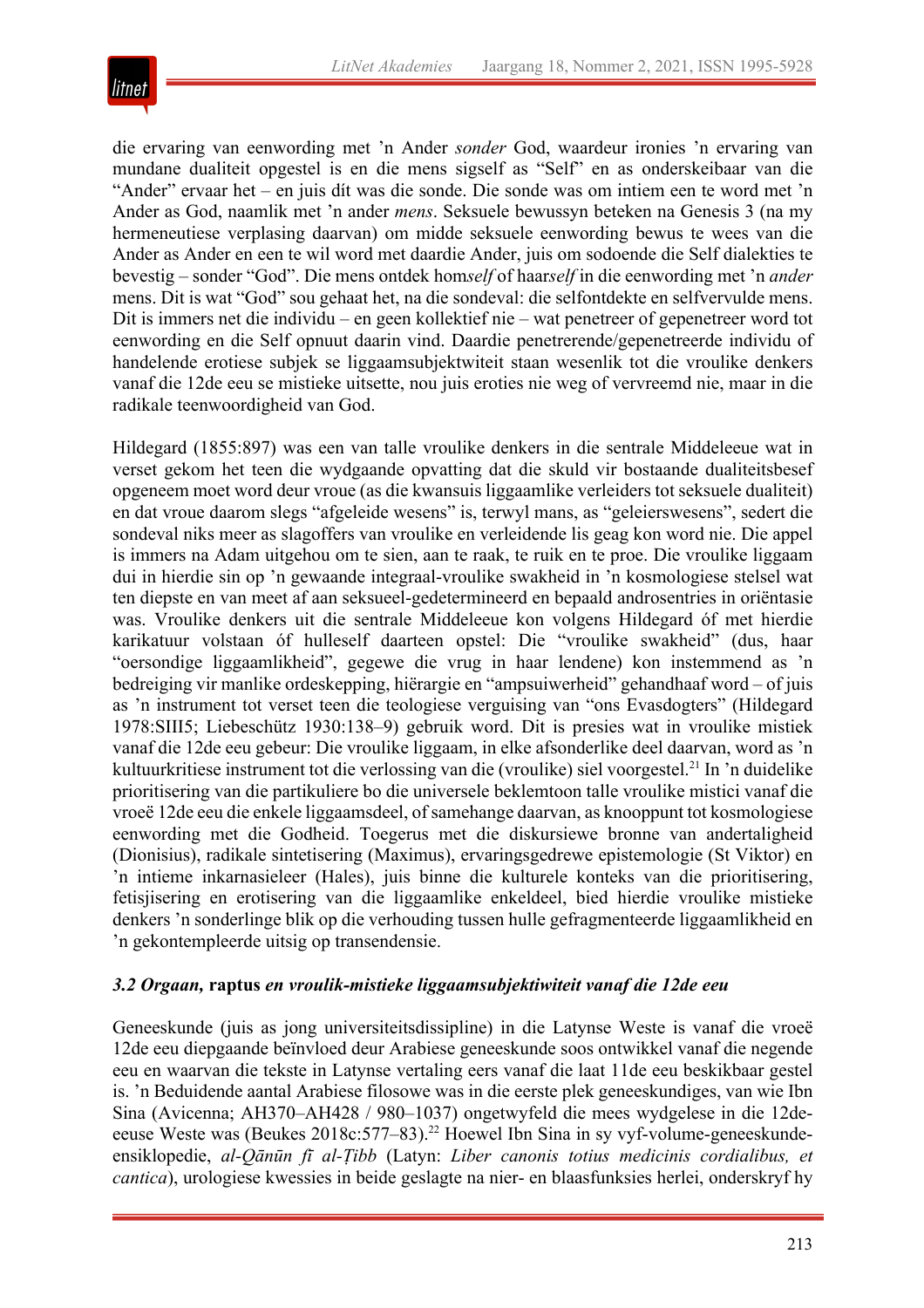

die gevestigde dog androsentries-ideologiese Arabiese opvatting dat manlike ejakulaat die suiwerste substansie is wat moontlik in die menslike liggaam geproduseer kan word. Daarom herlei Ibn Sina die fisiologiese oorsprong van die manlike orgasme en gevolglike ejakulaat reeds in die eerste volume van *Liber canonis* na funksies van die lewer as ten diepste 'n suiweringsorgaan (Siraisi 1987:128;359–76; Borris 2004:121–38).23

In die derde volume van *Liber canonis* tref Ibn Sina egter 'n onderskeid wat diep-internaliserend in vroulik-mistieke liggaamsubjektiwiteit vanaf die 12de eeu neerslag sou vind. Hy is naamlik van mening dat vroulike orgasme en die produsering van vroulike ejakulaat (urine uitgesluit; vaginale vloeistowwe, van welke ander aard ook al, ingesluit) nie die gevolg is van lewerfunksies of enige rol wat die inwendige en uitwendige vroulike geslagsdele<sup>24</sup> in hierdie verband sou speel nie, maar dat slegs enkeldele van die vroulike liggaam afsonderlik en samehangend tot orgasme en vroulike ejakulasie meewerk, in besonder die hart, hare (insluitende okselhare en skaamhare), are (en bloed), die gebeente (veral heupbene)<sup>25</sup> en beenmurg. Ibn Sina se bedoeling is duidelik: Waar die manlike orgasme en gevolglike ejakulasie na 'n betreklik eenvoudige libidinale vitaliteit op grond van gesonde lewerfunksies terugkoppel, is die vroulike orgasme fisiologies kompleks en die resultaat van die individuele funksies van en samehang tussen liggaamlike enkeldele. Belangrik daarby is dat 'n orgasme van beide partye as voorwaarde vir geslaagde vrugverwekking verstaan is, indien vrugverwekking wel as opset vir 'n betrokke seksuele kontak gedien het (Jacquart en Thomasset 1985:65).

Hoewel geeneen 'n erotiese aanspraak in die 12de en 13de eeue gerig het nie en uitsluitlik met voortplanting en voeding geassosieer is, beweeg Ibn Sina nie geheel verby die individuele liggaamsaanspraak van die baarmoeder en borste nie. Hy merk na sy anatomiese waarneming 'n direkte skakel tussen die borste en baarmoeder met verhoogde bloedvloei na beide deur 'n komplekse stelsel van kleiner en groter are aan. Waar 'n gesonde lewer by ereksie, manlike orgasme en kwantitatiewe ejakulasie deurslaggewend belangrik geag is tot effektiewe geslagsgemeenskap (en vrugverwekking, indien dit die opset was), word gesonde bloedsomloop by vroue as 'n voorwaarde vir orgasme (en vrugverwekking – nogeens, indien dit die opset was) geag. Juis die vroulike are en slagare is in hierdie sin as die mees wesenlike voortplantingsorgaan geag, tot selfs 'n groter mate as die lewer by manlike subjekte (Jacquart en Thomasset 1985:60). Waar manlike ejakulaat vroeër as die "suiwerste menslike liggaamsvloeistof" en toonaangewende fisiologiese voorwaarde vir voortplanting geag is, word (vroulike) bloed en bloedverspreiding hiermee as die uitdruklike en uiteindelik beslissende vroulike voorwaarde vir wedersydse orgasme en daarom vir effektiewe vrugverwekking aangebied. Menstruasie is gevolglik eenvoudig verstaan as die uitskeiding van surplusbloed uit die gesonde vroulike liggaam, terwyl menopousale gloede geassosieer is met 'n steriele seksuele nostalgie (omdat daar geen verdere surplusbloed was nie), met inbegrip van ander (na Ibn Sina se waarneming) menopousale veranderinge in die ouer vroulike liggaam wat seksuele kontak problematiseer (sonder dat dit na sy eie aanwysing noodwendig seksuele begeerte elimineer), waaronder vaginale droogheid, blaas- en urienwegprobleme.

Feitlik elke liefdesmistikus in die sentrale Middeleeue isoleer op die een of ander plek ook die gebeente. Die vroulike gebeente as sodanig is op geen stadium in die Middeleeue van 'n seksuele lading voorsien nie, maar vroulike beendigtheid is wel wyd verstaan as die neweproduk van gesonde vroulike ejakulaat of die gereelde produsering van vaginale vloeistowwe. 'n Sterk skelet, veral heupbene, is in daardie sin wel eroties verstaan (Sauer 2013:131). Die subteks was natuurlik dat 'n seksueel-aktiewe, vrugbare vrou inderdaad ook 'n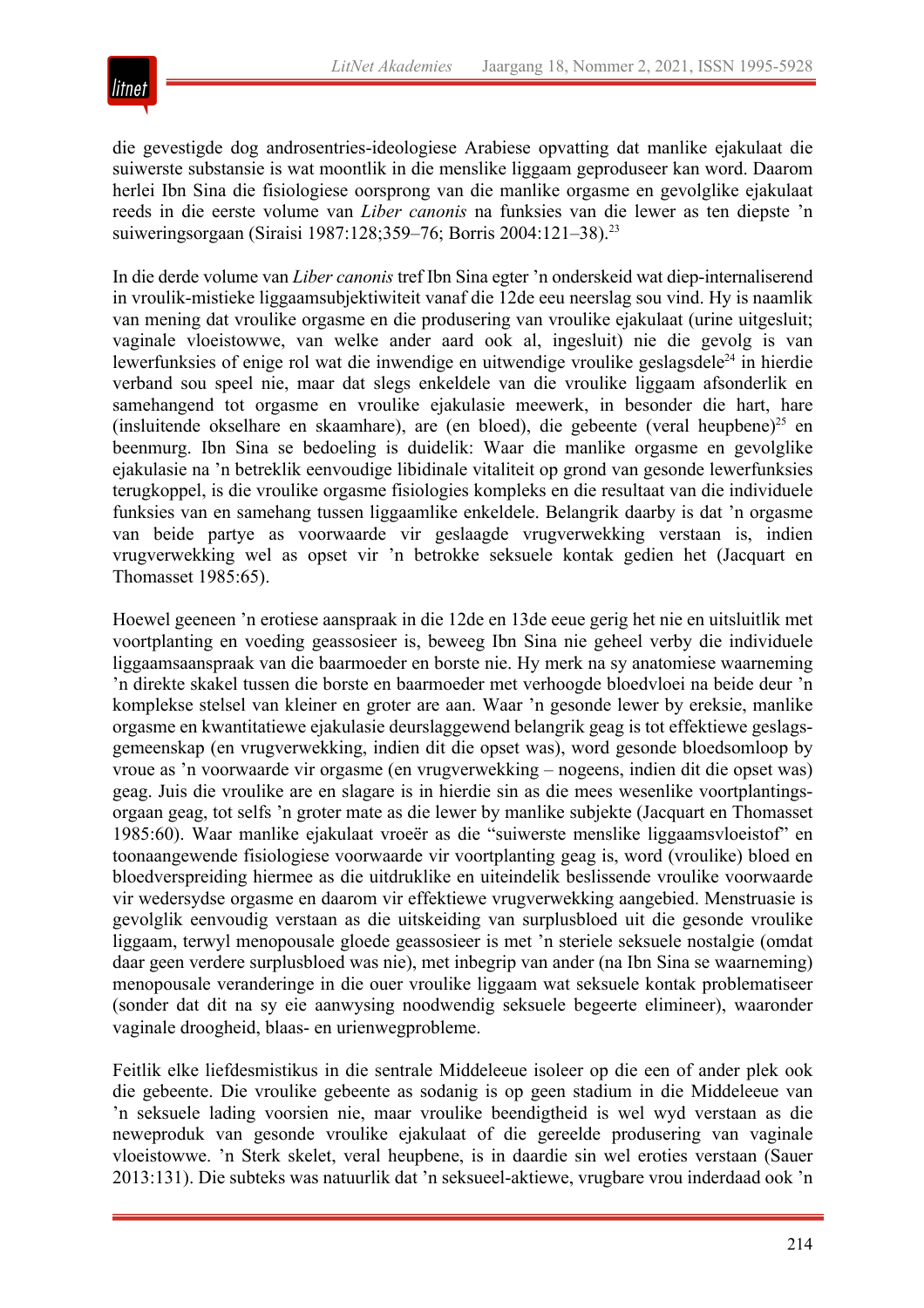

andersins gesonde vrou sou wees – en uiteraard sou dit in Middeleeuse terme slegs 'n getroude vrou met soveel kinders as moontlik kon wees. En dit was die vroulike mistici as oorwegend maagdelike nonne en begyne natuurlik nie.

Tydens hulle visioenêre en ekstatiese (dikwels orgasmiese) belewenisse fetisjiseer en erotiseer hierdie mistici vanaf die 12de eeu gevolglik onder meer die hart, hare, are, bloed, gebeente en beenmurg as mistieke en liggaamsubjektiewe fragmente. Hierdie enkeldele van die vroulike liggaam werk afsonderlik en samehangend mee tot 'n sonderlinge vroulike orgasme, wat deur hulle as 'n vorm van diep geestelike ekstase beskou is (in Latyn *raptus*, van die werkwoord *rapio*, wat letterlik "gryp" of "wegraap" beteken, en in die passief, *rapitur*, "om gegryp" of "om weggeraap te word"). Manlike orgasme en ejakulasie (met inbegrip van die kwynende invloed van die 11de-eeuse kerklik-tegniese definisies en konvensies ten opsigte van die onderskeid tussen rasionele of "natuurlike" en irrasionele of "teennatuurlike" geslagsgemeenskap, ingeslote onanisme<sup>26</sup>) is beskou as ten diepste fisiologies en die tasbare voorwaarde vir enige moontlikheid op geslaagde vrugverwekking. Vroulike orgasme, daarenteen, is nié as 'n ten diepste fisiologiese reaksie verstaan nie, maar as "affektief", en selfs in alledaagse sin as 'n vergeestelikte antwoord op die seksuele ervaring van die dualiteit van Self en Ander, van (die eie en die ander se) liggaam en siel begryp. Vroulike orgasme, ervaar deur hetsy 'n geordende non, 'n aweregse mistikus of 'n beskeie vroueleek in die sentrale Middeleeue, was in hierdie sin altyd 'n antwoord en nie 'n woord nie; 'n reaksie en nie 'n inisiatief nie.

Dit beteken egter hoegenaamd nie passiwiteit nie. In hulle mistieke ervarings bied die vroulike denkers juis reaksiefragmente van hulle liggame aan wat aktief meewerk om 'n soort "goddelike orgasme" (Baldwin 1994:129) te bereik – die mistieke *raptus* wat in mundane terme bloot op tegelyk die hoogtepunt en afloop van 'n seksuele ontmoeting tussen twee volwasse mense sou moes dui. Ook al duur sogenaamde wegraping slegs sekondes, vind daar 'n outentiek-Middeleeuse, Maximiaanse sintese van die fisieke en die simboliese, van die menslike en die Goddelike, en van seksuele begeerte en geestelike vervulling plaas. Die *raptus* was dus nie die produk van masturbasie<sup>27</sup> nie, maar van 'n intens-andertalige, radikaal-gesintetiseerde en ervaringsgedrewe toewyding. In hierdie sin funksioneer die vroulik-mistieke *raptus* as 'n Halesiaanse poging om 'n transendente, ervaringsgedrewe en radikaal-gesintetiseerde kennis van God intiem te "verwoord" – wat terselfdertyd dialekties op 'n verbrokkeling van die Self en 'n eenwordingsherstel met die hoogste Ander dui. Met hierdie geestelike subjektiwiteit, gestu deur die diskursiewe bronne van vroulike mistiek in die sentrale Middeleeue – andertaligheid, radikale sintetisering, ervaringsgedrewe epistemologie en 'n intieme inkarnasieleer – en hierdie liggaamsubjektiwiteit, gevorm deur die prioritisering, fetisjisering en erotisering van enkeldele van die vroulike liggaam, met die bykomende internalisering van voorskriftelike mediese konvensies oor die aard en unieke funksies van daardie sonderlinge liggaam, kom hierdie vroulike mistici in subtiele verset teen wydgaande essensialistiese beskouinge oor vrouwees in die sentrale Middeleeue, juis ten opsigte van hulle eie liggaamlikheid en spiritualiteit.

Aangesien hierdie tekste deur vroue vir 'n oorwegend en dikwels uitsluitlike vroulike adres aangebied is, kon hierdie mistici 'n geslagsubjektiwiteit ontwikkel wat – hoewel uitermate uitdagend – binne die kultureel soepel en taboe-oorstygende parameters van die 12de en eerste helfte van die 13de eeue as toelaatbaar geag is, en as 'n transenderende verset teen komplekse taboes ondermynend kon optree (vgl. Beukes 2020e:5–8).28 Die sleutel tot hierdie vernuwende geslagsubjektiwiteit was die opwekking van vroulike seksuele begeerte binne 'n radikale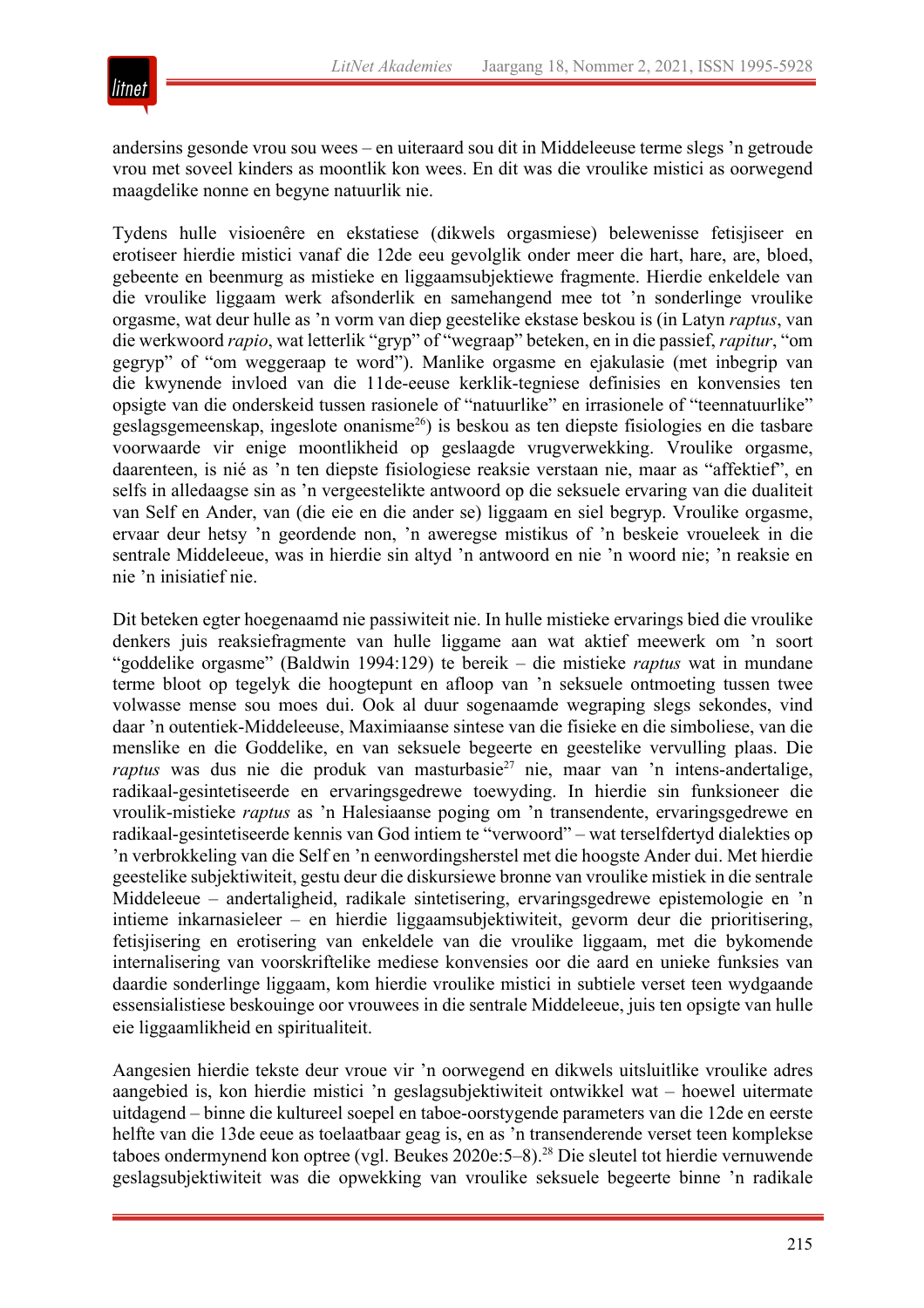

vergeestelikte konteks, met tydgenootlike kosmologiese en mediese konvensies as kultureel bemiddelend daartoe. Presies dít lê aan die hart van liggaamsfragmentering in die vroulike mistiek tydens die sentrale Middeleeue.

## *3.3 Fragmentering en* **raptus** *in vroulike mistieke literatuur tydens die 12de en 13de eeue*

Alhoewel chronologies ná Hildegard, kan Hadewijch van Antwerpen (fl. 1240)<sup>29</sup> as die vernaamste eksponent van Middeleeuse liefdesmistiek aangedui word (Dronke 1984:202–28; Beukes 2020c:1–3). Soos by elkeen van haar vroulike medegangers en opvolgers in die Middeleeue speel 'n kombinasie van intense liefde vir God en mistieke *raptus* 'n belangrike rol in haar werk – maar by Hadewijch word hierdie kombinasie tot 'n filosofiese werksbegrip ontwikkel. Waar die opvatting van 'n "Ciceroniaanse liefde" by Héloïse (Beukes 2019b:4), liefdesmistieke "andertaligheid" by Hildegard (per "Hildegardismes"; vgl. Beukes 2019a:88) en 'n "etiek van die ervaring van liefde" by haar begynvoorganger Mechtild (Beukes 2019c:3) teologies deurslaggewend was, ontwikkel Hadewijch 'n tematiese liefdesmistiek waar die verhouding tussen God en mens voluit erotiese karakter verkry. Vergelyk hierdie treffende (en 'n tipiese) voorbeeld van Hadewijch se liefdesmistiek:

Op 'n Pinkstersondag het ek 'n visioen met dagbreek ervaar. Psalms is in die kerk gesing en ek was daar teenwoordig. My *hart* en *are* het warm en vinnig met *suiwer bloed* geklop en my *heupbene* het gebewe en geruk van begeerte. 'n Waansin en vrees het besit van my geneem, dat indien ek my Geliefde nie tevrede stel nie en my Geliefde my begeerte nie vervul nie, ek waansinnig sal sterf en sterwend waansinnig sal word. Op daardie dag was my verstand so angstig en pynlik in besit geneem deur 'n begerende liefde dat dit gevoel het my *afsonderlike liggaamsdele* gaan skeur en dat my *are* uitmekaar gaan spat. (Visioen 7; Hadewijch 1980:280; sien Mommaers 1980:xiv en Wolfskeel 1980:150; my kursivering)

Hierdie en soortgelyke beskrywings van haar in-God ervarings tel onder die mees gewaagde en uitdagende passasies waaroor die hele korpus van Middeleeuse mistieke literatuur beskik, en waarna De Paepe (1967:1) in sy gesaghebbende kommentaar oor Hadewijch inderdaad as 'n "profane minnelyriek" verwys. Christus as juis *man* word voorgestel as andertalig en ervaringsgedrewe só radikaal toeganklik en intiem-geïnkarneerd dat toegelaat word dat die Eerste Persoon self op so 'n ondenkbare en onverwoordbare wyse in besit geneem kan word. Vergelyk meegaande enkele ander soortgelyke aanhalings uit Hadewijch se provokatiewe liefdesmistiek (al die kursivering is deur my):

Mag God jou toelaat om Hom te ken, wie Hy is en hoe Hy met sy diensmaagde omgaan – en mag Hy diep in jou wees (1980:66:9 reël 4).

Begeerte vir God is soms so soet dat dit nie geheel as te versoen met God geag kan word nie, omdat dit uit die *ervaring van die sintuie* eerder as uit genade en uit die *ervaring van die natuur* eerder as uit die geestelike, spruit (1980:10:66–7 reël 7).

Waarin 'n mens ook al die *hoogste liggaamlike plesier* vind, buiten in God, is vraatsug (1980:79 reël 79).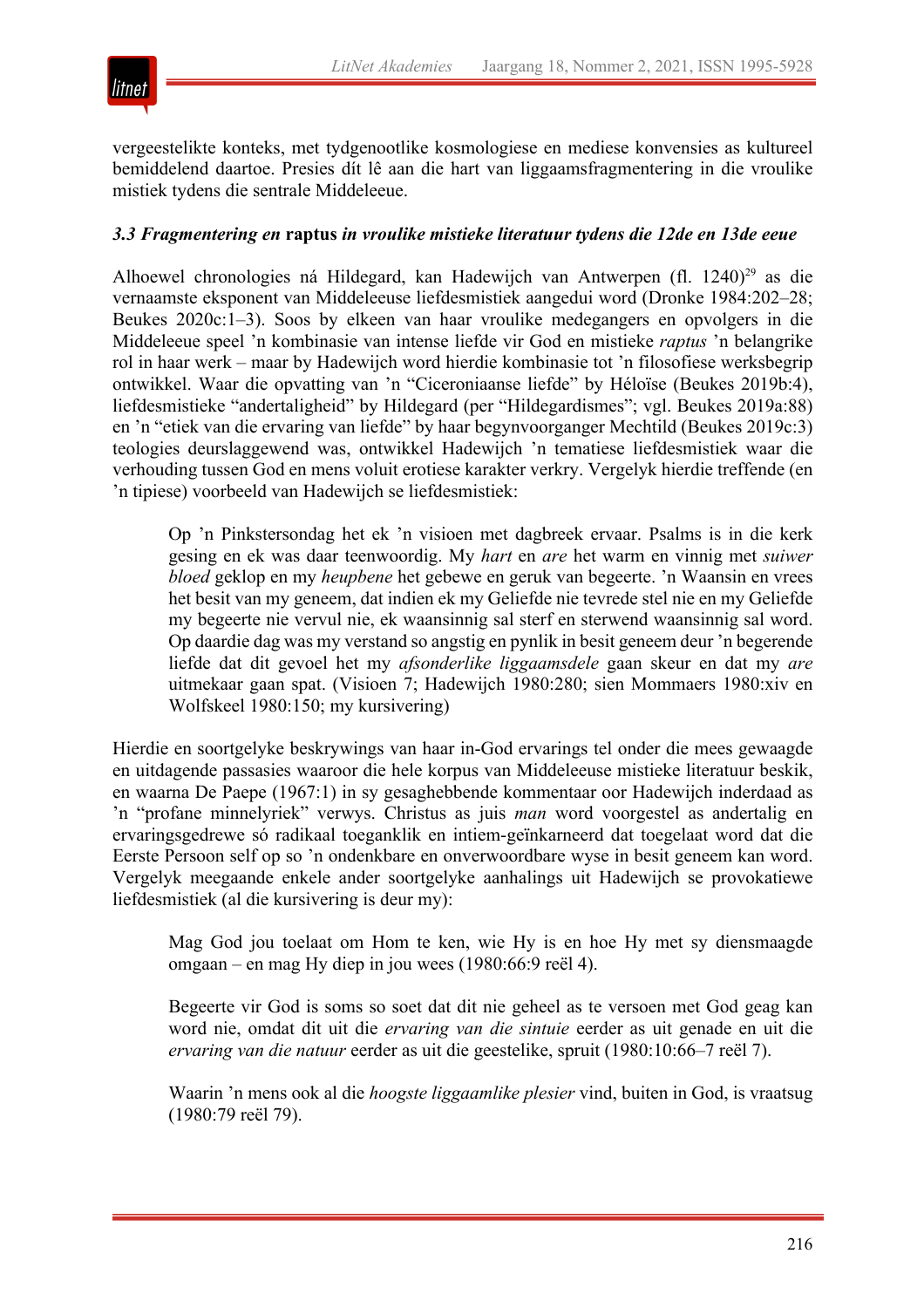

Die kriterium vir liefde is soetheid. Bernardus het mos al gesê: "Jesus is soet in jou *mond*." Om van die Geliefde te praat is die hoogste soetheid, dit wek in *my mond* 'n onmeetlike Liefde op (1980:79 reël 111).

Wanneer twee dinge een word, mag niks tussen hulle staan behalwe dit wat hulle een gemaak het nie. Dit is Liefde, waardeur God en sy geliefde siel een word (1980:80 reël 28).

Ek sterf in my Geliefde, ek smelt weg in Hom en niks bly vir my van myself oor nie (1980:80 reël 30).

Dit is die eenheid van die suiwerste liefde met Hom, die liefde in eenwording met God, wat insluit sy toewyding, sy manlikheid, sy *vermoë* (1980:83 reël 57; beide "manlikheid" en "vermoë" word hier in terme van die Latynse seksuele vernakulêr aangebied).

Vanoggend het die Seun my gesoen ... en ek het een met Hom geword. Die Vader het my een met Hom gemaak en Hom een gemaak met my (1980:84 reël 104).<sup>30</sup>

Hadewijch se Vlaamse tydgenoot Beatrijs van Nazareth (ca. 1205–1268)<sup>31</sup> beskryf insgelyks 'n ekstaties-mistieke ontmoeting met Christus in haar *Seven manieren van heilige minnen* aldus:

Soms is liefde so onbegrensd en oorspoelend vanuit die siel na die liggaam dat dit vir die siel voorkom of haar [liggaam se] *are* bars, *bloed* spuit, *beenmurg* gloei, *gebeente* verdamp, *hart* verbrand en *keel* verdor, sodat die *liggaam in elke deel* daarvan hierdie *inwaartse hitte* ervaar – en dit is die *koors* van liefde; [...] na afloop van hierdie vervulling is dit asof my *ledemate* verdamp, my *hart* smelt, my *fakulteite* ineenstort [...] my *ledemate* en *sintuie* verloor alle selfstandige vermoë. (Beatrijs van Nazareth 2019:V [*De vijfde manier van minne* §5]; my kursivering)

Steeds binne die konteks van liefdesmistiek bied die vermelde Duitse Benediktyn Hildegard, naas haar hiperspesifiserende Hildegardismes (vgl. 3.1; eindnota 20) talle visioene aan waarin die gefragmenteerde liggaam en 'n fokus op enkeldele van die vroulike liggaam prominent figureer. 'n Goeie voorbeeld is 'n verwysing in die tabel van deugde en ondeugde in haar *Vitae Meritorum* (Beukes 2019a:83–5), waarin enkeldele van die liggaam prominent teenoor mekaar gestel word. In die tabel bespreek Hildegard onder meer die ondeug *luxuria*, wat semanties vertaal kan word as die *koestering van seksuele impulse*, teenoor *castitas*, oftewel *proaktiewe kuisheid*. Die gangbare positiewe betekenisgewing aan die kleur wit in die Middeleeue en die purgatoriese effek van vuur word in 'n duidelik-bedoelde ommekeer as 'n perversie van die goeie beskryf:

*Luxuria* [...] het, om dit so te stel, die vorm van 'n vrou gehad wat op haar *regtersy* gelê het met haar *bene* hoog opgetrek teen haarself, soos iemand wat in 'n bed slaap. Haar *hare* en *skaamhare* was vlamme van vuur en haar *oë* spierwit [...] sy het wit skoene aan haar *voete* gehad wat nat en glad was, sodat sy nie daarin kon loop of staan nie. Uit haar *mond* het daar 'n mistigheid geblaas en het die giftigste spoeg uitgeloop, terwyl iets wat gelyk het soos 'n wilde hond aan haar *regtertepel* en iets soos 'n adder aan haar *linkertepel* gesuig het. Met haar hande voor haar uitgestrek het sy blomme nadergetrek en die soet reuk diep in haar *neusgate* opgetrek. Sy was kaal en het *gegloei van wellus*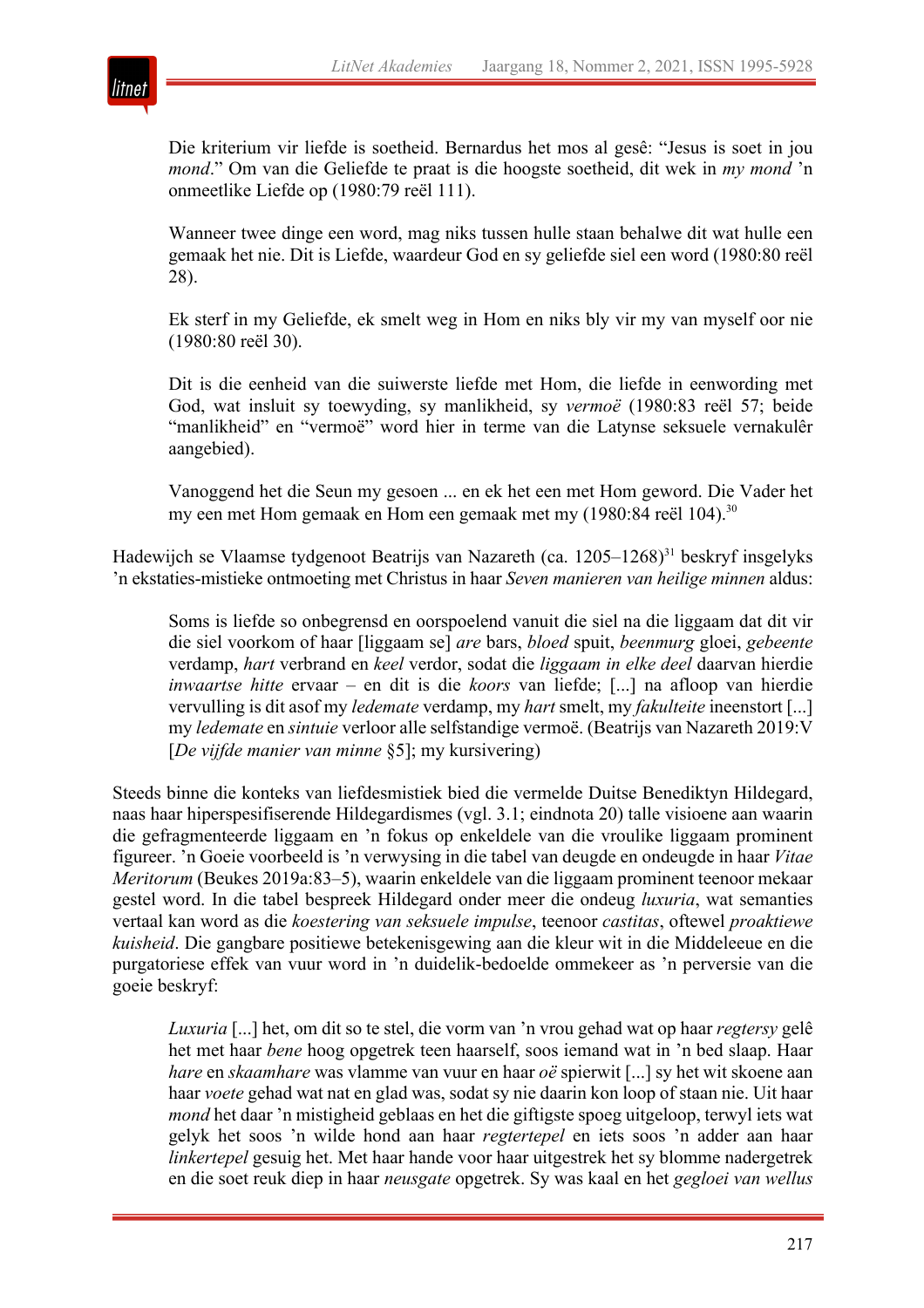

[...] alles rondom haar was andersins droog soos hooi.<sup>32</sup> (Hildegard 1995: VMIII21; my kursivering) $33$ 

Hoewel 'n ander Duitse Benediktynse non, Gertrude von Helfta (1256 – ca. 1302), haar ekstatiese ervaring nie uitdruklik as 'n liefdesmistieke begeerte verwoord nie, verwys sy na dieselfde twee liggaamsdele as Hadewijch en Beatrijs (gebeente en beenmurg) terwyl sy met uitdruklik seksuele ondertone na 'n vorm van penetrasie verwys:

Ek het lig in my voel binnegly [...] wat my hele innerlike wese *gepenetreer* het en in *elke liggaamsdeel* 'n buitengewone skokgolf gestuur het. Eers het ek gevoel dat dit die *murg* in elke *been* in my liggaam verbrand; daarna het my hele *gebeente* en *weefsel* weggesmelt in niksheid. (Gertrude 1991:158; vgl. Sauer 2013:133; my kursivering)

Waar bostaande liefdesmistiek die intense begeerte na God beklemtoon en inderdaad blootgestel voor die afwesigheid daarvan staan, benadruk wesensmistiek 'n toestand van konstante vrede vanuit die met God verenigde siel, sonder dat die rol van die liggaam onderbeklemtoon word. Wesensmistiek verskil wel uitdruklik van liefdesmistiek met betrekking tot die afwesigheid van die erotisering van dele van die vroulike liggaam. Nietemin speel die liggaam wel 'n belangrike funksionele rol in die wesensmistieke werke *Das fließende Licht der Gottheit* deur Mechtild von Magdeburg (ca. 1207 – ca. 1282; Beukes 2019c:1–8) en die *Mirouer des simples âmes anienties* (in Latyn vertaal as *Speculum simplicium animarum*) deur Marguerite Porete (1250–1310); Beukes 2020b:200–25).

Diep onder die indruk van Pseudo-Dionisius se interpretasie van 'n Neoplatoniese kosmos, saamgestel uit en georden deur vervlietende beweging en liefde, met die aktiewe eenwording van die menslike en die Goddelike as die wedersydse oogmerk van God en mens, ontvou Mechtild se aardse en diep-liggaamlike antropologie. Hoewel die fisiese wêreld vir haar 'n versoekingsvolle plek is wat bogenoemde oogmerk tot eenwording tussen God en mens voortdurend uitdaag, neem sy haar voor om "die wêreld nie te bespot nie" (Mechtild 1980:1:2:5, 3:5:66).34 In ooreenstemming met haar Middeleeuse voor- en medegangers se algemene afkeer van die wêreld gebruik sy dikwels afwysende taal wanneer sy oor die wêreld praat: as "stof", "vuil" en die liggaam as die "vyand" en "kerker" van die siel (vgl. 1980:4:2:94, 5:22.145). Tog onderbreek Mechtild hierdie afwysinge deur reguit oor liggaamlike behoeftes te praat, insluitende libidinale begeerte, en wys daarop dat die "korrupsie van alle dinge" in sonde (vir haar beteken dit die afstanddoening van die verhoudingsmoontlikheid tussen mens en God) tot uitdrukking gebring word, en nie in die wêreld of liggaamlikheid as sodanig nie (bv. 1980:1:3:6, 1:46:24, 2:25:49; 3:1:88). Die liggaam kan selfs 'n instrument vir verlossing wees wanneer dit positief gebruik word om die spontane wil (wat sy in die moderne Duitse vertaling *Selbstwille*, "self-wil" noem), of dit in die siel of in die liggaam self tot uitdrukking gebring word, te oorkom. Boonop betoog sy in die kenmerkende styl van die begyne dat die deugde juis deur die *liggaam* beoefen word, goeie werke gedoen word en daar wel meriete mag wees, watter sprake daar ook al van meriete in hierdie verband mag wees, in die tegniesinstrumentele sin van liggaamlike barmhartigheid: om "jou liggaam en beweging uit te leen vir 'n ander" (of "brood moet aangedra word, dit kom nie vanself by die verhongerdes uit nie", 1980:5:22:145; sien ook 6:6:180, 6:15:189, 6:26:201). Seksuele kuisheid is wel 'n deug, maar by Mechtild is dit nie 'n wesenlike kwessie nie, aangesien sy alle erotiese en libidinale energie na God self projekteer ("Die siel is God se vriend, beminde en huisvrou"; vgl. 1980:3:1:59, 4:14:108). Sy waardeer kuisheid andersins positief as 'n teken van toewyding, eerder as 'n stryd teen versoeking of 'n vorm van seksuele vermorsing.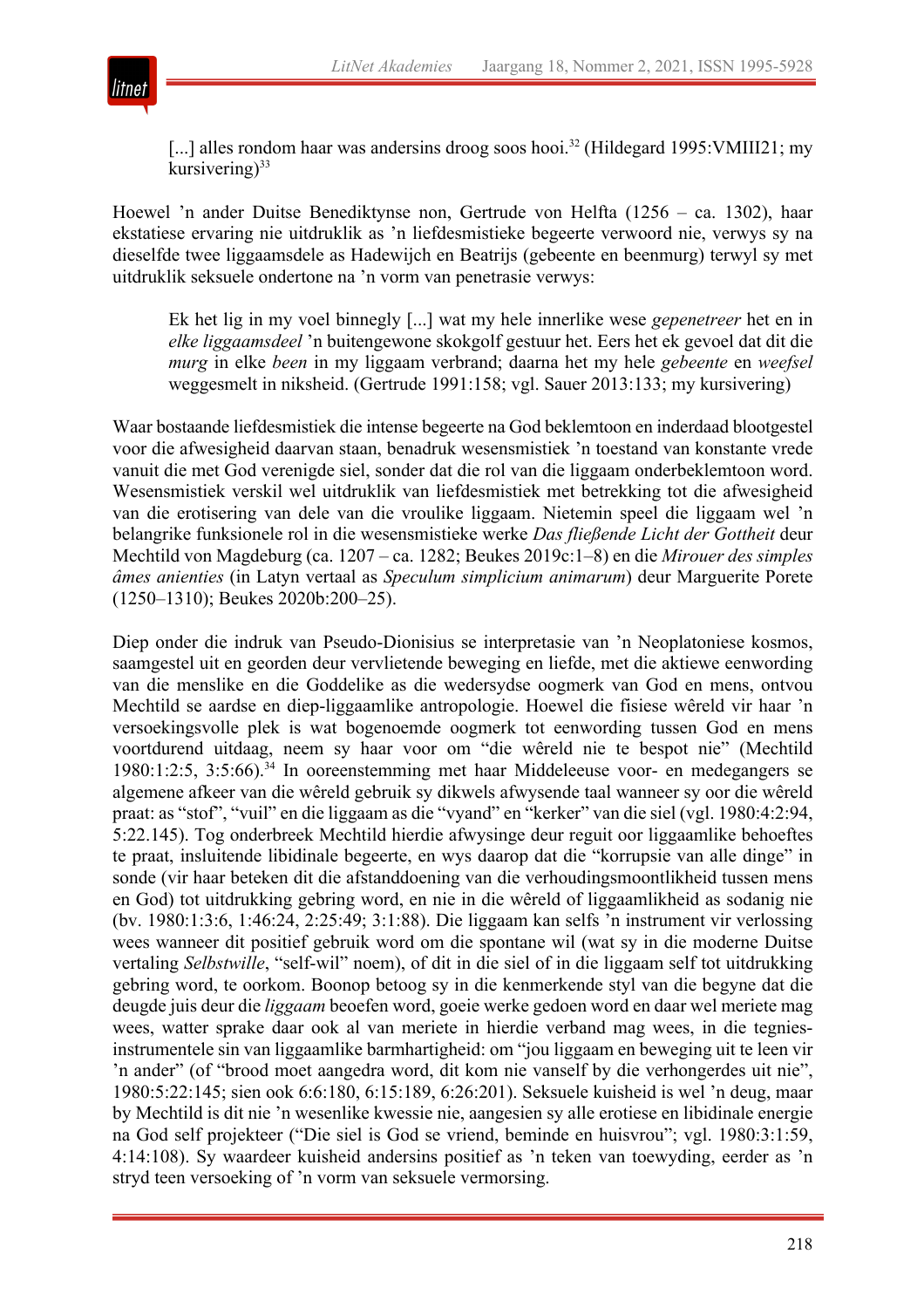

Marguerite (1986; Beukes 2020b:207–11) vind die liefdesmistieke benadering ontoereikend, juis omdat sy wil fokus op die moontlikheid van 'n "vereniging van ononderskeibaarheid", waarin die menslike siel en God verenig word *sonder* enige onderskeid (sy gebruik byvoorbeeld die twee terme *unitas indistinctionis* [ononderskeibare eenheid] en *unio sine distinctione* [eenheid sonder onderskeid] afwisselend). *Wesenmystik* beklemtoon die skepping van die siel *imago Dei*, wat vir Marguerite 'n ontologiese status beteken wat die Dionisies-Neoplatoniese *reditus*, of terugkeer van die siel na God, bemoontlik. Sy neem by voorkeur 'n verskeidenheid van liggaamlike metafore oor wat begrippe soos *vereniging sonder onderskeid* en *terugkerende reditus* effektief simboliseer – onder meer 'n ouer vrou wat nie langer menstrueer nie, seksuele roes en (alkoholiese) dronkenskap. 'n Vereniging van ononderskeibaarheid tussen mens en God is volgens Marguerite moontlik omdat die siel van die Drie-eenheid 'n "afdruk" ontvang van "wat was", naamlik "voor die val" en "voor geen ding" (Beukes 2020b:209). Hierdie "afdruk" geld egter wedersyds: Soos wat die Drie-eenheid "afgedruk" is op die siel, is die siel "afgedruk" op die Drie-eenheid en daarom in staat tot 'n blywende eenwording met die Godheid in júis 'n beliggaamde toestand. Eenmaal geëlimineer deur die vrye wil, beskik die siel oor geen wil meer nie en staan daarom nie blootgestel voor die afwesigheid van begeerte of opgewonde voor die ekstase daarvan nie. Waar Hadewijch en Beatrijs se liefdesmistiek die intense begeerte na God beklemtoon en inderdaad blootgestel voor die afwesigheid daarvan staan, benadruk Marguerite se wesensmistieke sielseliminering 'n toestand van konstante vrede vanuit die met God verenigde siel. Daar verskyn in wesensmistiek dus nie dieselfde soort aksentplasing op liggaamsfragmentering en individuele liggaamsdele as in liefdesmistiek nie. Tog word die liggaamlike aanspraak nie algeheel verbygegaan nie.

Hoewel sy na my lesing as 'n politieke aktivis eerder as 'n mistikus gereken kan word (mistieke elemente kom wel sporadies in haar werk voor), figureer 'n idiosinkratiese liggaamsfragmentering wel in die *Liber celestis revelaconium* van die Sweedse denker Birgitta Birgersdotter (1302/3–1373; sien Beukes 2020g:1–5). Reeds vroeg in die werk, waarskynlik geskryf net na haar aankoms in Rome vanuit Swede in 1349, vaar Birgitta hardhandig uit teen 'n eminente kerklike amptenaar wat sy nie uitdruklik identifiseer nie, maar wat weldra blyk die diensdoende pous te Avignon (Clemens VI, Pierre Roger, 1291–1352, pous vanaf 1342 tot 1352) te wees:

Mense dink dat hy 'n smaakvol geklede, sterk en waardige man is, aktief in diens van die strydvoeringe van die Heer. Wanneer sy hoofbedekking egter afgehaal word, is hy weersinwekkend om na te kyk en duidelik onbevoeg vir enige werk. Sy *harsings* is ontbloot, sy *ore* sit teen sy *voorkop* en sy *oë* sit teen sy *agterkop*. Sy *neus* is afgesny. Sy *wange* is ingesonke soos dié van 'n dooie. Aan die regterkant van sy gesig het sy *wangbeen* en *lippe* weggeval, met niks anders om te sien as ontblote *tande* en 'n dooie *keel* nie. Sy *bors* is vol wriemelende wurms; sy *arms* is soos twee slange. 'n Bose skerpioen nestel teen sy *hart* en sy *rug* lyk soos warm kole. Sy *ingewande* stink en is verrot soos septiese weefsel; sy *voete* is dood en nutteloos om mee te probeer loop. (Birgitta 2006:I:23:89–91; my kursivering)<sup>35</sup>

Hierdie dramatiese beeld is 'n bitter en snydende aanklag teen korrupsie en pligsversuim, waarmee Birgitta die verwording van die kerk en veral die selfkoesterende pousdom in die 14de eeu konfronteer. Waar die pous as *minister Dei* sedert die middel van die derde eeu met martelaarskap ter wille van die arm en vervolgde gelowiges in Rome geassosieer is, is daardie historiese martelaarsetel in Rome verruil vir die weelde van Avignon. Clemens VI het ook Birgitta se skriftelike versoek vroeg in 1349 om die setel te Avignon te ontruim en terug te keer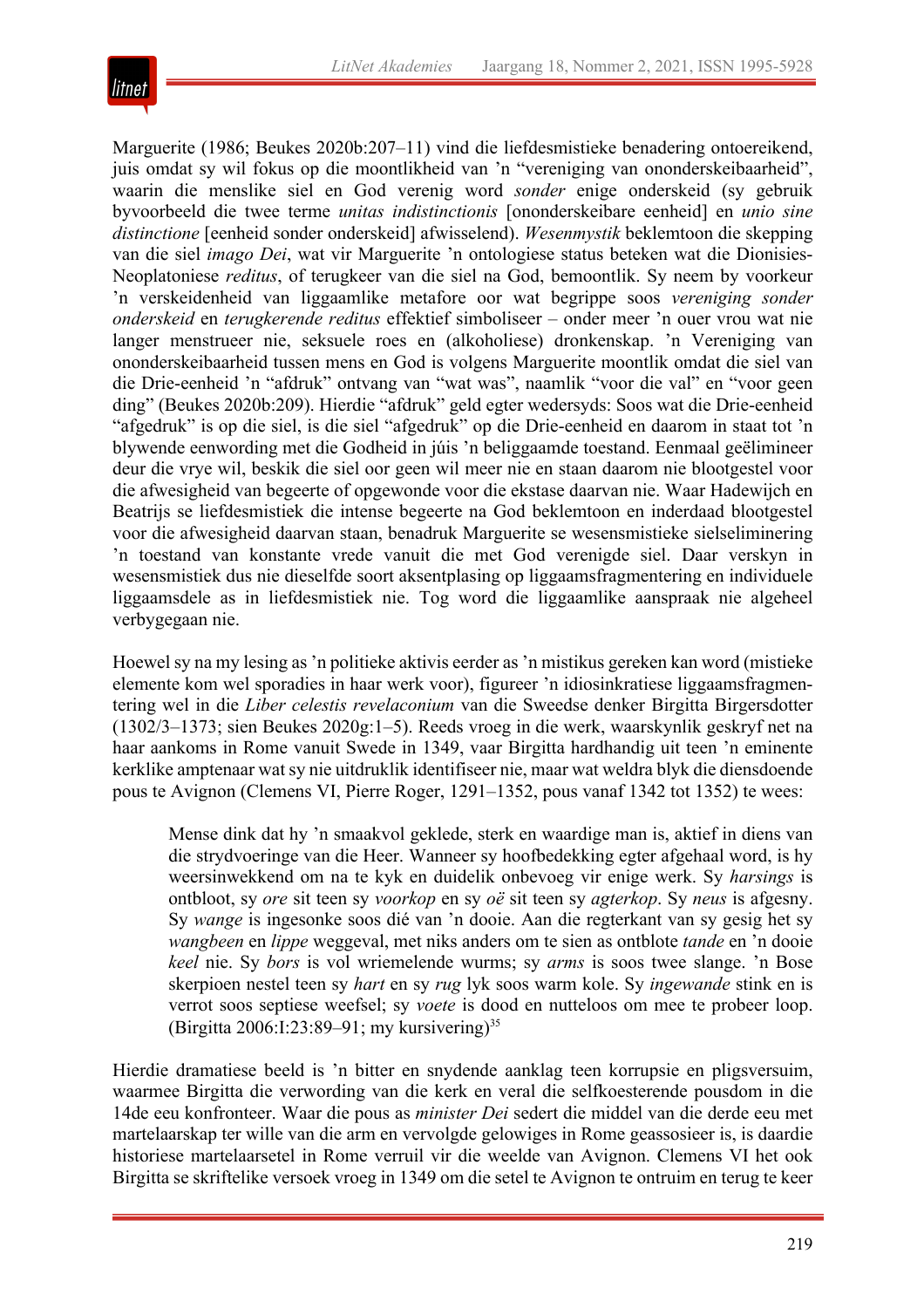

Rome toe, met minagting verwerp. Birgitta en Clemens VI was van daar af tot sy dood in 1352 openlike vyande. Hoewel dit 'n manlike liggaam is wat op hierdie wyse fragmenterend gespesifiseer word, konformeer Birgitta duidelik aan die voortgaande tendens tot liggaamsfragmentering tot nog in die eerste helfte van die 14de eeu. Dieselfde soort fragmentering van die liggaam en uitdruklike spesifisering van liggaamsdele kom ook in die vierde volume van *Liber celestis revelaconium* voor.36

Elkeen van die gedeeltes uit die tekste van in besonder liefdesmistici uit die sentrale Middeleeue roep dus enkeldele van die vroulike liggaam op wat opeenvolgend bygedra het tot 'n ervaring van intieme eenwording, tot uitdrukking gebring in die andertalige paradoks van *raptus* as uniek-vroulike orgasme, 'n interne ontploffing wat nie uitmekaar neem nie maar die enkeldele juis bymekaar bring. Die liggaamsfragmente van veral die hart, are, hare, bloed, gebeente, beenmurg, weefsel, heupbene, regtersy, skaamhare, neusgate, keel, tepels en mond, met nadruk op die sintuiglike ervaring daarvan as gefragmenteerd, staan voorop in hierdie mistieke aanbiedinge. Die afsonderlike dele van die liggaam werk saam om 'n andertalige fragmentervaring daar te stel, gekwalifiseer deur intensiverende begrippe soos bewe, begeerte, hoogste liggaamlike plesier, gloei van wellus, skokgolf, inwaartse hitte, ervaring deur die sintuie, ruk, pluk, vuur, spuit, smelt, verdor, verdamp, ineenstort, warm, vinnig, koors, sterwend, angs en pyn. In wesensmistiek val die klem ontologies op die siel, sonder dat die diskursiewe aanspraak van die liggaam verdaag word. Die fragmentering van die liggaam figureer ook duidelik nog so laat as by Birgitta in die eerste helfte van die 14de eeu. Die spontane vraag is hoe 'n vroulike liggaamsherstel bewerk sou kon word in die nagloed van mistieke *raptus*? Vir die vroulike mistici sou dit sakramenteel en opnuut heilig-betekenend móés wees.

## **4. Sakramentele** *raptus* **en die mistieke eenwording met God**

Die sakrament van die Nagmaal word in die Christelike tradisie wesenlik met geestelike voeding en 'n herstel van 'n sondig-aardse gebrokenheid deur die liggaam en bloed van Christus geassosieer. Betekenisvol en opvallend vind die andertalige, ervaringsgedrewe en radikaalgesintetiseerde *raptus* dikwels plaas juis binne hierdie konteks van voeding en herstel by die Nagmaal. Afgesien van 'n intieme *verbinding* met die liggaam en bloed van die vleesgeworde Christus, is hier ook sprake van *vertering*; dit is, om daadwerklik te verinwendig. Brood en wyn – voedsel en drank – is hiervan sowel die medium as die teken.

Honger en dors of 'n dringende aptyt vir voedsel en drank is juis in die 12de eeu met vroulike seksuele honger of erotiese aptyt geassosieer, onder andere in die wyd verspreide teks *Die geheime van vroue* (ook bekend as die *Pseudo-Albertus Magnus*), waarvolgens gereken is dat vroulike aksies van eet en drink bloed en hitte binne die vulva produseer (vgl. Sauer 2013:135). Gevolglik vertoef talle vroulike mistici by die Nagmaal as 'n geestelike maaltyd wat die mistieke gloed van die *raptus* aanwakker en in die nagloed daarvan tot meditatiewe en kontemplatiewe besinning meewerk.

Vermelde Gertrude von Helfta (1991:119–21) se ervaring van hierdie verwarmende gloed stel 'n uitdruklike verband tussen (geestelike) voedsel en (geestelike) begeerte:

[N]adat ek die brood van die lewe ontvang het en my intens op God gerig het, het ek ervaar dat my siel, verwarm en versag soos kerswas by 'n vlam, op die Heer se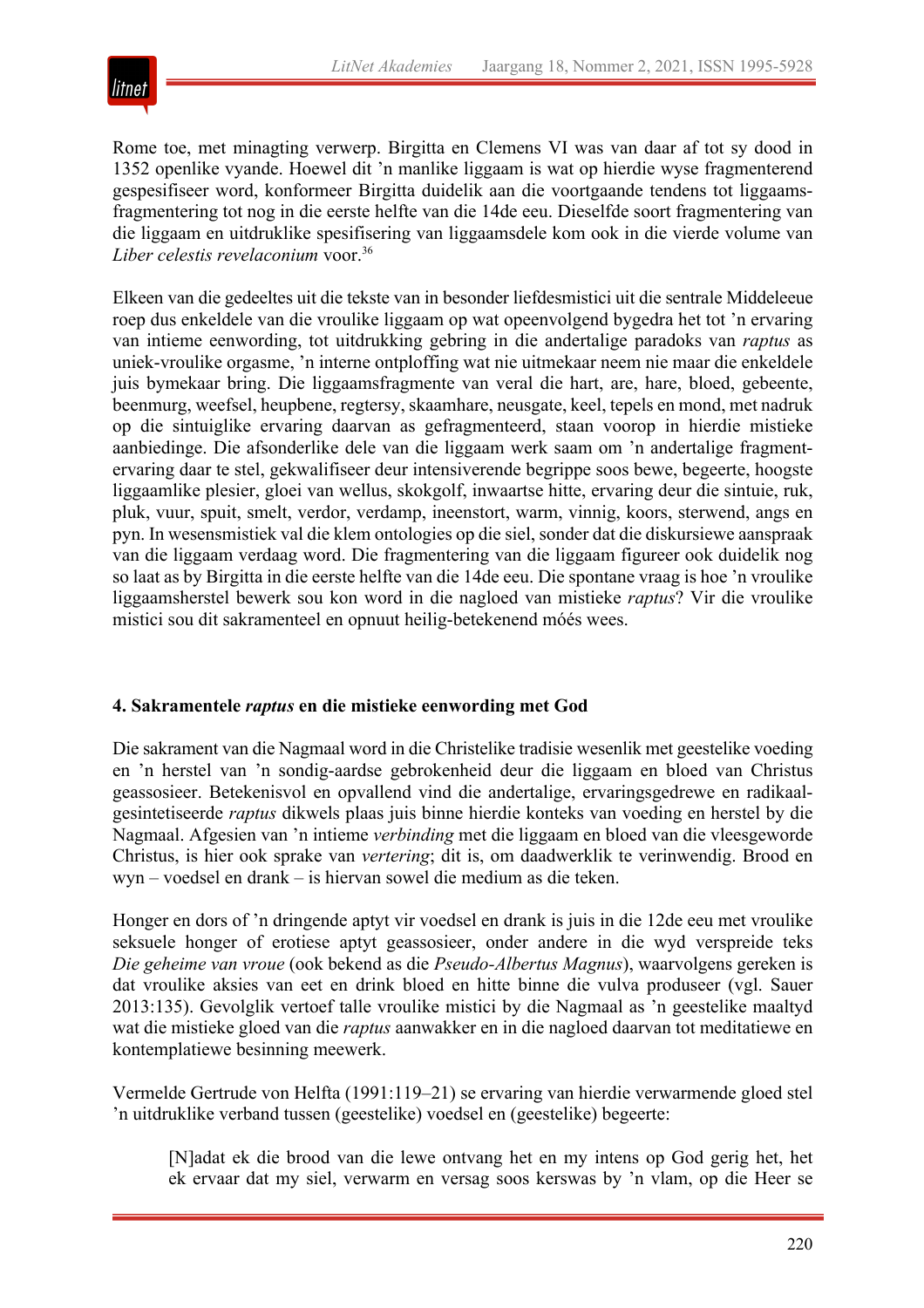

bors gelê het, asof verseël [...] O, verterende gloeiende kool, my God [...] O, waarlik verbrandende vuur [...] O, kragtige smeltoond [...].

Abdis Juliana van Liège (ca. 1192–1258), die aanvanklike skrywer van die wyd verspreide gebedsboek *Animarum cibus* en bekend vir haar liturgiese werk rondom die Nagmaal, het herhaaldelike *raptus*-ervaringe gehad direk na ontvangs van die sakrament, waarna sy insgelyks verwys as gebeurtenisse waar "my siel gesmelt het soos was by 'n vuur" (Juliana van Liège 1999:39). Juliana het ná sodanige *raptus-*ervaringe kenmerkend vir 'n week lank geweier om te praat, "asof letterlik in weggeraapte toestand" (Sauer 2013:135).

Dorothea von Montau (sien weer eindnota 30) bied na 'n beskrywing van haar biograaf, die teoloog Johannes von Marienwerder (1343–1417), 'n soortgelyke ervaring as dié van Gertrude aan:

Gedurende die tyd van haar ernstige siekte het sy 'n onversadigbare honger en dors ervaar na die liggaam van die Heer, wat daarna nooit weer gestil of geles kon word nie. Hierdie begerende honger en dors was 'n geskenk van die Heer wat haar siel hoog opgeneem en versorg het met 'n vlammende begeerte vir Hom [...] Sy eenwording met haar is radikaal. (Marienwerder 1997:106; 85)

By Gertrude, Juliana van Liège en Dorothea ontlok die hemelse voedsel, die liggaam van Christus, dus direk, maar tog sakramenteel-bemiddeld, hitte, gloed en begeerte. Hoewel Dorothea se Engelse tydgenoot, 'n ander Juliana, dié van Norwich (1342–1416; Beukes 2020d:7–10), nie 'n liefdesmistiek as sodanig bedryf het nie, is daar in haar beeld van Christus as moeder (*Moder Jhesu*) vroulik-liggaamlike verwysings aan te tref. Met hierdie verrassende vroulike beeld wil Juliana die wesenlike aan Christus se vleeswording ondervang. God het mens geword om die mens te versorg soos wat net 'n moeder 'n kind kan versorg, met die sonderlinge teerheid en deernis wat 'n moeder vir haar kind het:

[A]s I understode in menyng of oure lord: how that we be brought agayne by the motherhed of mercy and grace in to oure kyndly stede, where we ware in, made by moderhed of kynd loue [...] Oure kynde moder, oure gracious modyr, for he wolde alle hole become oure modyr in alle thyng [...] The moders servyce is nerest, rediest and suerest: nereset for it is most of kynd, rediest for it is most of loue, and sekerest for it is most of trewth. (Juliana van Norwich  $1978:594-5$ )<sup>37</sup>

Naas die versorgende kwaliteit van hierdie vroulike beeld open Juliana daarmee ook die tema van voeding en onderhouding. In dieselfde hoofstuk (Juliana van Norwich 1978:594–5) word die geestelike voeding van gelowiges by die Nagmaal met borsvoeding vergelyk. *Moder Jhesu* voed die gelowiges deur wat uit Haar/Sy liggaam afkomstig is, en soos wat 'n moeder 'n baba aan haar bors soog, laat Christus die gelowiges aan die oop wond aan Haar/Sy sy nestel. Daarby vergelyk Juliana die pyn van die gekruisigde Christus met geboortepyn – met dieselfde selfloosheid waarmee 'n aardse moeder daardie onvoorstelbare pyn ter wille van die moontlikheid tot lewe verduur, skenk *Moder Jhesu* aan mense die moontlikheid tot lewe deur Haar/Sy lyding.

Die Franciskaanse Claris-non Angela van Foligno (1248–1309) bied 'n selfs skerper erotiserende ervaring by gebruik van die Nagmaal aan: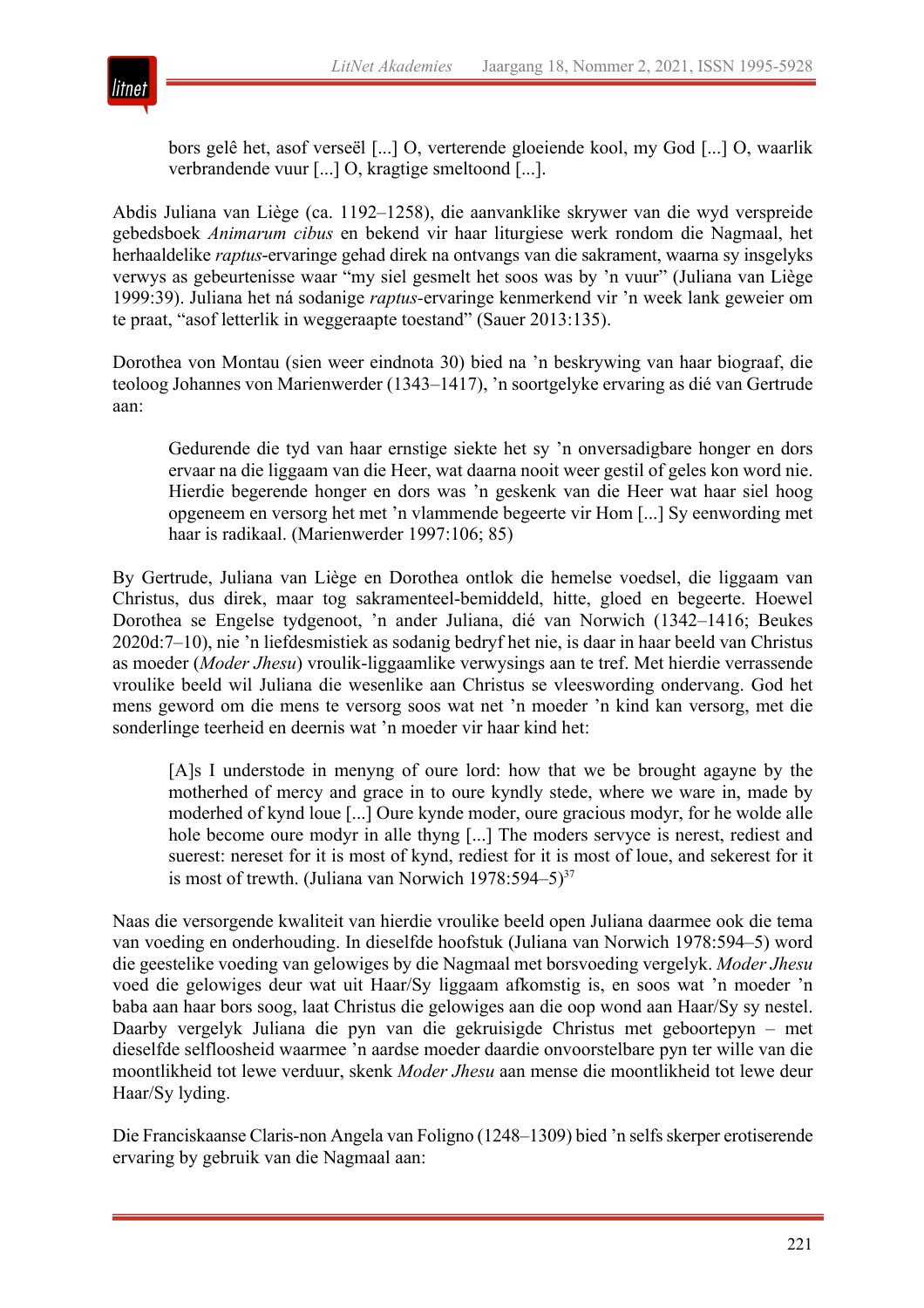

Na ontvangs van die sakrament en 'n diepergaande verstaan van die betekenis van die kruis is 'n groot vuur in my aan die brand gesteek [...] ek het langs die kruis gestaan, my kaal uitgetrek en myself volledig vir Hom aangebied [...] by die aanskoue van die gekruisigde Christus het al my inwendige organe gaan staan. (Angela 1986:255; 13)

Deur slegs 'n deel van Christus te verinwendig en verteer, skenk Angela haarself as 'n geheelde geheel dus liggaamlik en geestelik onvoorwaardelik aan Hom.

*Raptus* binne die sakramentele konteks van die Nagmaal het 'n voedende, herstellende en opnuut heilig-betekenende lading. Waar daar 'n gefragmenteerde liggaam was, word daardie enkeldele wat begeerte as lewensdriftelike impetus geskep het, in die Nagmaal byeengebring en geheel. Hierdie geheelde geheel is post-*raptus* 'n volkome ander entiteit as dit wat voor die fragmenterende ervaring daar was; die geheelde mens-vrou is nou radikaal gesintetiseerd en intiem een met Christus. In hierdie sin was die vroulike mistici die ontwerpers van hulle eie fragmentering – maar ook medeskeppers van 'n tot eenheid herstelde Self.

## **5. Samevatting en gevolgtrekking**

Mistiek-vroulike liggaamsfragmentering in die sentrale Middeleeue sou verstaan kon word as 'n poging tot die ontwikkeling van 'n unieke geslagsubjektiwiteit deur die opwekking van vroulike seksuele begeerte binne 'n radikale vergeestelikte konteks, met tydgenootlike kosmologiese en mediese konvensies as kultureel bemiddelend daartoe. Die liggaamsfragmentering van hierdie vroulike mistici, soos andertalig tot uitdrukking gebring in hulle *raptus*-ervaringe, het hulle in staat gestel om 'n vorm van persoonlike agentskap te behou terwyl daarmee 'n getransformeerde subjek geskep is wat as waardig tot radikale eenwording met God geag is. Middeleeuse kosmologiese beginsels en tersaaklike mediese konvensies het 'n behoorlike strukturering van vroulike seksualiteit in die 12de en 13de eeue bemoontlik. In die bewustelike keuse om enkeldele van die vroulike liggaam wat as voorwaarde vir vroulike orgasme geag is, te aksentueer, gaan die vroulike mistici 'n mundane erotisme verby en behou hulle sonderlinge subjektiwiteit, totdat hulle kies – en selfstandig kies – om dit andertalig, gesintetiseerd en intiem aan hulle Geliefde Een toe te vertrou.

Dit is dus moontlik om aan te dui dat die fragmentering van die vroulike liggaam, ingevolge waarvan eerder op die verbrokkelde dele en betreklikheid van daardie liggaam as op die eenheid en heelheid daarvan gefokus word, 'n onderbeklemtoonde maar aantoonbare tendens in die werke van etlike prominente vroulike mistici in die sentrale Middeleeue verteenwoordig. Met bogenoemde jukstaponering van die tersaaklike gedeeltes in hierdie skrywers se werk kon die fragmentering van die vroulike liggaam as 'n unieke eienskap van vroulike mistiek in sowel die liefdesmistieke as die wesensmistieke trajekte in die sentrale Middeleeue uitgewys word. Gestu deur hulle diskursiewe bronne – andertaligheid, radikale sintetisering, ervaringsgedrewe epistemologie en 'n intieme inkarnasieleer – het die vroulike mistici van die 12de en 13de eeue 'n unieke antwoord verskaf op die vraag wat dit beteken om werklik aan iemand hoër as jouself te behoort. Dalk sou dit skerper retories gevra moes word: Wat beteken dit om werklik 'n heel mens in die gefragmenteerde gebrokenheid van alle dinge te wees?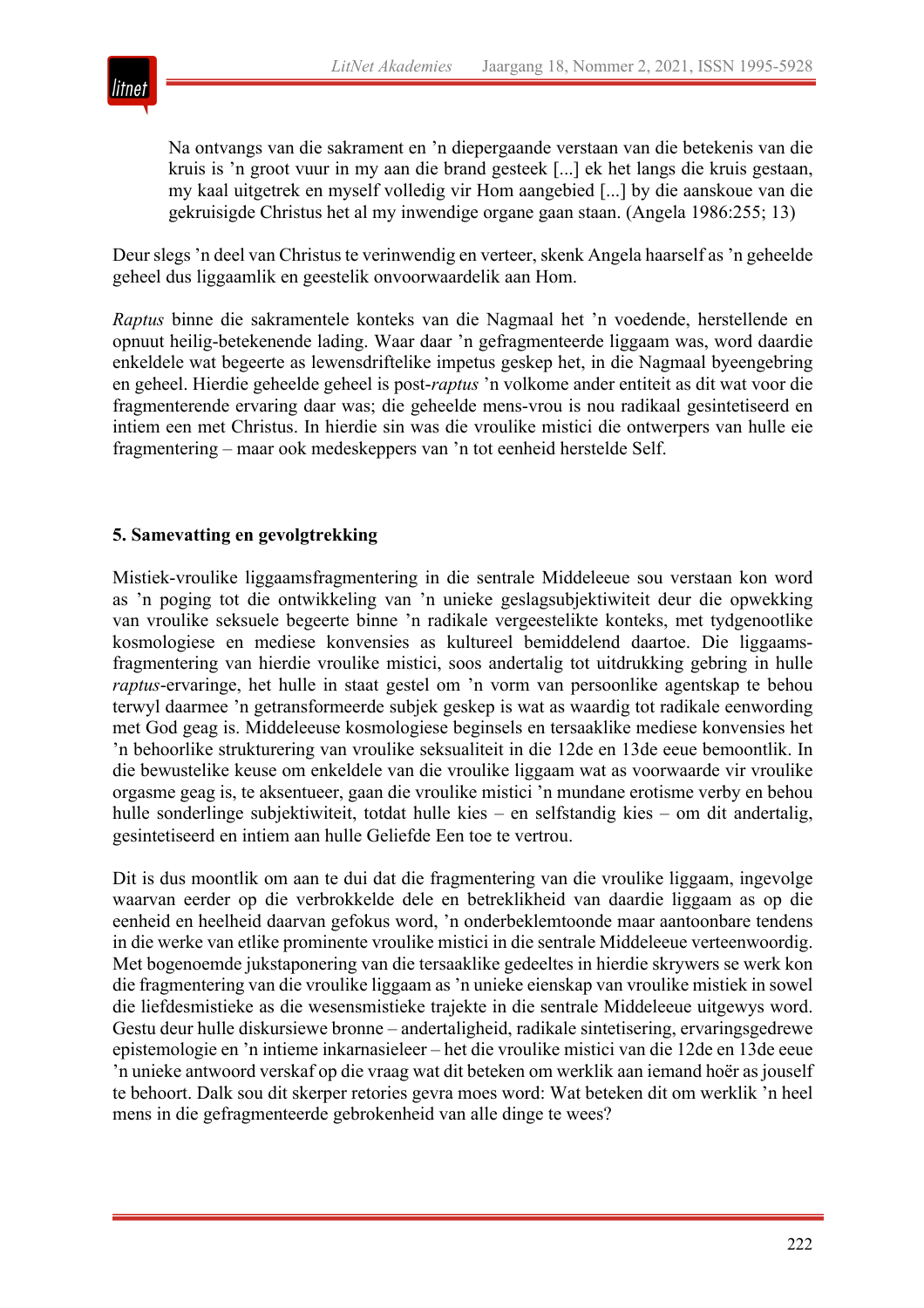

## **Bibliografie**

Adorno, T.W. 1980. *Minima Moralia*. Gesammelte Schriften 4. Frankfurt am Main: Suhrkamp.

Angela van Foligno. 1986. From the *Liber de Vere Fidelium Experentia* – The book of the experience of the truly faithful. E.A. Petroff (vert.). In Petroff (red.) 1986:254–63.

Arblaster, J. en R. Faesen. 2012. "Commune à tous par largesse de pure charité": Common love in Beatrice of Nazareth and Marguerite Porete. *Ons Geestelijk Erf*, 83:297–323.

—. 2013. The influence of Beatrice of Nazareth on Marguerite Porete: *The seven manners of love* revised. *Cîteaux: Commentarii Cistercienses / Revue d'Historie Cistercienne / A Journal of Historical Studies*, 64:41–88.

Armstrong, A.H. (red.). 1967. *The Cambridge history of later Greek and early Medieval philosophy.* Cambridge: Cambridge University Press.

Baldwin, J.W. 1994. *The language of sex: Five voices form Northern France around 1200.* Chicago: University of Chicago Press.

Balthasar, H.U. von. 2003. *Cosmic liturgy. The universe according to Maximus the Confessor.* San Francisco: Ignatius Press.

Beatrijs van Nazareth. 2019. *Over zeven manieren van heilige minne / On seven ways of holy love*. W. van den Dungen (inl. en vert.). Antwerpen: lulu.com.

Beukes, J., 2018a. 'n Herlesing van Pseudo-Dionisius se metafisika. *HTS Teologiese Studies / Theological Studies*, 74(4), Art. #5111:1–9. https://doi.org/10.4102/hts.v74i4.5111.

—. 2018b. Die Arabiese trajek in die Karolingiese periode in Middeleeuse filosofie. *LitNet Akademies*, 15(3):502–64. https://www.litnet.co.za/wp-content/uploads/2018/12/LitNet\_ Akademies 15-3 Beukes 502-564.pdf.

—. 2018c. Die Arabiese trajek in die post-Karolingiese periode in Middeleeuse filosofie. *LitNet Akademies*, 15(3):565–626. https://www.litnet.co.za/wp-content/uploads/2018/12/ LitNet Akademies 15-3 Beukes 565-626.pdf.

—. 2019a. Hildegard von Bingen as 'n 12de-eeuse filosoof-teoloog. *LitNet Akademies*, 16(1):64–102. https://www.litnet.co.za/wp-content/uploads/2019/06/LitNet\_Akademies\_16- 1\_Beukes\_64-102.pdf.

—. 2019b. Héloïse d'Argenteuil se filosofiese uitset. *HTS Teologiese Studies / Theological Studies*, 75(4), Art. #5281:1–12. https://doi.org/10.4102/hts.v75i4.5281.

—. 2019c. "Maak die wêreld nie tot bespotting nie": 'n Herwaardering van die filosofiese aspekte in Mechtild von Magdeburg se *Das fließende Licht der Gottheit* (1250). *Verbum et Ecclesia*, 40(1), Art. #1965:1–8. https://doi.org/10.4102/ve.v40i1.1965.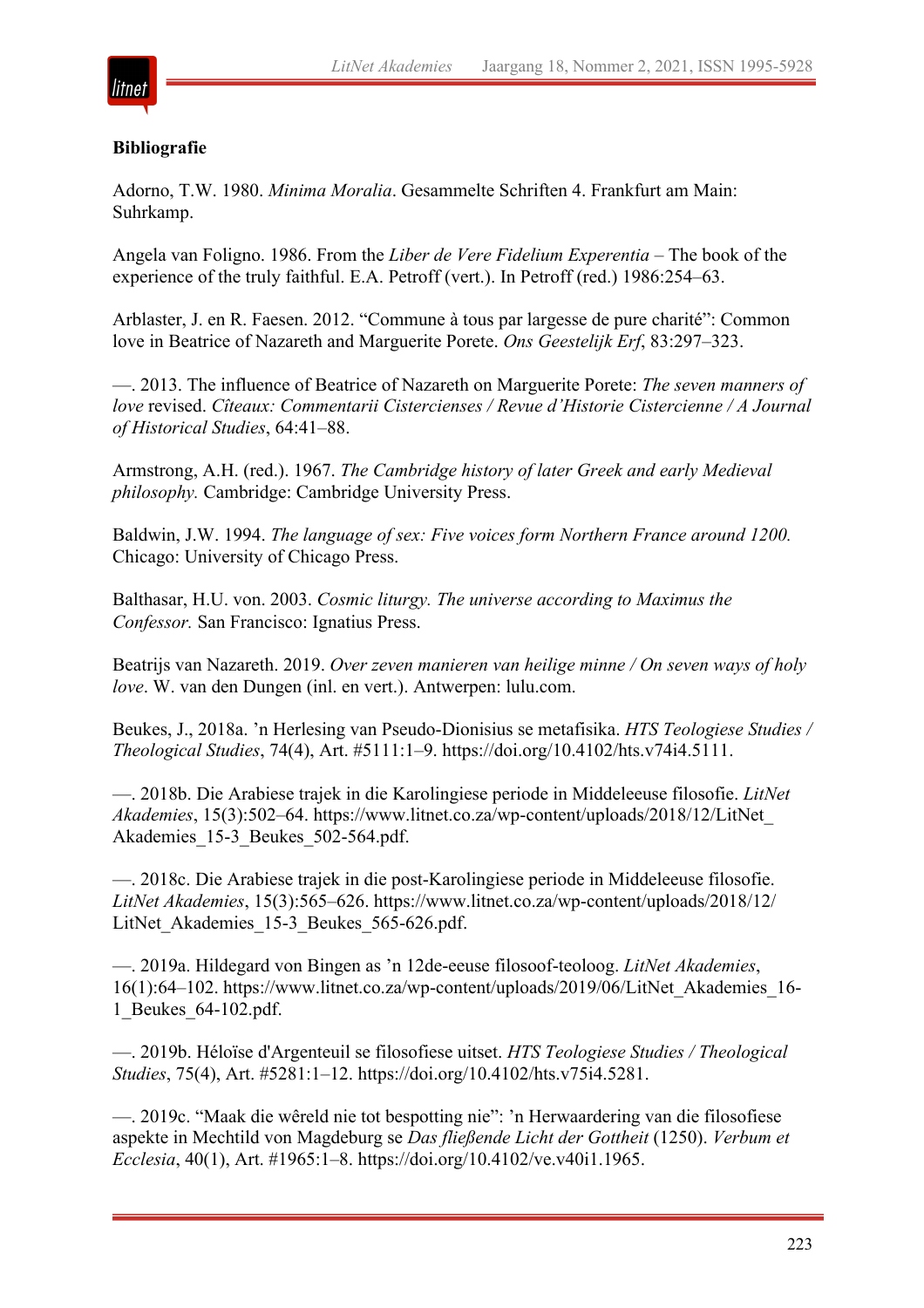

—. 2019d. "Foucault se sodomiet": Damianus se *Liber gomorrhianus* (1049) heropen. *HTS Teologiese Studies / Theological Studies* 75(4), Art. #5216:1–13. https://doi.org/10.4102/ hts.v75i4.5216.

—. 2020a. *Middeleeuse filosofie*. Volumes I en II. Pretoria: Akademia.

—. 2020b. Die eliminering van die siel in die filosofiese mistiek en negatiewe teologie van die begyn Marguerite Porete (1250–1310). *LitNet Akademies*, 17(2):200–25. https://www.litnet.co.za/wp-content/uploads/2020/09/LitNet\_Akademies\_17-2\_Beukes\_204- 229.pdf.

—. 2020c. The Trinitarian and Christological *Minnemystik* of the Flemish beguine Hadewijch of Antwerp (fl. 1240). *HTS Teologiese Studies / Theological Studies*, 76(1), Art. 5865:1–10. https://doi.org/10.4102/hts.v76i1.5865.

—. 2020d. Juliana van Norwich (1342 – ca. 1416) as post-skolastiese teoloog. *HTS Teologiese Studies / Theological Studies*, 76(4), Art. #6001: 1–11. https://doi.org/10.4102/ hts.v76i4.6001.

—. 2020e. Intervroulike seksualiteit in die latere Middeleeue: 'n Ideëhistoriese oorsig. *Verbum et Ecclesia*, 41(1), Art. #2074:1–13. https://doi.org/10.4102/ve.v41i1.2074.

—. 2020f. Die triomf van 'n post-skolastieke mistiek oor skolastieke lojalisme: Gersonius *versus* Ruusbroec (postuum), 1399. *HTS Teologiese Studies / Theological Studies*, 76(1), Art. #5672:1–12. https://doi.org/10.4102/hts.v76i1.5672

—. 2020g. Die politieke aktivisme van Birgitta Birgersdotter (1302/3–1373). *Verbum et Ecclesia*, 41(1), Art. #2134:1–12. https://doi.org/10.4102/ve.v41i1.2134.

—. 2020h. *Omnium expetendorum prima est sapientia*: Hugo van Saint-Viktor (1097–1141) en die probleem van hiperspesialisasie in die eietydse wetenskapsbegrip. *LitNet Akademies*, 17(1):262–97. https://www.litnet.co.za/wp-content/uploads/2020/04/LitNet\_Akademies\_17- 1\_Beukes\_262-297.pdf.

—. 2020i. *Foucault in Iran, 1978–1979*. Kaapstad: AOSIS. https://doi.org/10.4102/aosis. 2020.BK203.

—. 2021a. The case for post-scholasticism as an internal period indicator in Medieval philosophy. *HTS Teologiese Studies / Theological Studies*, 77(4), Art. #6270:1–13. https://doi.org/10.4102/hts.v77i4.6270.

—. 2021b. Die "vyf trane" as mistieke uitdrukking in die *Dialoë* van die Dominikaanse non Katharina van Siena (1347–1380). *HTS Teologiese Studies / Theological Studies*, 77(4), Art. #5672:1–9. https://doi.org/10.4102/hts.v77i4.6553.

—. 2021c. The 50-year jubileum of the *Society for the Promotion of Eriugenian Studies* in the John Scottus Eriugena (815–877) research, 1970–2020. *HTS Teologiese Studies / Theological Studies*, 77(4), Art. #6456:1–12. https://doi.org/10.4102/hts.v77i4.6456.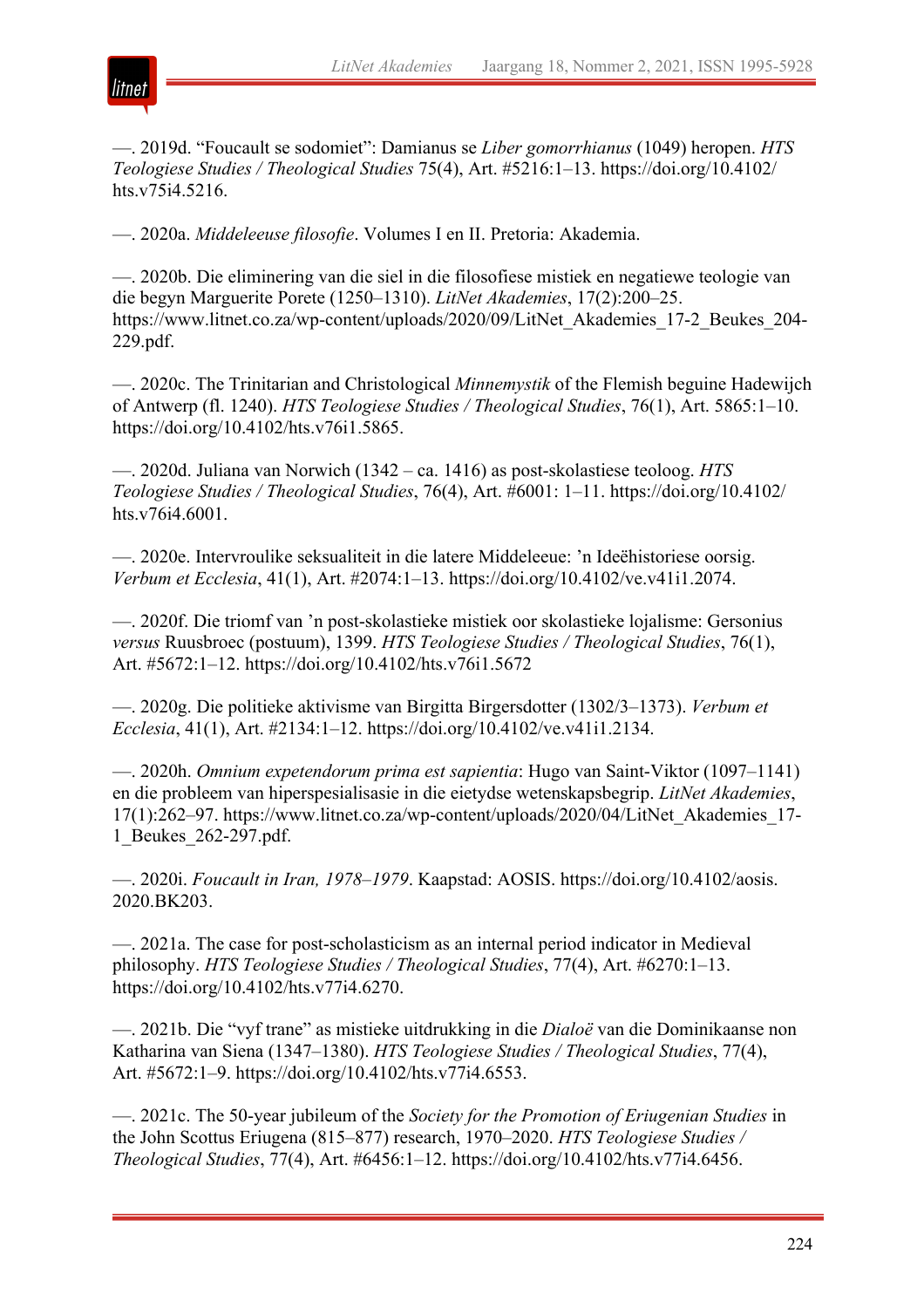

—. 2021d. Besinning oor filosofie in die kloostermistieke teks *Hortus Deliciarum* (ca. 1185) deur Herrada Landsbergensis (ca. 1130–1191). *Verbum et Ecclesia*, 42(1), Art. #2199:1–9. (In publikasie).

Birgitta Birgersdotter (Birgitta van Swede). 2006. *Liber Caelestis I–III*. *The Revelations of St. Birgitta of Sweden, Volume 1*. B. Morris (inl. en komm.). D. Searby (vert.). Oxford: Oxford University Press.

—. 2008. *Liber Caelestis IV–V*. *The revelations of St. Birgitta of Sweden, Volume 2*. B. Morris (inl. en komm.). D. Searby (vert.). Oxford: Oxford University Press.

Borris, K. 2004. *Same-sex desire in the English Renaissance.* Londen: Routledge.

Brown, J.N. en M. Segol (reds.). 2013. *Sexuality, sociality, and cosmology in Medieval literary texts*. New York: Palgrave MacMillan.

Brück, A.P. (red.). 1979. *Hildegard von Bingen 1179–1979. Festschrift zum 800. Todestag der Heiligen*. Mainz: Quellen und Abhandlungen zur Mittelrheinischen Kirchengeschichte.

Bynum, C.W. 1992. *Fragmentation and redemption*. New York: Zone Books.

Delio, I. 2003. Revisiting the Franciscan doctrine of Christ. *Theological Studies*, 64:3–23.

De Paepe, N. 1967. *Hadewijch Strofische Gedichten. Een studie van de minne in het kader der 12e en 13e eeuwse mystiek en profane minnelyriek*. Gent: Koninklijke Vlaamse Academie.

Dronke, P. 1984. *Women writers of the Middle Ages: A critical study of texts from Perpetua to Marguerite Porete.* Cambridge: Cambridge University Press.

Eckhart, M. 1936. *Meister Eckhart. Vol. I: Die deutschen Werke. Vol. II: Die lateinischen Werke.* Stuttgart: Kohlhammer.

Foucault, M. 1975 (1995-uitgawe). *Discipline and punish: The birth of the* prison. A.M. Sheridan (vert.). New York: Vintage.

—. 1976 (1978-uitgawe). *The history of sexuality, Volume 1: The will to knowledge*. R. Hurley (vert.). New York: Pantheon.

—. 1996. What calls for punishment? In Lotringer (red.) 1996:423–31.

Franc Combelis, R.P. (red.). 1865. *Patrologia Graeca*. Volumes 90 en 91. Parys: Migne.

Führkötter, A. 1979. Hildegard von Bingen. Leben und Werk. In Brück (red.) 1979:31–54.

Geary, P.J. 1990. *Furta Sacra: Thefts of relics in the central Middle Ages.* Princeton: Princeton University Press.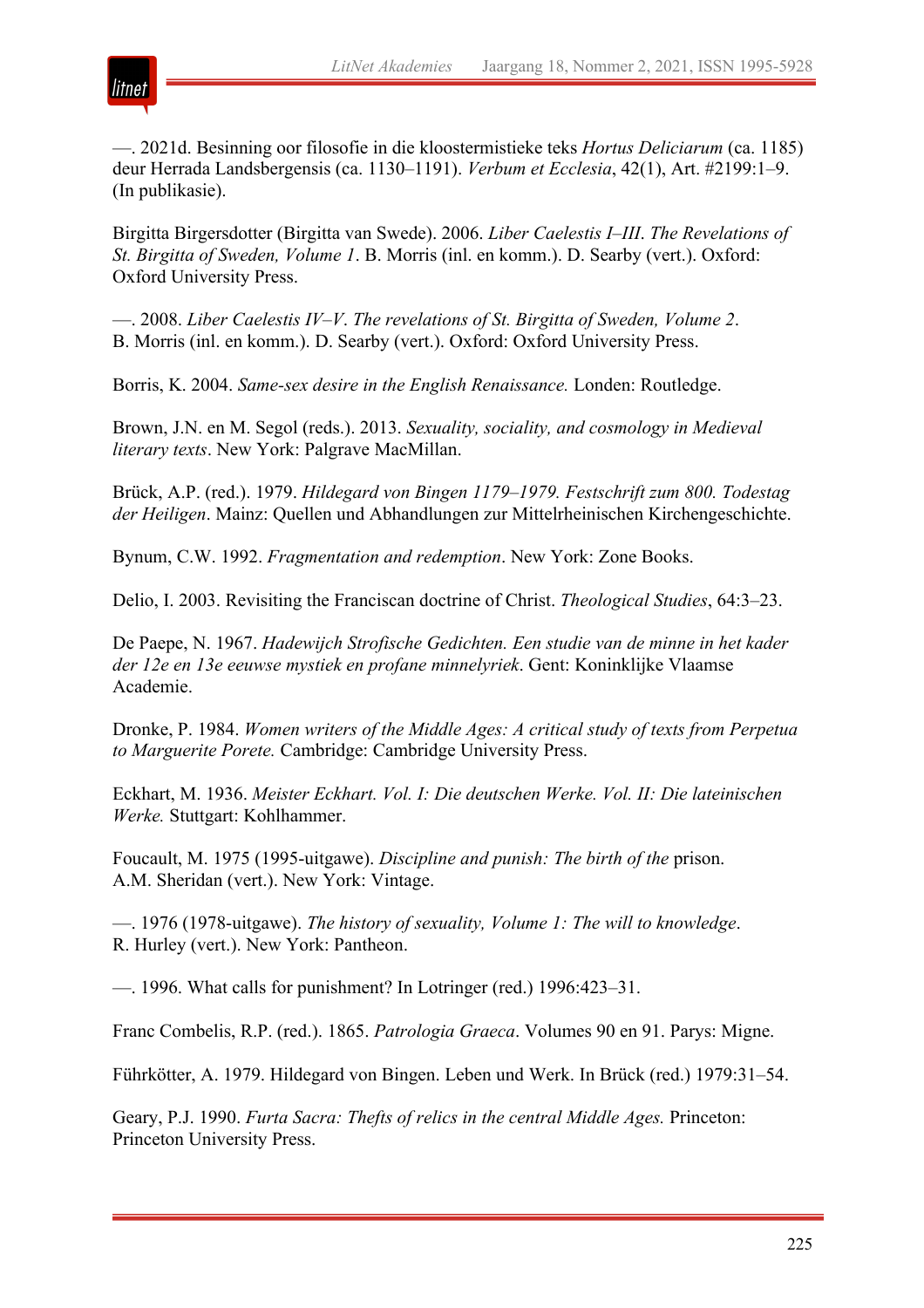

Gertrude von Helfta. 1991. *The herald of God's loving kindness. Books One and Two.* A. Barratt (vert.). Kalamazoo: Cistercian Publications.

Gracia, J.J.E. en T.B. Noone (reds.). 2006. *A companion to philosophy in the Middle Ages*. Oxford: Blackwell.

Hadewijch van Antwerpen. 1980. *Hadewijch: The complete works*. C. Hart (inl. en vert.); P. Mommaers (inl.). New York: Paulist Press.

Hales, Alexander van. 1951–1957. *Glossa in quatuor libros sententiarum*. Quaracchi: Collegium S. Bonaventurae.

Higley, S.L. 2007. *Hildegard of Bingen's unknown language.* New York: Palgrave Macmillan.

Hildegard von Bingen. 1855. *Hildegardis Abbatissa.* Migne, J.-P. en H.J. Floss (reds.). Patrologia Latina, 197 (Hildegard). http://patristica.net/latina.

—. 1903. *Hildegardis Causae et Curae*. Kaiser, P. (red.). Leipzig: Teubner.

—. 1978. *Scivias*. Führkötter, A. en A. Carlevaris (reds.). Corpus Christianorum: continuatio mediaevalis. Volume 43. SI, SII en SIII. Turnhout: Brepols.

—. 1993. *Vita Sanctae Hildegardis*. Klaes, M. (red.). Corpus Christianorum: continuatio mediaevalis. Volume 126. Turnhout: Brepols.

—. 1996. *Hildegardis Bingensis Liber divinorum operum*. Derolez, A. en P. Dronke (reds.). Corpus Christianorum: continuatio mediaevalis. Volume 126. Turnhout: Brepols.

Jacquart, D. en C. Thomasset. 1985. *Sexuality and medicine in the Middle Ages*. Princeton: Princeton University Press.

Juliana van Liège. 1999. *The life of Juliana of Mont-Cornillon.* B. Newman (red. en vert.). Toronto: Peregrina Press.

Juliana van Norwich. 1978. *A book of showings to the anchoress Julian of Norwich*. *Volume II (The Long Text)*, 279–734. Colledge, E. en J. Walsh (reds.). Toronto: Pontifical Institute of Medieval Studies.

Liebeschütz, H. 1930. *Das allegorische Weltbild der hl. Hildegard von Bingen*. Leipzig: Teubner.

Lotringer, S. (red.). 1996. *Foucault Live (Interviews, 1961–1984).* Hochroth, L. en J. Johnston (verts.). New York: Semiotext(e).

Marguerite Porete. 1986. *Speculum simplicium animarum*. Corpus Christianorum 69. Brepols: Turnhout.

Marienwerder, J. von. 1997. *The life of Dorothea von Montau, a fourteenth-century recluse.* Sturgardt, U. (vert.). New York: Edwin Mellen.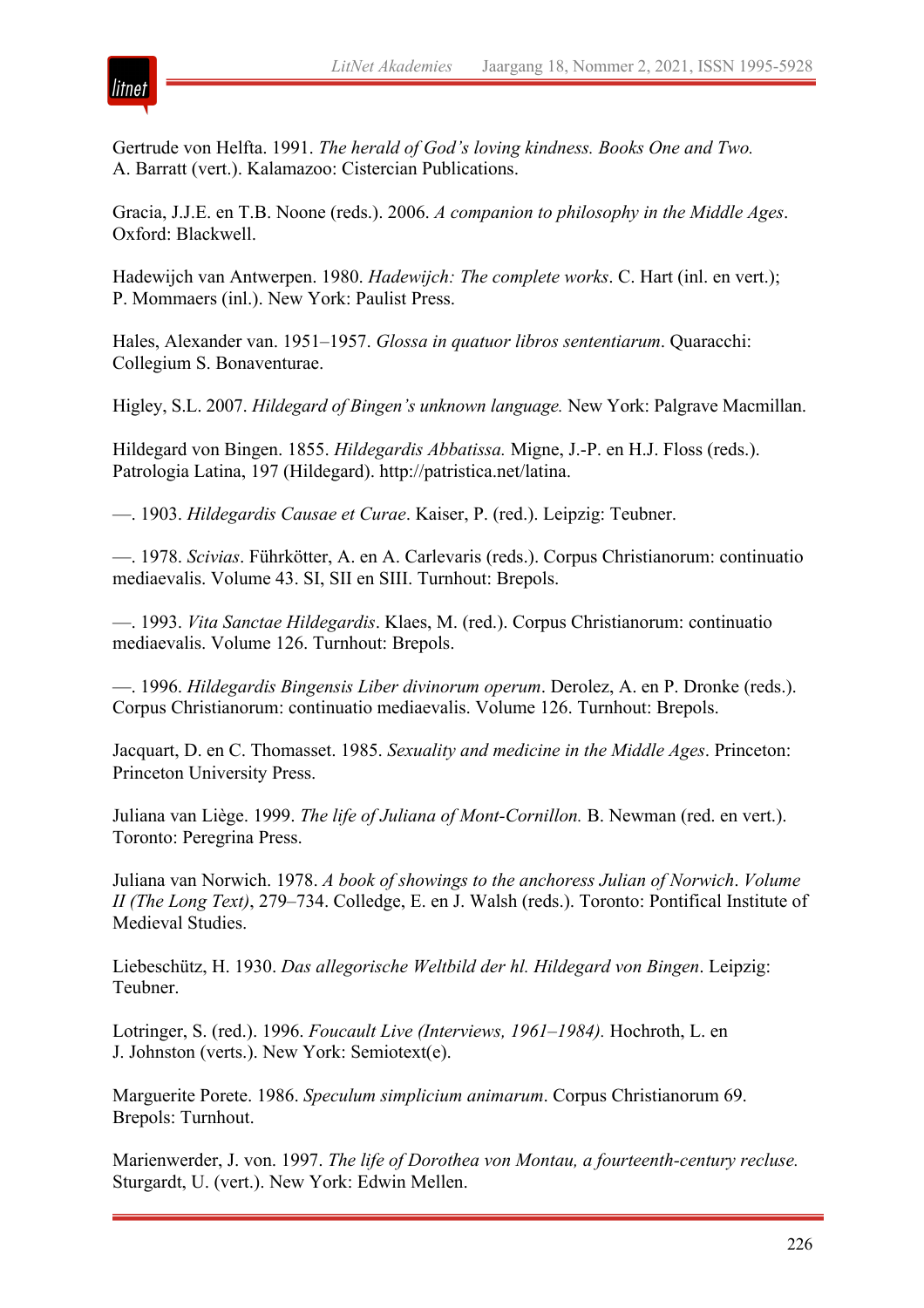

Maximus Confessor. 1865. *Ambigua*. In Franc Combelis (red.) 1865.

Mechtild von Magdeburg. 1980. *Offenbarungen der Schwester Mechthild von Magdeburg oder Das fließende Licht der Gottheit*. Gall Morel, P. (red.). Darmstadt: Wissenschaftliche Buchgesellschaft.

Mommaers, P. (inl.). 1980. Preface. In Hadewijch 1980:xiii–xxiv.

Muessig, C. 2012. Introduction. In Muessig, Ferzoco en Kienzle (reds.) 2012:1–22.

Muessig, C., G. Ferzoco en B.V. Kienzle (reds.). 2012. *A companion to Catherine of Siena*. Leiden: Brill.

Perl, E.D. 2006. Maximus Confessor. In Gracia en Noone (reds.) 2006:432–3.

Petroff, E.A. (red.). 1986. *Medieval women's visionary literature.* Oxford: Oxford University Press.

Principe, W.H. 1967*. Alexander of Hales' theology of the hypostatic union*. Toronto: Pontifical Institute of Mediaeval Studies.

Pseudo-Dionisius. 1990. *Corpus Dionysiacum*. B.R. Suchla, G. Heil en A.M. Ritter (reds.). Berlyn: Walter De Gruyter.

Rorem, P. 1993. *Pseudo-Dionysius: A Commentary on the texts and their influence*. Oxford: Oxford University Press.

Sauer, M.M. 2013. Divine orgasm and self-blazoning: The fragmented body of the female Medieval visionary. In Brown en Segol (reds.) 2013:123–44.

Sawdy, J. 1995. *The body emblazoned: Dissection and the human body in Renaissance culture*. Londen: Routledge.

Sheldon-Williams, I.P. 1967. The Pseudo-Dionysius. In Armstrong (red.) 1967:457–72.

Siraisi, N.G. 1987. *Avicenna in Renaissance Italy: The "Canon" and medical teaching in Italian universities after 1500.* Princeton: Princeton University Press.

St Viktor, R. 1855. *Opera Omnia*. Migne, J.-P. (red.). Patrologia Latina 196 (Mees onlangs op 25 November 2020 geraadpleeg).

—. 1958. *De Trinitate*. Ribaillier, J. (red.). Parys: Vrin.

—. 1979. *The twelve patriarchs, The mystical ark, Book three of The Trinity*. Zinn, G.A. (vert.). New York: Paulist Press.

Thunberg, L. 1985. *Man and the cosmos. The vision of St. Maximus the Confessor*. New York: St. Vladimir's Seminary Press.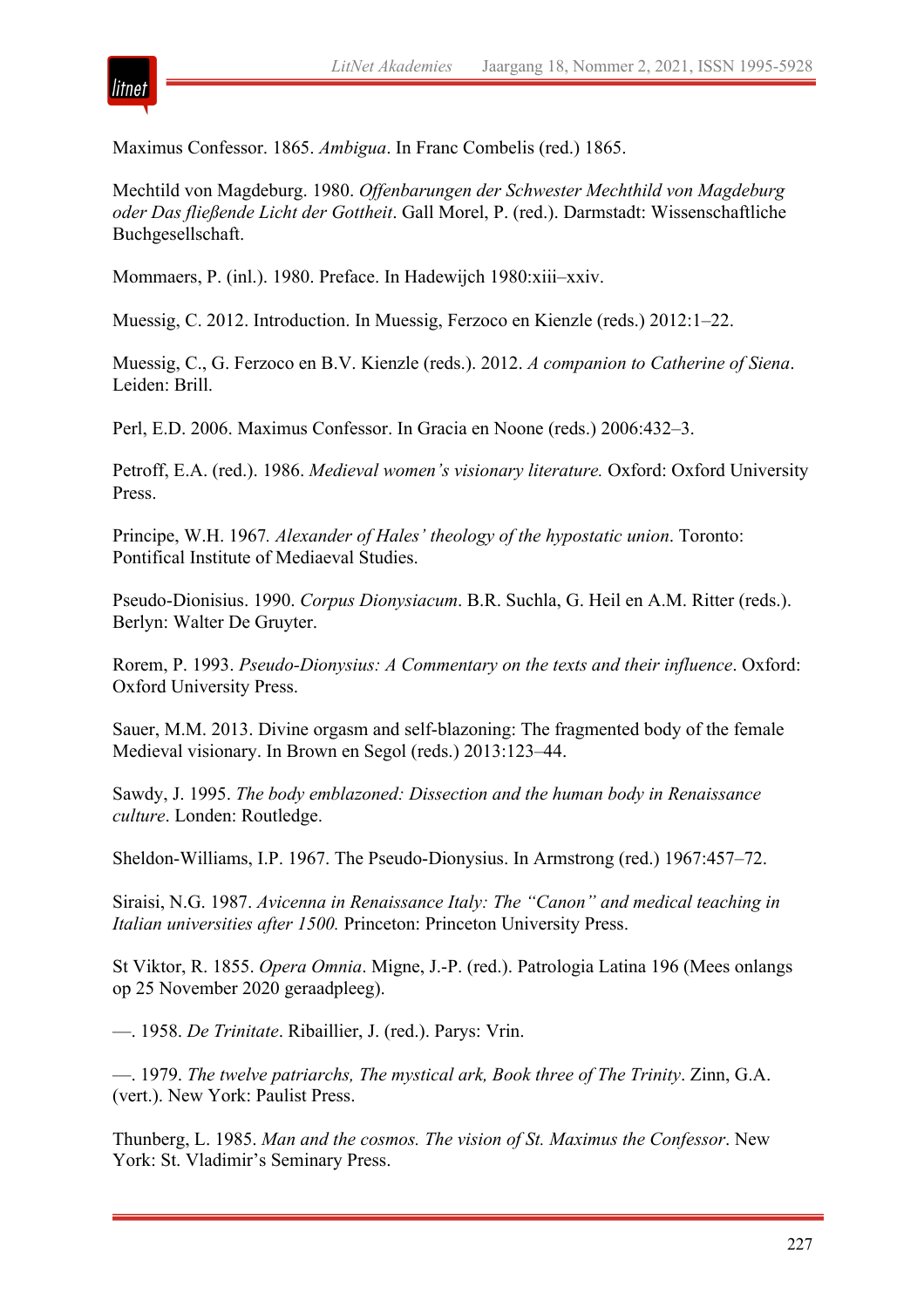

Toronen, M. 2007. *Union and distinction in the thought of St Maximus the Confessor*. Oxford: Oxford University Press.

Van Put, K. 2016. "About which we want to speak now": Beatrice of Nazareth's reason for writing *Uan seuen manieren van heileger minnen*. *Journal of Medieval Religious Cultures*, 42:143–63.

Waithe, M.E. (red.). 1989. *A history of women philosophers. Volume II. Medieval, Renaissance and Enlightenment women philosophers.* Dordrecht: Kluwer.

Wolfskeel, C. 1989. Hadewych of Antwerp. In Waithe (red.) 1989:141–66.

## **Eindnotas**

<sup> $1$ </sup> Vir 'n uiteensetting van my datering van die ideehistoriese raamwerk van die Middeleeue (410–1464) en sesdelige interne periodisering van die Middeleeuse filosofiegeskiedenis (met betrekking tot die post-Romeinse (410–742), Karolingiese (742–877), post-Karolingiese (877–1088), vroegskolastiese (1088–1225), hoogskolastiese (1225–1349) en postskolastiese (1349–1464) periodes, sien Beukes (2020a:I:12–14). Vir 'n uitgebreide verantwoording van die aanmerking van die postskolastiese periode as sodanig, sien Beukes (2021a:1–11). Ingevolge hierdie datering en interne periodisering sou die eerste drie periodes (dus 410– 1088) ook as die vroeë Middeleeue, die twee skolastiese periodes (dus 1088–1349) ook as die sentrale Middeleeue, en die laaste periode (1349–1464) ook as die latere Middeleeue bekend kon staan. Vroulike mistici na 1349 val dus buite die skopus van die sentrale Middeleeue en is daarom oorwegend nie hier in berekening gebring nie. Dit geld onder meer vir Katharina van Siena (1347–1380; vgl. Beukes 2021b:3–4), Tullia van Aragona (ca. 1510–1556) en Moderate Fonte (1555–1592). Hoewel die eerste noemenswaardige vroulike denker vanuit die Middeleeue, Héloïse d'Argenteuil (ca. 1100–1164; vgl. Beukes 2019b:1–12), binne hierdie tydsraamwerk val, was sy nie 'n mistikus nie.

<sup>2</sup> Hoewel in hierdie artikel (soos in my werk elders) gepoog word om geslagtelik so neutraal as moontlik na God te verwys (byvoorbeeld eerder "God deur Godself" as "God deur Homself"), is dit binne die konteks van sowel wesensmistiek as liefdesmistiek nie altyd moontlik om anders as "manlik" na God te verwys nie, aangesien God in beide trajekte as "hoogste Man" ervaar en verinwendig word. In ooreenstemming met die gangbare verwysingskonvensies in Middeleeuse navorsing word vroulike denkers na die aanvanklike aanbod van voornaam, pleknaam (of "van") en geboorte- en sterfdatum, slegs per voornaam aangedui. Tensy anders aangedui, is alle vertalings na Afrikaans my eie.

<sup>3</sup> Vir 'n oorsig oor die opkoms en ondergang van die begynse ordes (ook soms ongenuanseerd bedelordes genoem), sien Beukes 2020b:202). In kort kom dit daarop neer dat die begyne godsdienstige groepe in die Middeleeue was wat hulleself streng geslagtelik en grotendeels in terme van die gevestigde kloosterstrukture georganiseer het, sonder dat enige lid van die betrokke orde bindende geloftes moes aflê ten opsigte van 'n lewe in selibaat en om gestroop te word van bestaande of toekomstige individuele eiendom (wat juis die bron van inkomste van die meerderheid van kerklik-gesanksioneerde ordes was). Begyne was vry om te kom en te gaan, maar moes lojaal teenoor die betrokke orde bly. Hulle was dus ook vry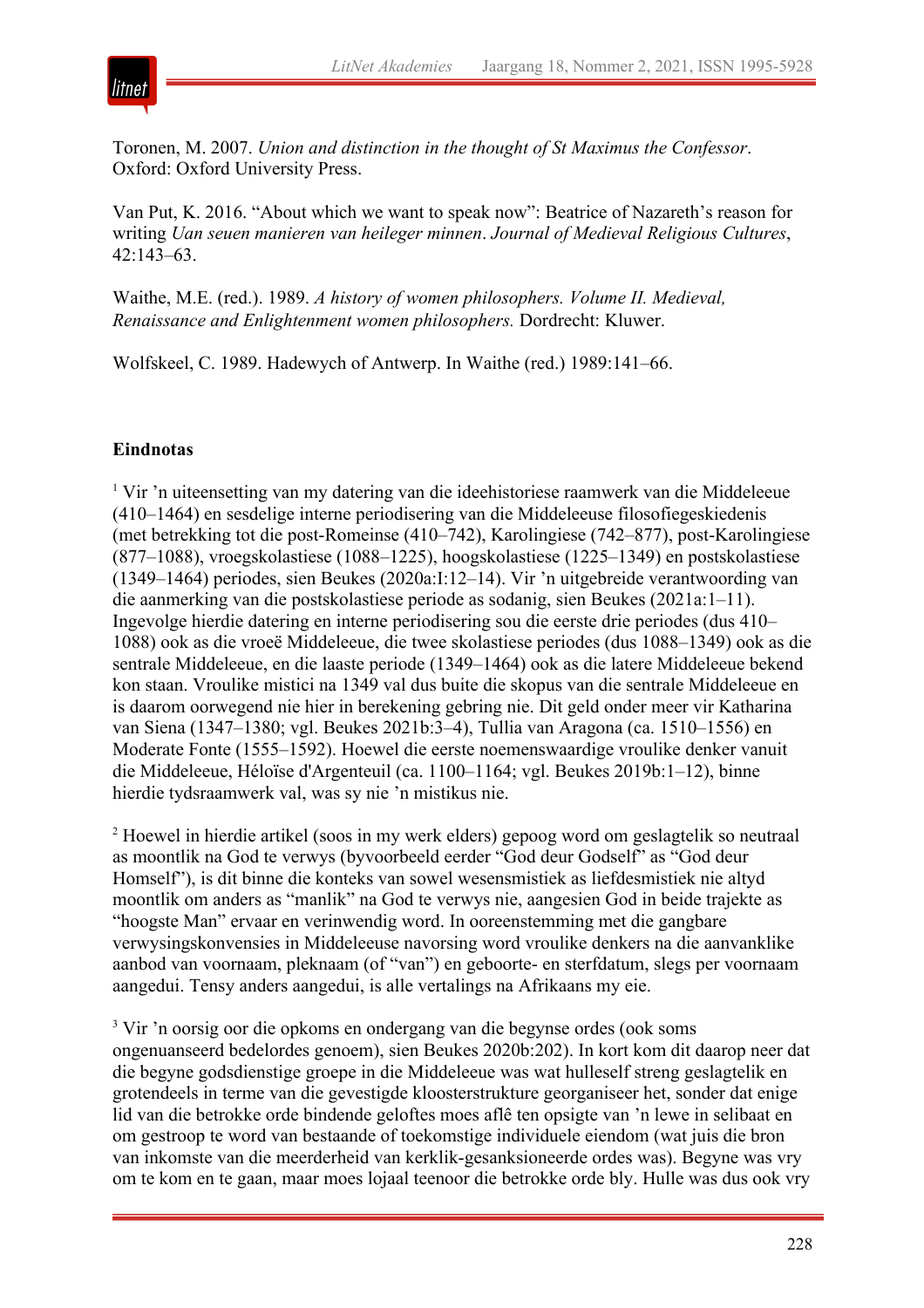

om die orde permanent sonder enige strafsanksie te verlaat, maar kon nie na die spesifieke orde terugkeer wanneer dit eenmaal verlaat is nie. Tegnies het die begyne dus nie gebedel nie, maar hulle was vir hulle daaglikse onderhoud afhanklik van die barmhartigheid van die betrokke gemeenskap waarin hulle hul bevind het. In ruil het hulle in die gemeenskap versorgingswerk gedoen, wat ingesluit het die versorging van siekes, gestremdes, bejaardes en weeskinders. Trouens, teen die middel van die 13de eeu was die meerderheid verpleegsters in Duitsland en Frankryk begyne. Begyne was egter sosiaal blootgestel. Juis omdat hierdie ordes nie onder die toesig van die plaaslike klooster en provinsiale biskop gefunksioneer het nie, kon hulle nie op die soort beskerming aanspraak maak wat geordende nonne en monnike binne die kloosters en abdye geniet het nie. Hulle kenmerkende vrygeestigheid het hulle juis ook oopgestel vir voortdurende aanklagte van dwaalleer (veral ten opsigte van wat beskou is as 'n antroposentriese teologie en 'n humanistiese mensbeskouing), seksuele immoraliteit (wat sporadies plaasgevind het binne selfdegeslagkonteks, maar binne die begynse ordes allermins algemeen was) en openbare bedelary (wat wel voorgekom het, maar slegs wanneer die plaaslike gemeenskap die betrokke groep begyne versaak het). In 1311, 'n jaar na Marguerite se teregstelling, is die begynse beweging by die Konsilie van Vienne onder leiding van pous Clemens V (pous van 1305 tot 1314) finaal veroordeel, en die ordes is daarna formeel verban. Marguerite se veroordeling en dramatiese teregstelling het in hierdie institusionele verbanning van die begyne ongetwyfeld 'n rol gespeel.

<sup>4</sup> Hoewel by verre die uitsondering, was daar wel manlike eksponente in beide trajekte: in wesensmistiek byvoorbeeld Meister Eckhart (ca. 1260–1328) en in liefdesmistiek byvoorbeeld Bernardus van Clairvaux (1090–1153); sien Beukes (2020a:I:399–408; 2020a:II:909–19). Die "geboorte" of "generering" van God "in die menslike siel" is een van Eckhart se mees kenmerkende leerstellinge. Die filosofiese ideaal van die mens se vergoddeliking berus op Eckhart se interpretasie van 'n Christelike transponering met verwysing na die inkarnasie van die vleesgeworde Woord: die mens kan "Goddelik" word, soos wat God mens geword het. Die proses van die reiniging van die siel, "losmaak van die wêreld" en die vereniging met die Een kan inderdaad as "mistiek" verstaan word, maar dan soos wat Eckhart daarop aandring, in die uitdruklik Pseudo-Dionisiese sin van 'n apofatiese, andertalige en "stilwordende" teologie. Anders as die vroulike denkers in beide trajekte bied Eckhart nie 'n mistieke verslag van 'n individuele ervaring aan nie, maar 'n rasionele ondersoek na die voorwaardes vir die mens se eenwording met God. Die filosofiese basis van Eckhart se aanbod vestig in sy ontleding van een van die algemene volmaakthede wat hy aan die transendenteles koppel, naamlik geregtigheid. Die verhouding tussen abstrakte geregtigheid en 'n konkrete sin vir die reg (in die mens), sny na die wese van sy denke (1936:II:392): "Wie ook al die leer oor geregtigheid en 'n sin vir die reg verstaan, verstaan alles wat ek probeer sê." In die terugkeer na God moet die mens sigself losmaak van alles wat skeppingsmatig en partikulier is – die mens moet deur daardie losmaking self *reg* word. Die proses van losmaking is die voorwaarde vir 'n volgende verhouding tussen die abstrakte en die konkrete, naamlik tussen die Vader en die Seun: "Die Vader aanvaar sy Seun as die een wat reg is, omdat die Seun die reg verstaan" (1936:II:392). Geregtigheid en 'n sin vir die reg, in soverre dit reg is, is volledig een; die enigste verskil is dat geregtigheid "voortbring" en dit wat reg is, "gebore word" (1936:II:392). Die verhouding van die abstrakte tot die konkrete is Eckhart se model van die geboorte van God in die siel, wat vir Eckhart die mees volledige uitdrukking van die mens se vereniging met God is. Die vroulike denkers sou ander weë vind om met God te verenig, waaronder hulle fokus op die verbrokkeling van die vroulike liggaam en sakramentele herstel daarvan in die sielsmatige (wesensmisties) of erotiekmatige (liefdesmisties).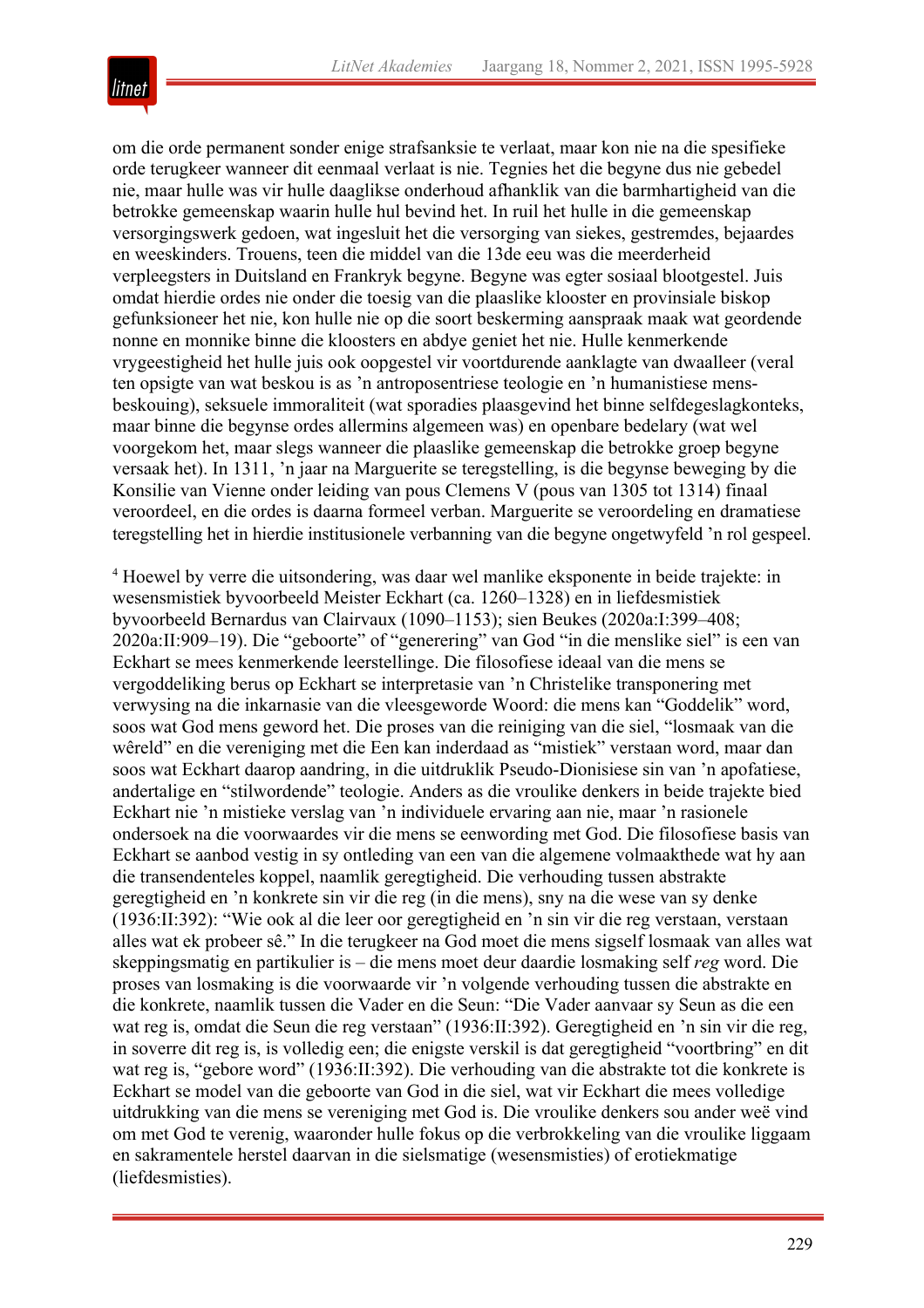

<sup>5</sup> Gegewe die lengte van verwysings na die *Corpus Dionysiacum* word dit per eindnota en nie in die hoofteks self nie, aangedui – sien dus Pseudo-Dionisius (1990: *De Divinis nominibus* I4, 593A). Dionisius hou hom streng by sy Neoplatoniese bronne: God is die Een, wat die eerste beginsel van die werklikheid is, anderkant syn en kennis, met die gelyklopende leerstelling dat "om te wees, is om verstaanbaar te wees". Dit bevestig dat wat ook al is, bedinkbaar is, verstaanbaar vir die verstand. Dit sou onmoontlik wees om 'n syn te postuleer wat nie bedink kan word nie, aangesien so 'n postulering reeds neerkom op 'n bedenking van die syn. Verstaanbaarheid, dit wat deur die verstand begryp kan word, is in hierdie sin die wesenlike betekenis van syn. Syn is daarom in Neoplatoniese sin duidelik en tegelyk begrensd; alleen 'n definitiewe en begrensde "dit" kan deur die verstand begryp word. Enige syn bestaan daarom in die gedetermineerde totaliteit van die eienskappe of kenmerke van daardie syn, waarom dit is wat dit is, en juis daarom verstaanbaar is. Wanneer Dionisius God as *huperousios* postuleer, beteken dit nie dat slegs in terme van negatiewe predikate oor God gepraat kan word nie; met ander woorde, dat slegs negatief gepostuleer kan word dat God "nie is nie" of dat God "onkenbaar is" – omrede die negatiefstelling of negasie stééds 'n denkhandelende aktiwiteit is en as sodanig God steeds, hoewel in die negatief, konseptualiseer. In daardie sin is daar geen korrektiewe verskil tussen God "is" en God "is nie" nie – om God se bestaan of enige wesenseienskap van God te negeer, beteken om God steeds as 'n gekonseptualiseerde objek te hanteer; hetsy enersyds in besit van of andersyds ontdaan van bepaalde wesenseienskappe. Die stelling "God is onkenbaar" beteken effektief om God te identifiseer as 'n onkenbare wese – en maak dus wel aanspraak op kennis van God, hoe minimaal ook al. Daarom stel Dionisius dit dat God "*anderkant* elke negasie en affirmasie" is (Pseudo-Dionisius 1990: *De mystica theologia* I.2,1000B; V,1048B; my kursivering). God is nie bloot onverwoordbaar en onkenbaar nie, maar is *anderkant* onverwoordbaarheid en onkenbaarheid. Die vraag ontstaan of daar vanuit hierdie Neoplatoniese gerigtheid hoegenaamd oor God gedink en gepraat kan word, anders as deur terug te trek in stilwording. Dionisius se antwoord is dat ons wel oor God kan praat, in die sin dat ons God kan benoem of kan ken vanuit die geskape dinge (dit is alle syn), as juis die oorsaak van daardie dinge of syn (Pseudo-Dionisius 1990: *De Divinis nominibus* I.5, 593 AB; I.5, 593 D; I.6, 596 A; *De coelesti hierarchia* IV.1, 177 D). Op die oog af beteken die aanduiding "oorsaak" wel weer 'n identifisering van God as syn, dan natuurlik begrensd en verstaanbaar. Dionisius gebruik die begrip *oorsaak* egter bepaald Neoplatonies: Aangesien "is" of "om te wees" beteken om determineerbaar te wees, is enige wese of syn vir die bestaan daarvan afhanklik van die gedetermineerdheid daarvan, sodat juis die gedetermineerdheid daarvan die oorsaak van die syn kan wees. God is die Skepper van alle dinge, as die konstituerende determineerder van alle dinge, wat elke ding determineer om te wees deur dit te maak "wat dit is". God is sodoende die "Synheid van alle Syndes, sonder dat God self Syn is" (Pseudo-Dionisius 1990: *De Divinis Nominibus* V.4, 817 C, 817 D).

<sup>6</sup> Pseudo-Dionisius (1990: *De Divinis Nominibus* I.3, 589AB); vgl. Rorem (1993:3–38).

<sup>7</sup> Pseudo-Dionisius (1990: *De Divinis Nominibus* I.4, 593C; I.4, 592CD); vgl. Rorem (1993:3–38) en Sheldon-Williams (1967:457–72).

<sup>8</sup> Pseudo-Dionisius (1990: *De Mystica Theologia* I.3, 10001 A; III.1, 1033C); vgl. Rorem (1993:7).

<sup>9</sup> Van hierdie eerbiediging van die apofaties-andertalige is Hildegard se "Hildegardismes" 'n goeie voorbeeld (Beukes 2019a:88).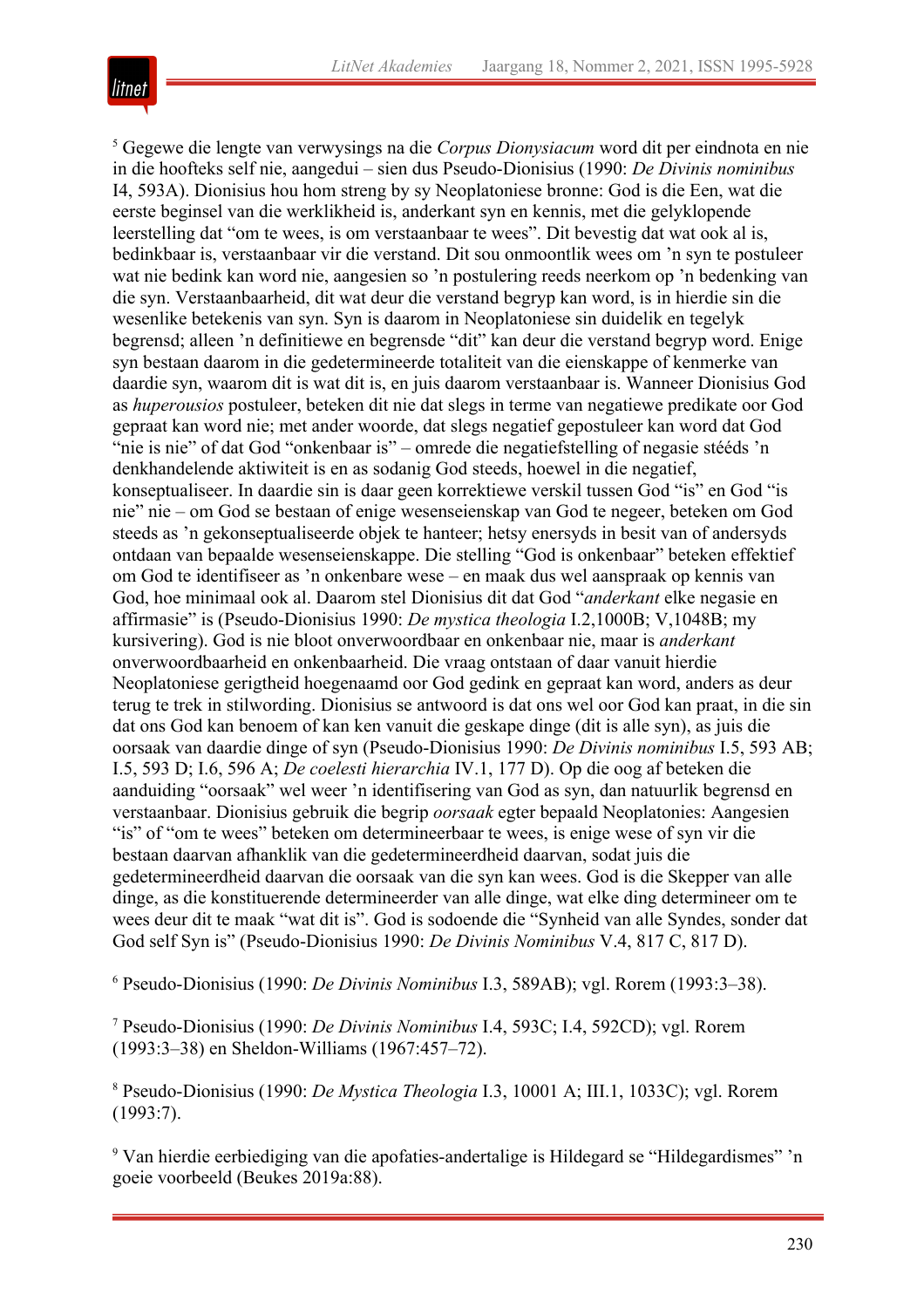

<sup>10</sup> Hierdie hoogskolastiese interpretasie van mistiek as "afwykend" en "roekeloos-Dionisies" word selfs nog in die latere Middeleeue duidelik geïllustreer in die pogings van die veglustige kanselier van die Universiteit van Parys, Johannes Gersonius (1363–1429) om *Die geestelike brulocht* van die eerste outentieke eksponent van 'n Nederlandse mistiek, Jan van Ruusbroec (1293–1381), as kettery verklaar te kry (sien Beukes 2020f:7–11). Gersonius het uiteindelik nie daarin geslaag nie, maar het nietemin 'n stempel geplaas op sommige hoogskolastici se resepsie van die Dionisiese spoor in die sentrale en latere Middeleeue as ondermynend en ketters.

<sup>11</sup> By Pseudo-Dionisius se apofatiese teologie sou ook die opvolgende invloed van Johannes Skotus Eriugena (815–877) se provokatiewe en uiteindelik veroordeelde teologie vermeld kon word. Eriugena was die eerste Latynse vertaler van Dionisius se volledige oeuvre uit Grieks. Sy *Periphyseon*, 'n werk wat in 1210 finaal veroordeel en op die verbode indeks geplaas is op grond van wat beskou is as die ondermynende panteïsme daarin (sien Beukes 2021c:1–3), bestaan uit vyf volumes, hoewel Eriugena aanvanklik net vier volumes beplan het, wat hy wou laat ooreenstem met sy vier verdelings van die natuur wat die dieptestruktuur van die werk ondervang: die verdeling van syn en niesyn, die verdeling van Ongeskapenheid en Skepper, die verdeling van oorsaaklikheid en verskeidenheid, en laastens die verdeling van menslike liggaam-siel. Hoewel toegang tot die verbode teks uiteraard beperk was, figureer aspekte daarvan wel ooglopend in die mistieke trajekte van die sentrale Middeleeue, uitdruklik by Marguerite.

<sup>12</sup> Die mikrokosmiese tema by Maximus vind weerklank deur die vroulike mistiek in die sentrale Middeleeue, eksplisiet by Hildegard (Beukes 2019a:67; 87–8), Beatrijs (Van Put 2016:144–50) en Herrada Landsbergensis (ca. 1130–1191; Beukes 2021d:6).

<sup>13</sup> Richard van St Viktor was 'n Skot wat die klooster van Hugo (Beukes 2020h:265–70) te Saint-Viktor buite Parys in die middel-1140's betree het, na Hugo se afsterwe in 1141. Hy het rondom 1158 onderhoof van die klooster geword en in 1162 hoofmonnik. Hy was Hugo se nougesette intellektuele opvolger, tot so 'n mate dat sy gangbare monnikenaam, St Victoris, aan die klooster ontleen is. In die Middeleeuse navorsing staan Hugo van Saint-Viktor normaalweg net as Hugo bekend, en Richard van Saint-Viktor bloot as St Victoris oftewel St Viktor.

<sup>14</sup> Vir 'n oorsig van die ontwikkeling en inhoud van Anselmus se ontologiese Godsbewys, sien Beukes (2020a:I:293–5).

<sup>15</sup> Hales is in Shropshire vanuit 'n vooraanstaande Engelse familie gebore. Sy aanvanklike studies by die Universiteit van Parys was in lettere, met spesialisering in filosofie, waarvan hy teen 1210 'n magister was. Soos feitlik elke ander grootse denker in die skolastiese periodes het hy vanaf lettere dadelik na teologie beweeg om ook daar (teen 1220) tot magister te vorder. Hales het sy leerstoel ruim voor sy dood ontruim en aanbeveel dat Johannes van Rochelle (Beukes 2020a:I:599–604) hom sou opvolg. Met daardie vrywillige ontruiming en duidelike aanwysing vir 'n opvolger is die gebruik in Parys gevestig (wat vir eeue daarna nog gehandhaaf is) dat 'n Franciskaan die betrokke leerstoel sou vul. Sy bynaam, Doctor Irrefragabilis ("die onweerlegbare doktor") het hy van pous Alexander IV (pous vanaf 1245 tot 1261) in die pouslike bul *De fontibus paradisi* ontvang, op grond van die oënskynlik onweerlegbare argumente in sy *Summa theologica*. Hales was in Parys gebonde aan die dekreet wat private en openbare studies en lesings van Aristoteles in Parys verbied het. Ten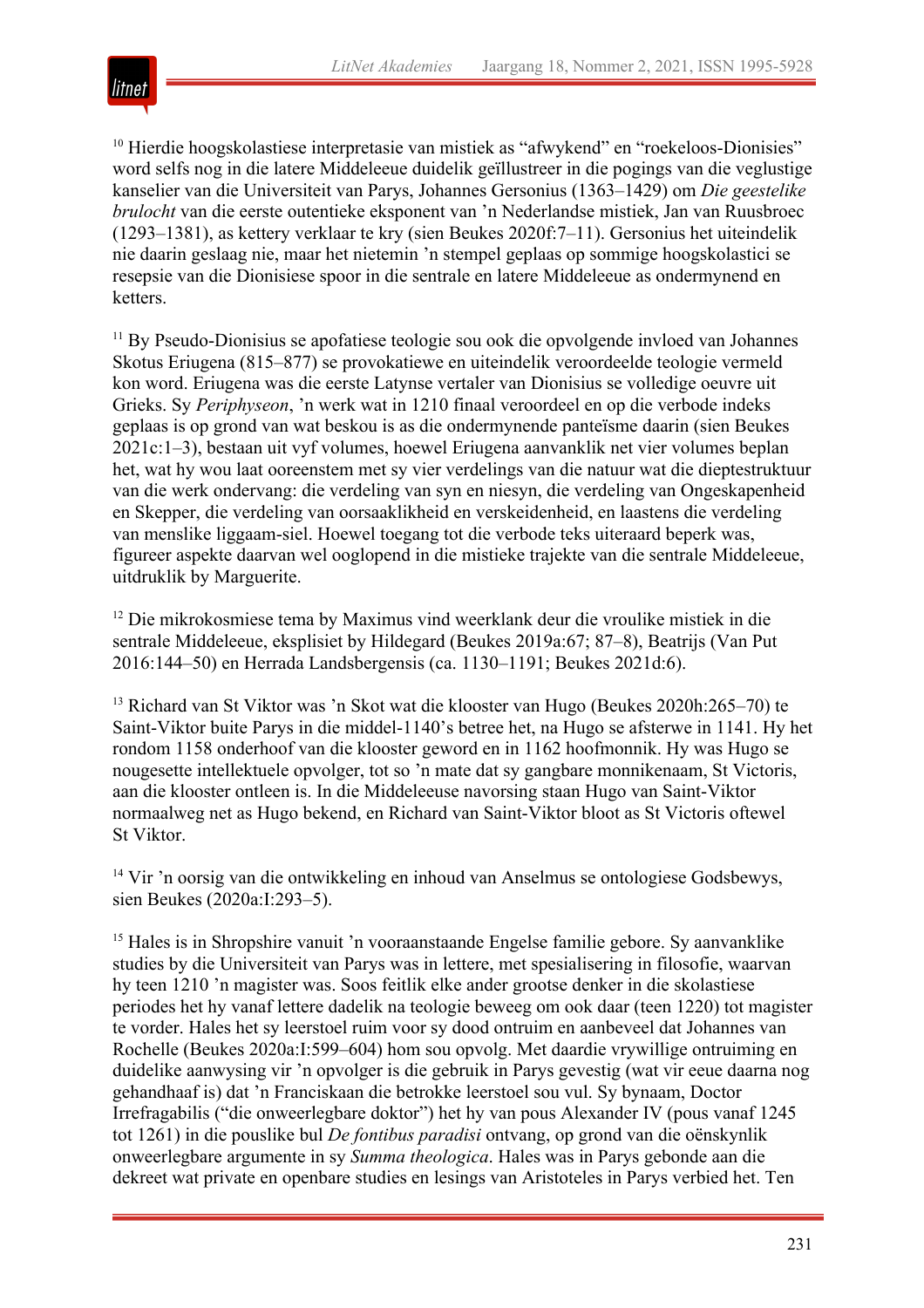

einde aan die verbod op Aristoteliese lesings in Parys te voldoen, het hy by sy vroegskolastiese voorgangers aansluiting gevind. Hales gebruik byvoorbeeld Richard van St Viktor se bewys van kontingensie en Hugo van St Viktor se argument dat die kennis van die siel behels dat die siel onbemiddeld verstaan dat dit 'n begin gehad het, terwyl hy by Augustinus (354–430) en nogeens Anselmus se ontologiese bewyse vir die ewigheid van waarheid (God) aansluiting vind. Hales verwys ook breedvoerig na Pseudo-Dionisius ten einde nie beskuldig te kan word dat hy by die primêre tekste van Aristoteles vertoef het of hoofsaaklik daarby aansluiting gevind het nie (hoewel daar wel verwysings, waarvan die meerderheid krities en uiteraard afwysend, na Aristoteles in al Hales se werke te vinde is). Voorts was Hales die eerste Middeleeuse denker wat Petrus Lombardus (1095–1160) se *Sententiae in quatuor IV libris distinctae* as die primêre teks vir onderrig by die teologiese fakulteit in Parys voorgeskryf het. Dit was 'n gevolgryke besluit wat die inhoud van die teologiese kurrikulum by die meeste Europese universiteite vir nog die volgende twee eeue grondig bepaal het. Hales se langslewende bydrae is egter dat hy die eerste vertolker was van die soort inkarnasieteologie wat veral die Franciskaanse tradisie in die sentrale en latere Middeleeue gekenmerk het.

<sup>16</sup> Sawdy (1995:3–4) verwys onder andere na die toenemende godsdienstige en kulturele gewildheid van relieke (brokstukke van 'n groter geheelobjek) en die toename in stigmataervarings in die 12de en 13de eeue, waar 'n psigosomatiese reaksie op slegs een deel van die liggaam manifesteer. Hiervan is die stigmata-ervaring van die ietwat latere Dominikaanse non Katharina van Siena (1347–1380) steeds 'n goeie voorbeeld (Beukes 2021b:3). Op 1 April 1375 het Katharina se hande volgens betroubare getuies voor, in die middel en van agter begin bloei terwyl sy in die kerkgebou van Santa Christina gebid het. Die ontvangs van die stigmata het Katharina se invloed en profiel in die kerk en gemeenskap in Italië in die tweede helfte van die 14de eeu onmiddellik verhoog (vgl. Muessig 2012:5).

<sup>17</sup> Die prioritisering van die partikuliere sou eers weer grondig in Nietzscheaanse, postfenomenologiese en poststrukturalistiese trajekte in die 20ste eeu botvier, onder meer in die ideehistoriese ontledings van Michel Foucault (Beukes 2020i:3–5) en die negatiewe dialektiek van Theodor Adorno (Adorno 1980:55), saamgevat in Adorno se identiteitskritiese en inderdaad teenmoderne stelling: "Das Ganze ist das Unwahre."

<sup>18</sup> Verwysend na die sentraal-Middeleeuse strafpraktyk (in onder andere Engeland vanaf 1283 opgelê vir halsmisdade, in besonder hoogverraad), waar die terdoodveroordeelde se liggaam brutaal in vier verdeel is nadat sekere dele van die liggaam (veral borste en genitalieë) afgesny of uitgehaal is (by uitstek ingewande), met die veroordeelde nog by sy of haar bewussyn en gedwing is om 'n laaste keer na die eie liggaamsfragment te kyk, waarna die arms en bene van die veroordeelde aan vier perde vasgemaak is wat op 'n gegewe oomblik in verskillende rigtings gejaag is om die liggaam letterlik in vier te skeur.

<sup>19</sup> Vir 'n verantwoording van die gebruik van hierdie latinistiese term in Afrikaans, asook 'n uiteensetting van die betekenis daarvan, sien Beukes (2019a:98–9, eindnota 9).

<sup>20</sup> Trouens, Higley (2007:161–88) lys 1 012 sodanige (bykans andertalige) neologismes van Hildegard wat nie Duits of Latyn is nie, maar inderdaad 'n soort "binnetaal" vir slegs ingewydes – wat Higley Hildegard se "unknown language" noem. Ek het egter reeds 'n motivering aangebied waarom dit eenvoudiger is om bloot van "Hildegardismes" te praat (Beukes 2019a:100–1, eindnota 16). Hildegard se hiperspesifisering van selfs 'n enkele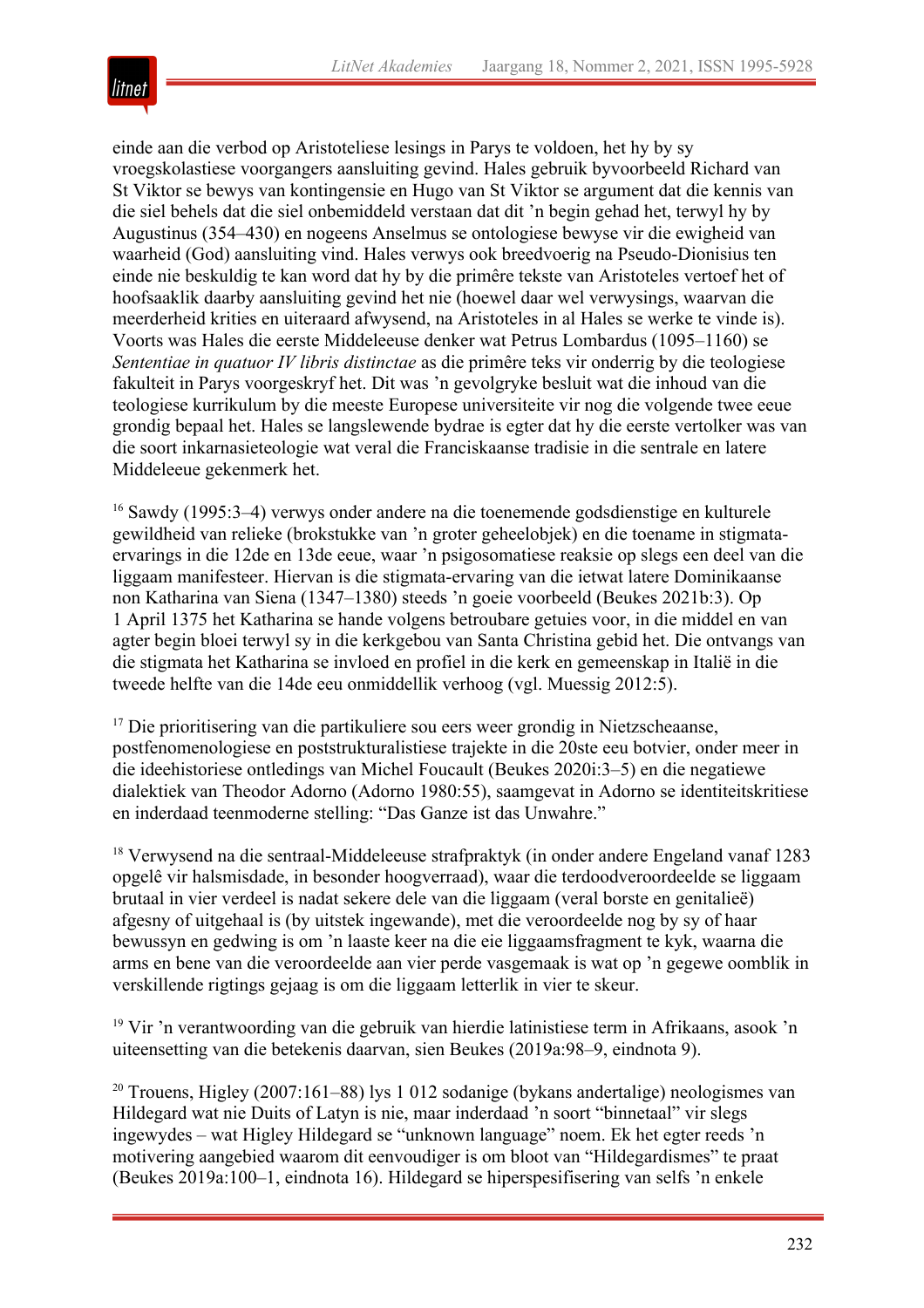

liggaamsdeel (byvoorbeeld van die penis as *creueniz*, van die ontblote kop van die penis as *lizia*, en van die skag van die penis as *amzglizia*) is 'n duidelike voorbeeld van liggaamsfragmentering in die 12de eeu wat ook vir die manlike liggaam gegeld het.

<sup>21</sup> Die toename in intervroulike seksualiteit en langtermyn- intieme verbintenisse tussen vroue in die 12de en 13de eeue kan as deel van hierdie verset aangemerk word (vgl. Beukes 2020e:3–8).

<sup>22</sup> Dit geld naas Ibn Sina ook vir Alkindi (d. ca. AH [*Anno Hegirae*] 256 / ca. 801 – ca. 870), Alrazi (d. ca. AH313 / ca. 865 – ca. 925) en Isak Israeli (ca. 855 – ca. 955, 'n Joodse denker wat in Arabies geskryf het); sien Beukes (2018b:514–38).

<sup>23</sup> Hoewel die opvatting van manlike ejakulaat as die "suiwerste liggaamlike substansie" natuurlik vanuit 'n bepaalde kultuur-ideologiese hoek vertrek neem, is Ibn Sina se herleiding van die produksie van manlike ejakulaat na die lewer (terwyl die rol van die prostaat en testikels algeheel verbygegaan word) nie onlogies nie, gegewe sy empiriese waarnemings rondom die korrelasie tussen manlike libido en gesonde lewerfunksies, onder meer daarin waargeneem dat alkoholvergiftiging of blote dronkenskap ereksievermoë en kwantitatiewe ejakulaat drasties beïnvloed, asook die afname in manlike libido by die veroudering van die liggaam en juis (wat veronderstel is) die entropiese afname in die liggaam se interne suiweringsvermoë (sien daarby Jacquart en Thomasset 1985:60).

<sup>24</sup> Die naaste wat Ibn Sina daaraan sou kom om 'n rol aan die uitwendige vroulike geslagsdele ter bereiking van vroulike orgasme toe te ken, is te vind in Volume 3 van *Liber canonis* waar hy die opwekkingsfunksies van die klitoris ondersoek (met verwysing na swelling en verhoogde bloedvloei), wat egter dadelik onderspeel word deur verwysing na die klitoris as 'n "pseudopenis" (in Latyn vertaal as *virgam* en soms *tentiginem*, van die Griekse [Aristoteliese] *klytorida*, waaraan die obsene werkwoord *klytoridein*, "om wellustig aan te raak", ontleen is). Ibn Sina se tydgenoot Al-Zahrawi (936–1013; gelatiniseerd Albucasis), waarskynlik die eerste anorektale spesialis in Arabiese geneeskunde, het die libidinale opwekkingsfunksie van die klitoris anatomies egter deegliker verken (met die opmerking dat die betrokke liggaamsdeel "wel deur anatomiste verwaarloos word"), maar tog wel ook tot die reduksionistiese slotsom gekom dat "hierdie vreemde anatomiese partikel" as funksioneel in intervroulike seksuele kontekste geag kan word slegs deurdat dit 'n "vreemde vorm van penetrasie" en tribadisme tussen vroue bemoontlik (Borris 2004:113). Hierdie anatomiese reduksionisme is ten minste tot nog in die 17de eeu gehandhaaf, soos sigbaar nog in Bartholin se beroemde anatomiese handboek (Borris 2004:113).

<sup>25</sup> Die subtiele verskille tussen manlike en vroulike heupbene was teen die 11de eeu reeds merkwaardig goed in Arabiese geneeskunde gedokumenteer (Borris 2004:112).

<sup>26</sup> Die kerklik-tegniese definisie van "natuurlike" of "rasionele" geslagsgemeenskap (die kloosterhervormer Petrus Damianus [1007–1072] se unieke begrip; sien Beukes 2019d:3–4) was teen die helfte van die 11de eeu rigied geformuleer (vgl. Foucault 1978:18,58): Natuurlike of rasionele geslagsgemeenskap kon slegs tussen 'n volwasse man en 'n volwasse vrou plaasvind; slegs binne die eg; slegs met die oog op die opsetlike verwekking van 'n vrug; met geen ejakulasie buite die vagina (oftewel *onanisme*; sien Foucault 1968:30) nie, op grond van hierdie uitdruklike oogmerk tot voortplanting; met geen gesig- of oogkontak nie (vaginale toegang dus slegs van agter of met die vrou se gesig volledig buite sig, verdonkerd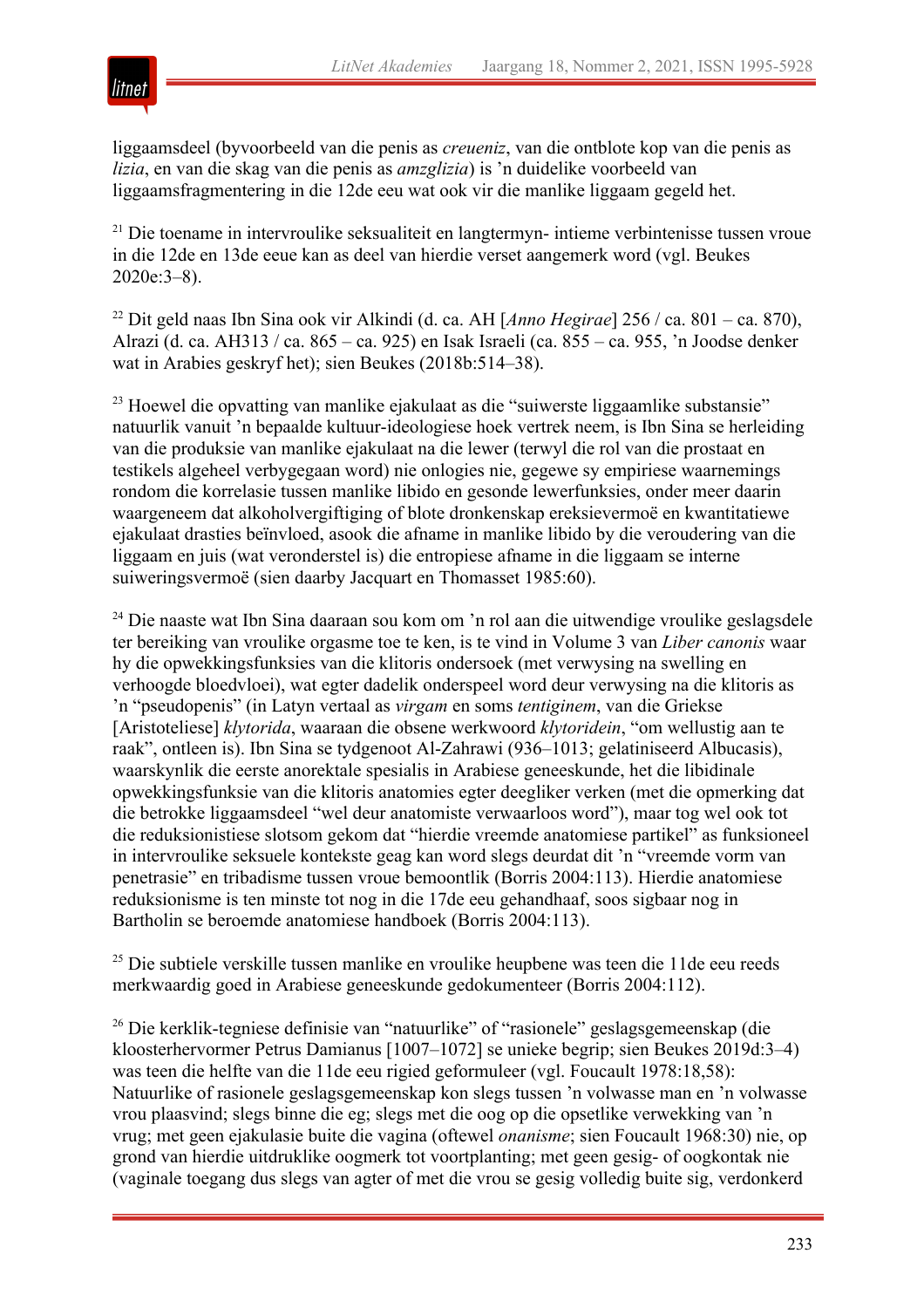

of versluierd); met slegs genitaal-genitale en geen oraal-genitale of genitaal-anale kontak nie. Daarby is masturbasie, manlik en vroulik, wedersyds of solitêr, reeds vanaf die 10de eeu as 'n ernstige sonde gereken en moes dit in 'n buitengewone bieg, naas die verpligte jaarlikse biegaflegging, hanteer word (Foucault 1978:28, 42). Rigied soos hierdie kerklike voorskrifte was, is dit in sowel heteroseksuele as selfdegeslagkontekste nie juis plegtig nagekom nie. Vanaf die vroeë 12de eeu is dit trouens effektief geïgnoreer (vgl. Beukes 2020e:4–9).

<sup>27</sup> Indien masturbasie wel plaasgevind het tydens hierdie mistieke belewenisse, word dit op geen plek in die tersaaklike tekste aldus vermeld nie: "Wanneer hierdie gedrewe sielsgerigtheid 'n somatiese reaksie ontlok, het dit in 'n oorgawe uitgemond wat so intens was dat niks verder begeer of gedoen kon word nie" (Baldwin 1994:129; vgl. Sauer 2103:131–2).

<sup>28</sup> Vir 'n uiteensetting van die verskille tussen die 11de en 12de eeue ten opsigte van progressiewe kulturele verdraagsaamheid in die 12de eeu, sien Beukes (2020e:3–6); vir 'n verduideliking van die verskil tussen simplekse (enkelterm-) en komplekse (meervoudige– terme-) taboes, en die verskil tussen die transgressiewe en transenderende oorstyging van sodanige simplekse en komplekse taboes, sien Beukes (2020e:5–6). Die subjektiwiteitsverstaan van die gefragmenteerde liggaam in sentraal-Middeleeuse vroulike mistiek dui duidelik op 'n komplekse of meervoudige taboe wat transenderend oorstyg is – dit wil sê, op 'n sistematiese teengaan van die taboe (in hierdie geval "openbare vroulike orgasme") wat nietemin diskreet en onderbeklemtoond plaasgevind het.

<sup>29</sup> Hadewijch van Antwerpen was 'n Vlaamse begyn uit die 13de eeu. In haar oorleefde, geredigeerde en vertaalde korpus (Hadewijch 1980) word min biografiese inligting oorgedra, maar ten minste blyk die volgende gegewens daaruit duidelik: By haar moeder het sy die basiese grondslae van Latynse grammatika en die inhoud van die Latynse Psalms geleer. Na 'n jaar se opvoeding by 'n skool wat in die inleiding tot die liberale lettere gespesialiseer het, kon sy 'n kloosterskool (waarskynlik by die Cistersensiërs se abdy van Florival in België) betree, waar sy sistematies in die sewe liberale lettere (die *trivium* [grammatika, retoriek en logika] en die *quadrivium* [wiskunde, meetkunde, astronomie en musiek]) onderrig is. In haar gedigte verwys sy gereeld na hierdie kurrikulum en die magistri wat haar opgevoed het. 'n Grondige vertroudheid met Latyn, die stelreëls van logika, algebra, musiekteorie, verstegniek, korrespondensietegniek (*ars dictaminis*, aangesien handgeskrewe briewe die enigste vorm van nienabye kommunikasie was) en vlot bedrewenheid in Vlaams, Nederlands en Frans stempel 'n kwaliteit- akademiese opvoeding wat betreklik min jong vroue in die 13de eeu, selfs vanuit die hoër adel, beskore was.

<sup>30</sup> Tematies nou verbonde aan Hadewijch se liefdesmistieke Pinkstervisioen, kan ook verwys word na "intense begeerte" en 'n "smeltende fragmentering van die liggaam" in 'n ekstatiese visioen van die latere Duitse kluisenaarsnon, Dorothea von Montau (1347–1394; Marienwerder 1997:184; vgl. Sauer 2013:142[e.n.44]; my kursivering): "Haar siel, haar *vlees*, haar *gebeente* het gesmelt vanuit die intense begeerte wat vanaf haar siel na *elke deel van haar liggaam* en *elke been in haar liggaam* oorgespoel het."

<sup>31</sup> Beatrijs van Nazareth was 'n Cistersensiër-non en abdis van die klooster in Nazareth naby Lier in Brabant in die 13de eeu (sien Van Put 2016:143–50; Arblaster en Faesen 2012:297– 323; 2013:41–88).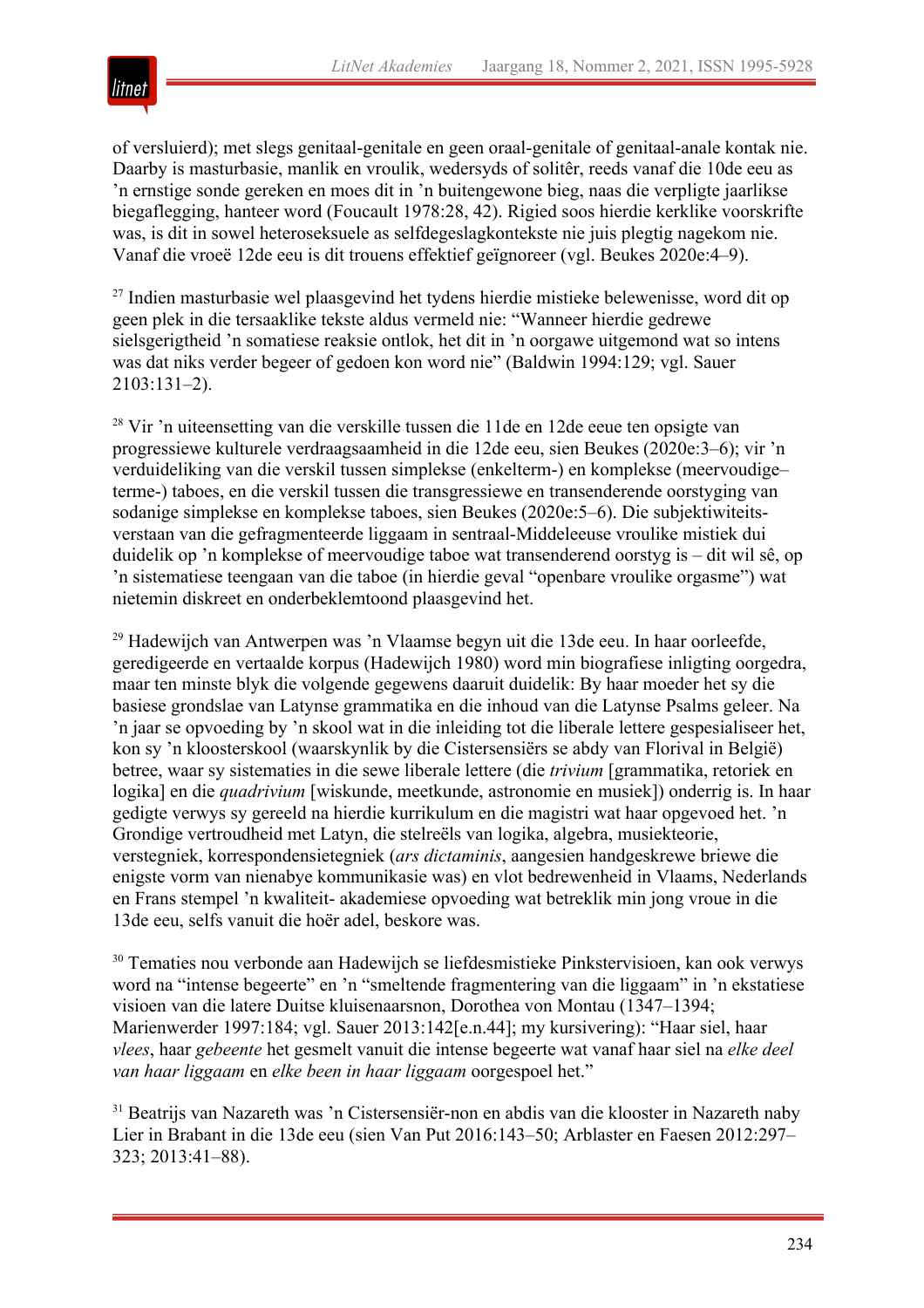

<sup>32</sup> Gegewe die uitdagings daaraan verbonde om Hildegard se komplekse formulerings in Latyn semanties verantwoordelik te vertaal, word die Latynse teks hierby verskaf: "Luxuria [...] quasi formam mulieris habebat, et supra dextrum latus suum jacebat, ac crura dus incurvando ad se contraxerat, velut homo qui in lecto suo otiose discumbit. Crines autem ejus ut flammae ignus fuerunt, et oculi ejus albi [...] et alba calceamenta in pedibus habebat, quae tam lubrica erant, quod nec incedere, nec stare per illa poterat. Et ex ore suo quemdam anhelitum et quamdam venenosam spuman emisit, ac dextro ubere quasi catulum canis lactabat, sinistro autem velut viperam, et manibus flores arborum et herbarum decerpsit, ac odorem illorum naribus cepit. Ipsa quoque alai indumenta non habuit, sed tota ignea fuit, et ardore suo omnia sibi adjacentia sicut fenum arefecit" (Hildegard 1995:VMIII21). Die dubbele ommekeer van die kleur wit en die louterende effek van vuur, asook die beelde van vlammende hare en skaamhare, giftige spoeg, gediertes wat aan haar soog, die dekadensie van 'n soet reuk en die figuur se gloeiende liggaam werk alles mee tot 'n dialektiese aanbod tussen seksuele prikkeling en prikkelbaarheid en gelyktydig daarmee die algehele dekadensie wat dit vergesel. *Castitas* is daarom juis 'n deug wat met proaktiewe waaksaamheid geassosieer moet word: Juis vanweë die aanloklike dog uiteindelik vernietigende elemente in *luxuria* moet dit as 'n slinks-inversiewe, giftige perversie begryp word wat slegs vanuit 'n bewustelike en juis *vooraf* keuse daarteen ondermyn kan word. Die alternatief is om self 'n hond of slang te word wat teen haar borste nestel – en by die aanraak van haar hare en skaamhare te verbrand en by die soen van haar mond tot die dood vergiftig te word. Dit is juis die alternatief – verbranding, vergiftiging en die ewige dood – wat Hildegard se etiek en erotiek binne die groter konteks van skuldbelydenis plaas.

Vertalingsnota: *crines* (nominatief meervoud van *crinis*, ml. ekv. 3) is as "hare en skaamhare" vertaal, aangesien die meervoud, die posisie van die figuur en die seksuele aanwysings binne die visioen so 'n vertaling aanmoedig; *flores arborum et herbarum* is ter wille van leesbaarheid nie as "blomme van bome en kruie/gras" vertaal nie, maar slegs as "blomme".

<sup>33</sup> In die latere *Causae et Curae* (Hildegard 1903) word die erotiese kwaliteit van Hildegard se mistiek verruim. Hoewel enkeldele van die liggaam nie hier beklemtoon word nie, is daar wel 'n aksentplasing op die ervaring van die sintuie binne 'n eroties-mistieke konteks. So stel Hildegard (1903:70,76) die volgende twee passasies aanvanklik saaklik in die Latynse vernakulêr en daarna hoogs eksplisiet deur middel van Hildegardismes: "Daar is mans met besondere viriliteit, terwyl hulle ook slim is [...] hulle gelaatskleur is rooierig, asof hulle bloos, net soos in sommige skilderye, waar mans in 'n rooi, koorserige waas gehul is [...] daar is 'n wind wat deur hierdie soort man se lendene waai, hoewel meer vuurwind as suiwer wind, en hierdie vuurwind het twee tabernakels, waarin dit blaas soos deur 'n skoorsteen. Hierdie twee tabernakels is weerskante van die stam, wat al die krag van die man omsluit, net soos twee waghuise langs 'n wagtoring. Wanneer die twee tabernakels die stam omsluit, versterk hulle die stam en rig dit op, sodat dit dapper en korrek gelyn is – en dan ontvang die tabernakels daardie vuurwind, trek dit na binne en stoot dit weer uit, soos twee blaasbalke 'n vuur stook. Wanneer die twee tabernakels die skag opgewek het in die volkome manlikheid daarvan, trek dit die stam braaf na binne en hou dit daar; dalk later kan daardie stam tot 'n vrug bloei" ("Quidam autem masculi sunt, qui viriles exsistunt, et hi cerebrum forte et spissum habent [...] Et color faciei eorum aliquantum rubicundus velut in quibusdam imaginibus videtur, qui robeo colore colorantur [...] Ventus quoque, qui im lumbis eorum est, magis igneus quam ventosus est; qui duo tabernacula sibi subdita habet, in quae flat ut in follem. Et haec tabernacula stirpem omnium virium hominis circumdant et ei in adiutorium